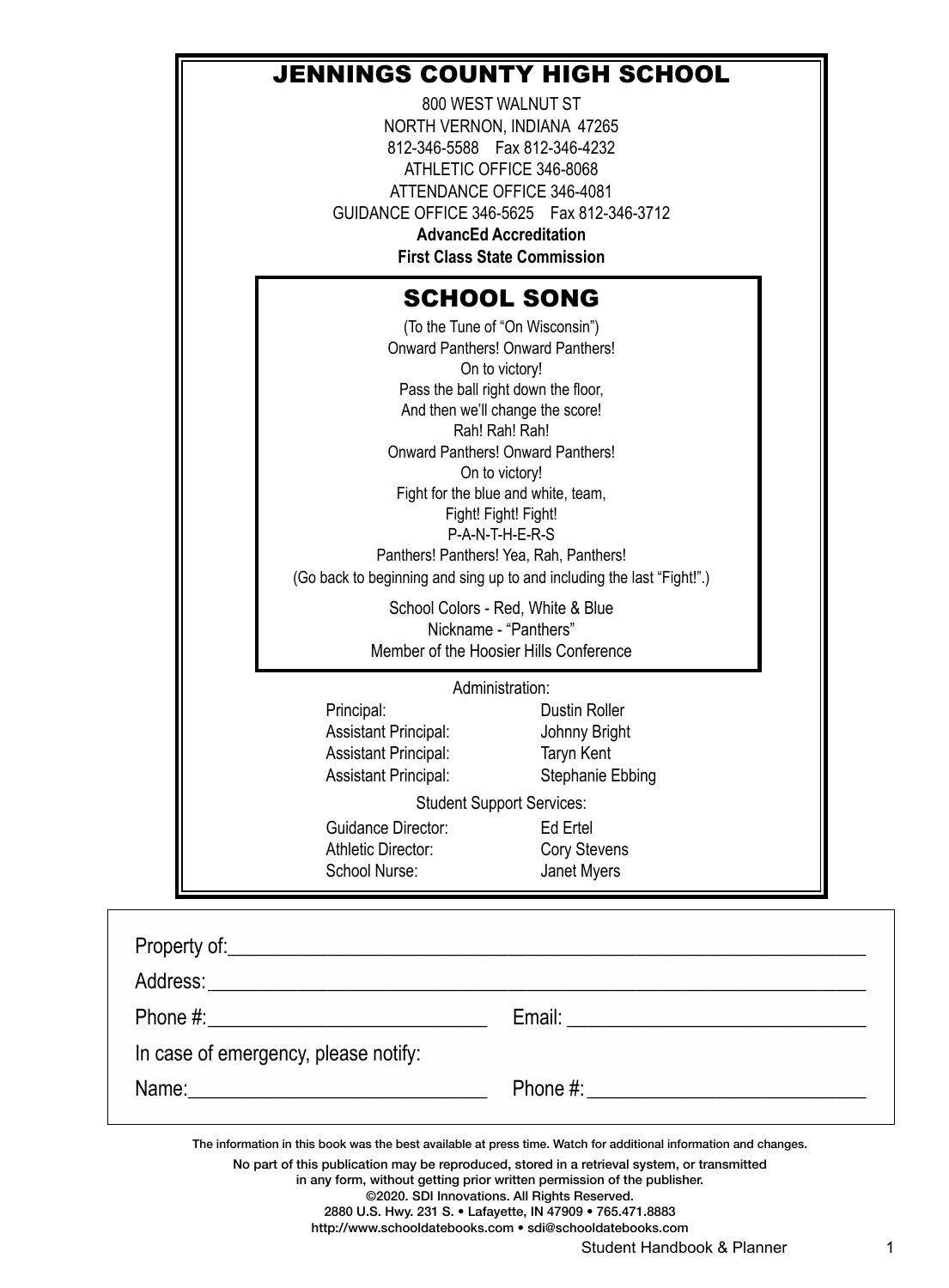# **TABLE OF CONTENTS**

| Band Instrument and Sports Equipment Bags 36                  |  |
|---------------------------------------------------------------|--|
|                                                               |  |
|                                                               |  |
|                                                               |  |
| Bullying Law (Indiana Code 20-33-8-0.2) 11                    |  |
|                                                               |  |
|                                                               |  |
|                                                               |  |
|                                                               |  |
|                                                               |  |
|                                                               |  |
|                                                               |  |
|                                                               |  |
|                                                               |  |
| Core Units Required for NCAA Certification20                  |  |
| Criminal Organizations and Criminal Organization Activity  11 |  |
|                                                               |  |
|                                                               |  |
|                                                               |  |
| Driver License Revocation Regulation 38                       |  |
|                                                               |  |
|                                                               |  |
|                                                               |  |
|                                                               |  |
|                                                               |  |
|                                                               |  |
|                                                               |  |
|                                                               |  |
|                                                               |  |
|                                                               |  |
|                                                               |  |
|                                                               |  |
|                                                               |  |
|                                                               |  |
|                                                               |  |
|                                                               |  |
|                                                               |  |
| Grounds for Suspension or Expulsion32                         |  |
|                                                               |  |
|                                                               |  |
| Harassment Policy and Bullying Policy                         |  |
|                                                               |  |
|                                                               |  |
|                                                               |  |

| Jennings County High School Athletics/Extracurricular     |  |
|-----------------------------------------------------------|--|
|                                                           |  |
|                                                           |  |
|                                                           |  |
|                                                           |  |
|                                                           |  |
|                                                           |  |
|                                                           |  |
|                                                           |  |
|                                                           |  |
|                                                           |  |
|                                                           |  |
|                                                           |  |
| Notification to Parents Regarding Student Records23       |  |
|                                                           |  |
|                                                           |  |
|                                                           |  |
|                                                           |  |
| Procedures for Auditing a Class at Jennings County        |  |
|                                                           |  |
|                                                           |  |
|                                                           |  |
|                                                           |  |
|                                                           |  |
|                                                           |  |
|                                                           |  |
|                                                           |  |
|                                                           |  |
|                                                           |  |
|                                                           |  |
|                                                           |  |
|                                                           |  |
| Sex Discrimination (Policy Statement 2260) 10             |  |
|                                                           |  |
|                                                           |  |
|                                                           |  |
|                                                           |  |
|                                                           |  |
|                                                           |  |
|                                                           |  |
|                                                           |  |
|                                                           |  |
|                                                           |  |
|                                                           |  |
| Technology at JCSC - Electronic Device/ Use Agreement  13 |  |
|                                                           |  |
|                                                           |  |
| Tips for Completing Scholarship Application 23            |  |
|                                                           |  |
| Unmanned Aircraft Systems (I.E. Drones)10                 |  |
|                                                           |  |
|                                                           |  |
|                                                           |  |
|                                                           |  |
|                                                           |  |
|                                                           |  |
|                                                           |  |
|                                                           |  |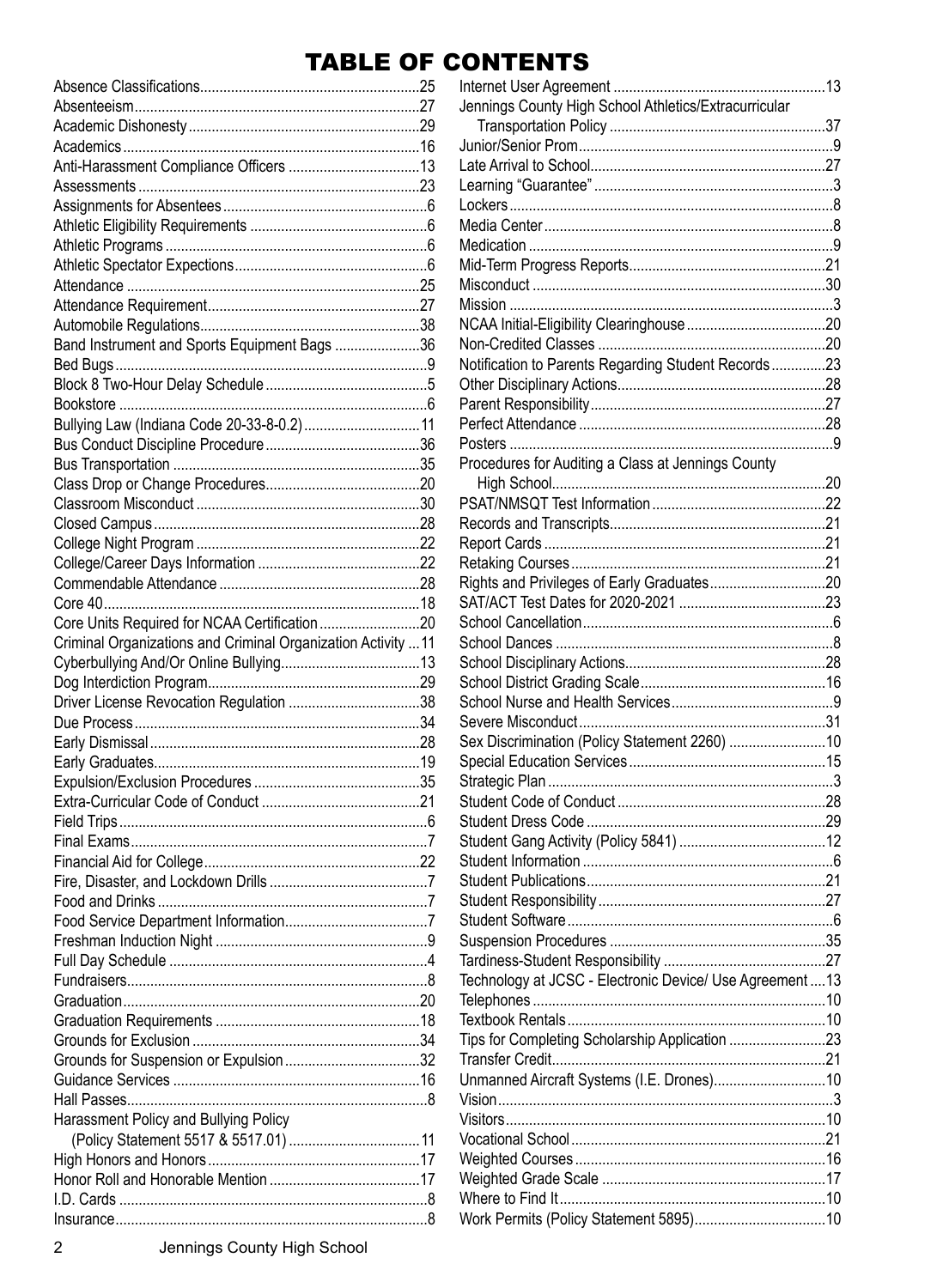# MISSION

Each day, each student will be provided with engaging schoolwork that brings him/her into significant contact with rich and important content and intellectual processes.

# VISION

The vision of Jennings County High School is to achieve academic and personal excellence achieved by a collaborative effort of the staff, students and community.

# STRATEGIC PLAN

All large, well-run and efficient organizations have a long-range strategic plan in place. The best plans are under continuous review and evaluation as the needs and circumstances of the organization change. Strategic planning serves a variety of important purposes in any organization, including to: 1.) clearly define the purpose of the organization and to establish realistic goals and objectives consistent with their mission in a defined time frame within the organization's capacity for implementation, 2.) communicate those goals and objectives to the organization's constituents, 3.) develop a sense of ownership of the plan, 4.) ensure the most effective use is made of the organization's resources by focusing the resources on the key priorities, 5.) provide a base from which progress can be measured and establish a mechanism for informed change when needed, and 6.) bring together everyone's best and most reasoned efforts, which will have important value in building a consensus about where an organization is going.

\* For useful tips to help your child be successful in school, visit www.ED.gov

# JENNINGS COUNTY HIGH SCHOOL LEARNING "GUARANTEE"

# **THE SCHOOL AGREES TO PROVIDE:**

- QUALIFIED AND LICENSED PERSONNEL
- AN ARTICULATED CURRICULUM
- ASSIGNMENTS FOR DEVELOPING POSITIVE CONTINUOUS ACADEMIC GROWTH
- TEXT AND LEARNING MATERIALS, INDIVIDUAL ASSISTANCE AND EXTRA HELP WHEN NEEDED
- REGULAR, SYSTEMATIC AND VALID ASSIGNMENTS
- REGULAR COMMUNICATION OF PROGRESS TO STUDENTS AND PARENTS
- A SAFE LEARNING ENVIRONMENT
- A SYLLABUS FOR EACH CLASS

#### **THE STUDENT AGREES TO:**

- REGULAR ATTENDANCE EXCEPT FOR ILLNESS OR FAMILY EMERGENCY
- COMMENDABLE EFFORTS IN ALL COURSE WORK
- COMPLETION OF ALL ASSIGNMENTS ON TIME
- MAINTAIN A POSITIVE ATTITUDE TOWARD OTHER STUDENTS AND STAFF
- MAKE A GOOD FAITH EFFORT ON STANDARDIZED TESTS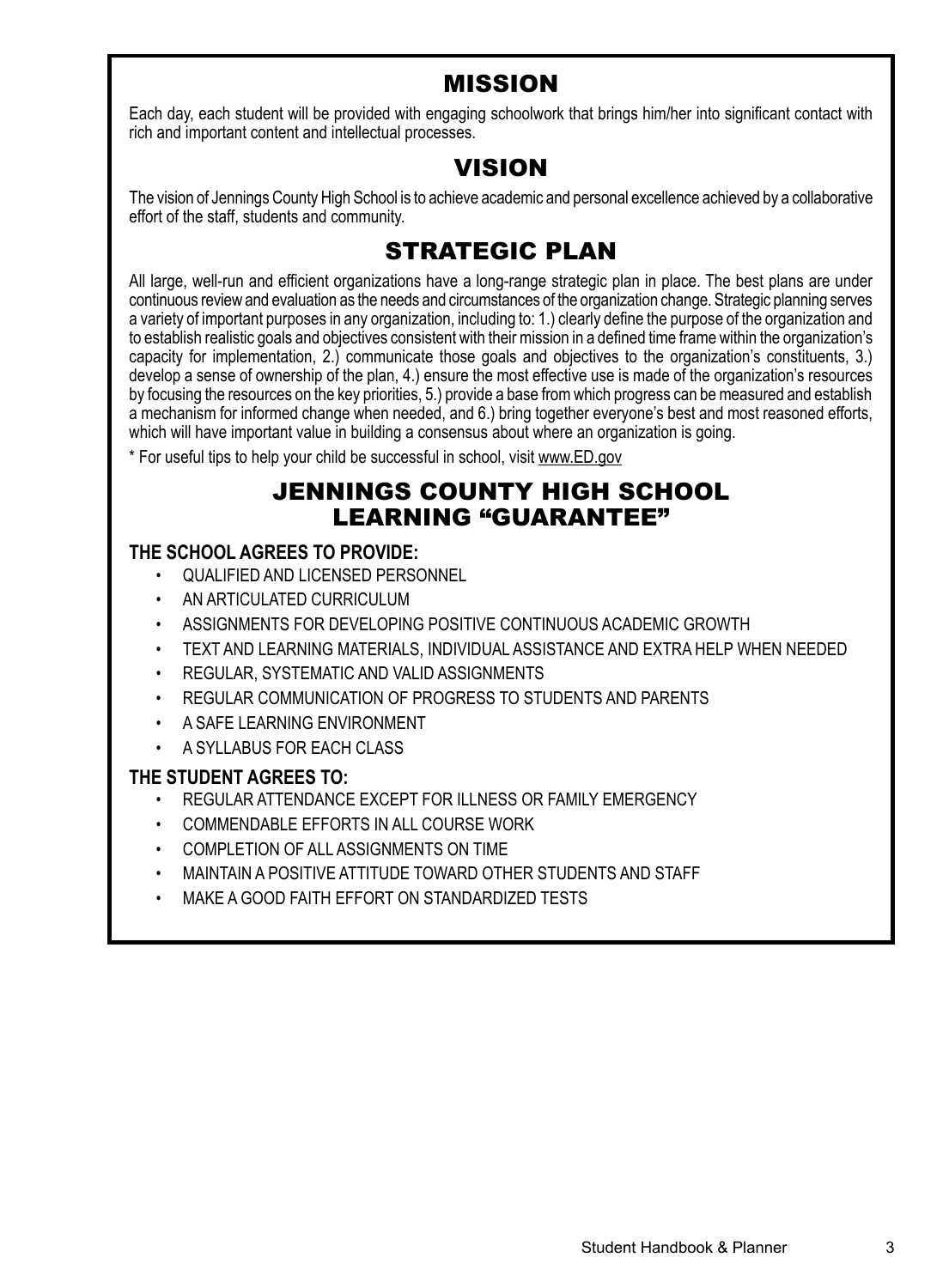# JENNINGS COUNTY HIGH SCHOOL BLOCK 8 TIME SCHEDULE

## **BLUE/WHITE**

| Period 1/5   | 8:25            | $-9:43$         |                 |                 |
|--------------|-----------------|-----------------|-----------------|-----------------|
| Passing      | $9:43 - 9:50$   |                 |                 |                 |
| Period 2/6   | $9:50 - 11:08$  |                 |                 |                 |
| Passing      | $11:08 - 11:15$ |                 |                 |                 |
| Homeroom     | $11:15 - 11:40$ |                 |                 |                 |
| Period 3/7   | $11:40 - 1:40$  |                 |                 |                 |
| Passing      | $1:40 - 1:47$   |                 |                 |                 |
| Period 4/8   | $1:47 - 3:05$   |                 |                 |                 |
| <b>LUNCH</b> |                 |                 | <b>CLASS</b>    |                 |
| "А"          |                 | $11:45 - 12:15$ | $12:20 - 1:40$  |                 |
| "B"          |                 | $12:20 - 12:55$ | $11:45 - 12:20$ | $8.1:00 - 1:40$ |
| "C"          | 1:05            | $-1:40$         | $11:45 - 1:05$  |                 |
|              |                 |                 |                 |                 |

The building is to be cleared by 3:15 PM of all students unless under the supervision of a teacher, coach, or ECA sponsor. Students are expected to go directly from one class to another without loitering in the halls.

| <b>FULL DAY SCHEDULE</b> |
|--------------------------|
|--------------------------|

#### **RED DAY**

| ותש שאו      |                 |                                            |
|--------------|-----------------|--------------------------------------------|
| Period 1     | $8:25 - 9:06$   |                                            |
| Passing      | 9:06<br>- 9:11  |                                            |
| Period 2     | 9:11<br>$-9:52$ |                                            |
| Passing      | $9:52 - 9:57$   |                                            |
| Period 5     | $9:57 - 10:38$  |                                            |
| Passing      | $10:38 - 10:43$ |                                            |
| Period 6     | $10:43 - 11:23$ |                                            |
| Passing      | $11:23 - 11:28$ |                                            |
| Period 3     | $11:28 - 12:48$ |                                            |
| Passing      | $12:48 - 12:53$ |                                            |
| Period 4     | $12:53 - 1:33$  |                                            |
| Passing      | $1:33 - 1:38$   |                                            |
| Period 7     | $1:38 - 2:19$   |                                            |
| Passing      | $2:19 - 2:24$   |                                            |
| Period 8     | $2:24 - 3:05$   |                                            |
| <b>LUNCH</b> |                 | <b>CLASS</b>                               |
| "А"          | $11:23 - 11:48$ | $11:53 - 12:48$                            |
| "B"          | $11:53 - 12:18$ | $8 \quad 12:23 - 12:48$<br>$11:28 - 11:53$ |
| "C"          | $12:23 - 12:48$ | $11:28 - 12:23$                            |

The building is to be cleared by 3:15 PM of all students unless under the supervision of a teacher, coach, or ECA sponsor. Students are expected to go directly from one class to another without loitering in the halls.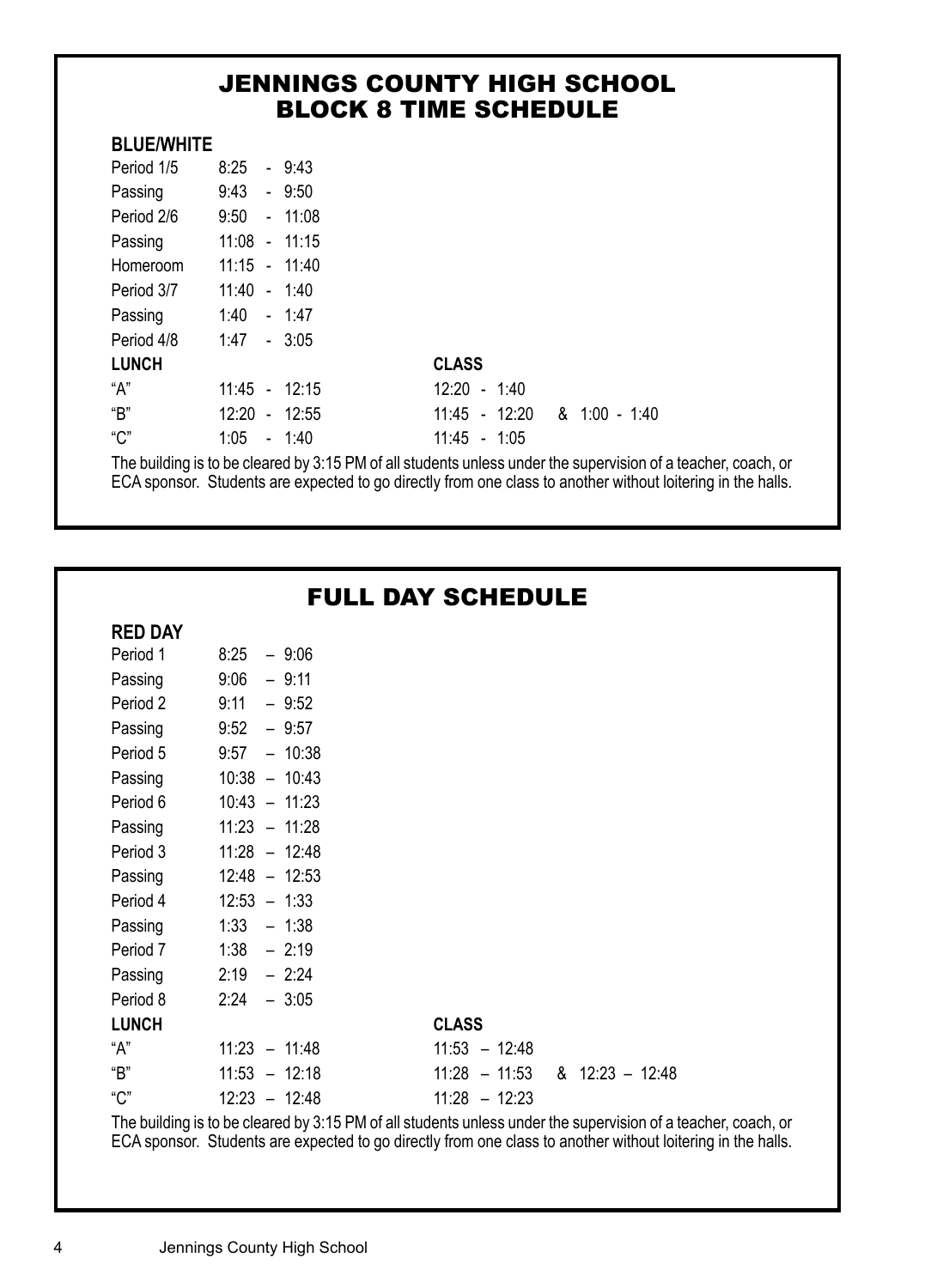# BLOCK 8 TWO-HOUR DELAY SCHEDULE

| <b>BLUE/WHITE</b> |                 |                                           |
|-------------------|-----------------|-------------------------------------------|
| Period 1/5        | $10:25 - 11:20$ |                                           |
| Passing           | $11:20 - 11:25$ |                                           |
| Period 2/6        | $11:25 - 1:05$  |                                           |
| Passing           | $1:05 - 1:10$   |                                           |
| Period 3/7        | $1:10 - 2:05$   |                                           |
| Passing           | $2:05 - 2:10$   |                                           |
| Period 4/8        | $2:10 - 3:05$   |                                           |
| <b>LUNCH</b>      |                 | <b>CLASS</b>                              |
| "А"               | $11:25 - 11:55$ | $11:55 - 1:05$                            |
| "B"               | $12:00 - 12:30$ | $11:25 - 12:00$<br>$8 \quad 12:30 - 1:05$ |
| "C"               | $12:35 - 1:05$  | $11:25 - 12:35$                           |

\*On this schedule, students will follow a different lunch schedule and eat lunch Based on their 2/6 period teacher and not the typical 3/7.

Axsom, Denise daxsom@jcsc.org Graue, Nina ngraue@jcsc.org Nixon, Candy cnixon@jcsc.org Bezy, Stacy sbezy@jcsc.org Green, Jeff jgreen@jcsc.org Nixon, Nick nnixon@jcsc.org Biehle, Kendra kbiehle@jcsc.org Heiman, Rhonda rheiman@jcsc.org Norton, Roxanne rnorton@jcsc.org Billings, Chris cbillings@jcsc.org Herrin, Andrew aherrin@jcsc.org Patterson, Marissa mpatterson@jcsc.org Boswell, Stephanie sboswell@jcsc.org Hill, Felicia fhill@jcsc.org Poore, Anna apoore@jcsc.org Briggs, Brad bbriggs@jcsc.org Horstman, Denise dhorstman@jcsc.org Redelman, Kim kredelman@jcsc.org Bright, Johnny jbright@jcsc.org Howell, Denise dhowell@jcsc.org Roller, Dustin droller@jcsc.org Buchanan, Megan mbuchanan@jcsc.org Hovious, Barry bhovious@jcsc.org Sedam, Ashley asedam@jcsc.org Burns, Robert rburns@jcsc.org Hukill, Blakli bhukill@jcsc.org Sharp, Justun jsharp@jcsc.org Cardinal, Nicole ncardinal@jcsc.org Jackson, Debby djackson@jcsc.org Shoultz, Tevin tshoultz@jcsc.org Chilman, Karen karenchilman@jcsc.org Jackett, Kathrine kjackett@jcsc.org Smith, Justin justinsmith@jcsc.org Clark, Debbie dclark@jcsc.org Jaquess, Ben bjaquess@jcsc.org Snyder, Neil nsnyder@jcsc.org Creech, Josh jcreech@jcsc.org Jones, Hoawrd hjones@jcsc.org Sommers, Emily esommers@jcsc.org<br>Cummings, Ryan rcummings@jcsc.org Jones, Molly mjones@jcsc.org Starkey, Alice astarkey@jcsc.org rcummings@jcsc.org Jones, Molly mjones@jcsc.org Starkey, Alice astarkey@jcsc.org Davidson, Rick rdavidson@jcsc.org Kelley, Eric ekelley@jcsc.org Sterling, Sarah ssterling@jcsc.org Davis, Mandy mdavis@jcsc.org Kent, Taryn tkent@jcsc.org Stevens, Cory cstevens@jcsc.org Day, Braeden bday@jcsc.org Kinney, Susan skinney@jcsc.org Stewart, Derek dsterwart@jcsc.org Dean, Michelle mdean@jcsc.org Kibbler, Paige pkibbler@jcsc.org Stidham, Brian bstidham@jcsc.org Dillon, Sarah sdillon@jcsc.org Knarr, Ronita rknarr@jcsc.org Taylor, Missy mtaylor@jcsc.org Dugle, Jeanne jdugle@jcsc.org Krueger, Kessa kkrueger@jcsc.org Taylor, Teresa tetaylor@jcsc.org Ebbing, Stephanie sebbing@jcsc.org Kuntz, Chrystal ckuntz@jcsc.org Titus, Jonathan jtitus@jcsc.org Ernstes. Kelly kernstes@jcsc.org Land, Josh jland@jcsc.org Wallace, Cheryl cwallace@jcsc.org Ernstes, Sam sernstes@jcsc.org Lane, Bill blane@jcsc.org Ward, Cheryl cward@jcsc.org Ertel, Ed eertel@jcsc.org Lawson, Tamara tlawson@jcsc.org Warren, Kelly kwarren@jcsc.org Ertel, Jennifer jertel@jcsc.org Ludwig, Bill bludwig@jcsc.org Wathen, Marilyn mwathen@jcsc.org Evans. Charlinda cevans@jcsc.org Martin, Tracy tmartin@jcsc.org Wernke, Eric ewernke@jcsc.org Furgason, Terry tfurgason@jcsc.org Myers, Janet jmyers@jcsc.org Wildey, Sandy swildey@jcsc.org Gard, Valerie vgard@jcsc.org Morris, Brad bmorris@jcsc.org Woolf, Charlie cwoolf@jcsc.org Graham, Kim kgraham@jcsc.org Morrison, Jeff jmorrison@jcsc.org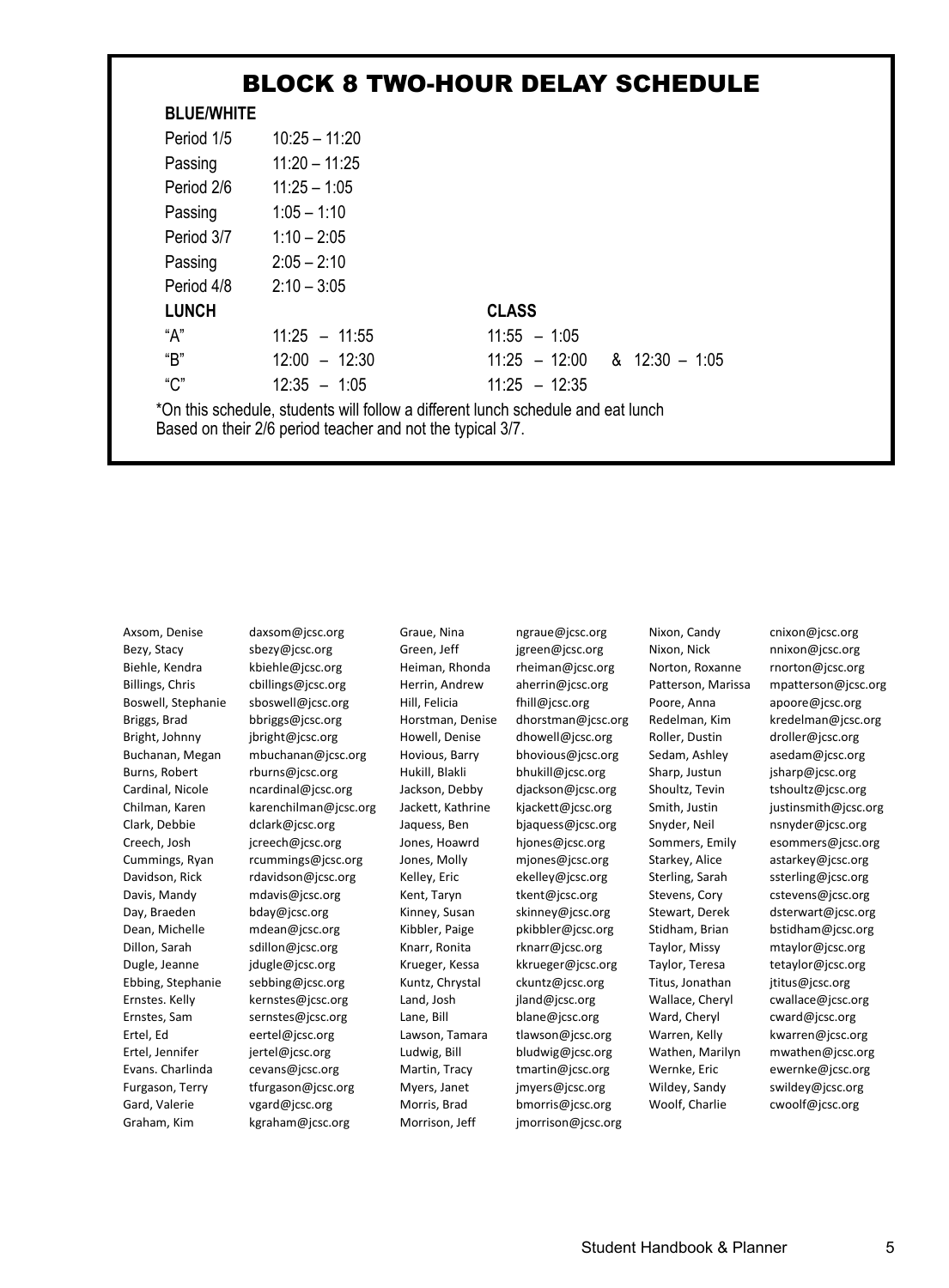# I. STUDENT INFORMATION

#### **SCHOOL CANCELLATION**

In the event of hazardous driving conditions, school may be canceled for all or part of a day, or an E-Learning day may be assigned. An announcement to that effect will be given on television Comcast Channel 96, Cinergy Metronet Channel 2, WJCP (1460 AM), WKKG (101.5 FM) radio stations and jchs.jcsc.org. Starting at 6:00 A.M., student homes will receive a call through the Skylert System. Early dismissals or emergency closings will be announced as soon as possible. DO NOT call the school in the event of a possible school closing.

# **STUDENT SOFTWARE**

Jennings County School Corporation student software management is Skyward.

# **ASSIGNMENTS FOR ABSENTEES**

When a student has been absent for two or more days, he or she may obtain assignments for make-up work by phoning the Guidance Office at 346-5625 before 10:00 A.M., and making arrangements to have books and assignments picked up.

When a student returns to school following an excused absence, the student is responsible for asking the teacher for make-up work in each class. Failure to ask for make-up work or failure to satisfactorily complete and turn in make-up work within the time allotted will result in a loss of credit for missed work.

Following an absence, it is the student's responsibility to obtain assignments from ALL teachers from classes missed due to their absence.

## **ATHLETIC PROGRAMS**

Participation on varsity teams is open to boys in any of ten sports and to girls in nine sports. JCHS is a member of the Hoosier Hills Conference and enters teams in conference, non-conference and state tournaments in the following sports: Boys - baseball, basketball, cross country, football, golf, soccer, swimming, tennis, track, and wrestling. Girls - basketball, cross country, golf, soccer, softball, swimming, tennis, track, and volleyball. Information as to professionalism, amateurism, awards or participation in sports other than those under the direct supervision of the high school program, and residence requirements should be obtained from any coach or the athletic director.

## **ATHLETIC ELIGIBILITY REQUIREMENTS**

The Interscholastic Program at Jennings County High School is governed by the rules of the Indiana High School Athletic Association and the JCHS Athletic Code. In order to be eligible to participate in athletics, a student must:

1. Must meet all IHSAA requirements.

| $\sim$ | Maximum Classes |  |  |  |
|--------|-----------------|--|--|--|
|        | Must Pass       |  |  |  |

3. Be in good standing.

- 4. Not have reached the age of 20 prior to or on the scheduled date of the state tournament final in that sport.
- 5. Have a physician's physical examination form, proof of insurance, signed athletic code and parental permission form on file.

# **ATHLETIC SPECTATOR EXPECTIONS**

All spectators at sporting events conduct themselves in an appropriate manner, setting **an** example for our athletes. I**n the case that a parent or any other spectator is not conducting themselves in an appropriate manner, the school principal or his or her designee has the right and authority to remove the parent or spectator from the school premises and ban them from that particular athletic event**. Based on the parent or spectator's misconduct, the school principal or his or her designee has the right and authority to ban the parent or spectator from future athletic events (both home and away events), until expressly permitted to return by the school principal or his or her designee. Any banned parent or spectator may request a review of the ban by the superintendent by submitting a written request for review no later than five (5) calendar days after the ban by the school principal or his or her designee.

#### **BOOKSTORE**

The bookstore will stock all necessary school supplies, workbooks, and physical education uniforms needed by students. In addition, it will serve as the lost and found department. The bookstore hours of operation will be 8:00 A.M. to 11:00 A.M. and 11:30 A.M. to 3:00 P.M. Bookstore contact Kelly Ernstes 812-346-5588 ext. 3195

#### **FIELD TRIPS**

Students must have parental permission on file in order to participate in a field trip. Any student who accumulates ten days of absences will be prohibited from attending field trips. **Students may be prohibited from attending field trips due to disciplinary concerns or inadequate academic performance.** It is the parent's responsibility to provide required medication or supplies needed to treat medical conditions. If this is not provided, students will not be able to participate in school-sponsored events away from school.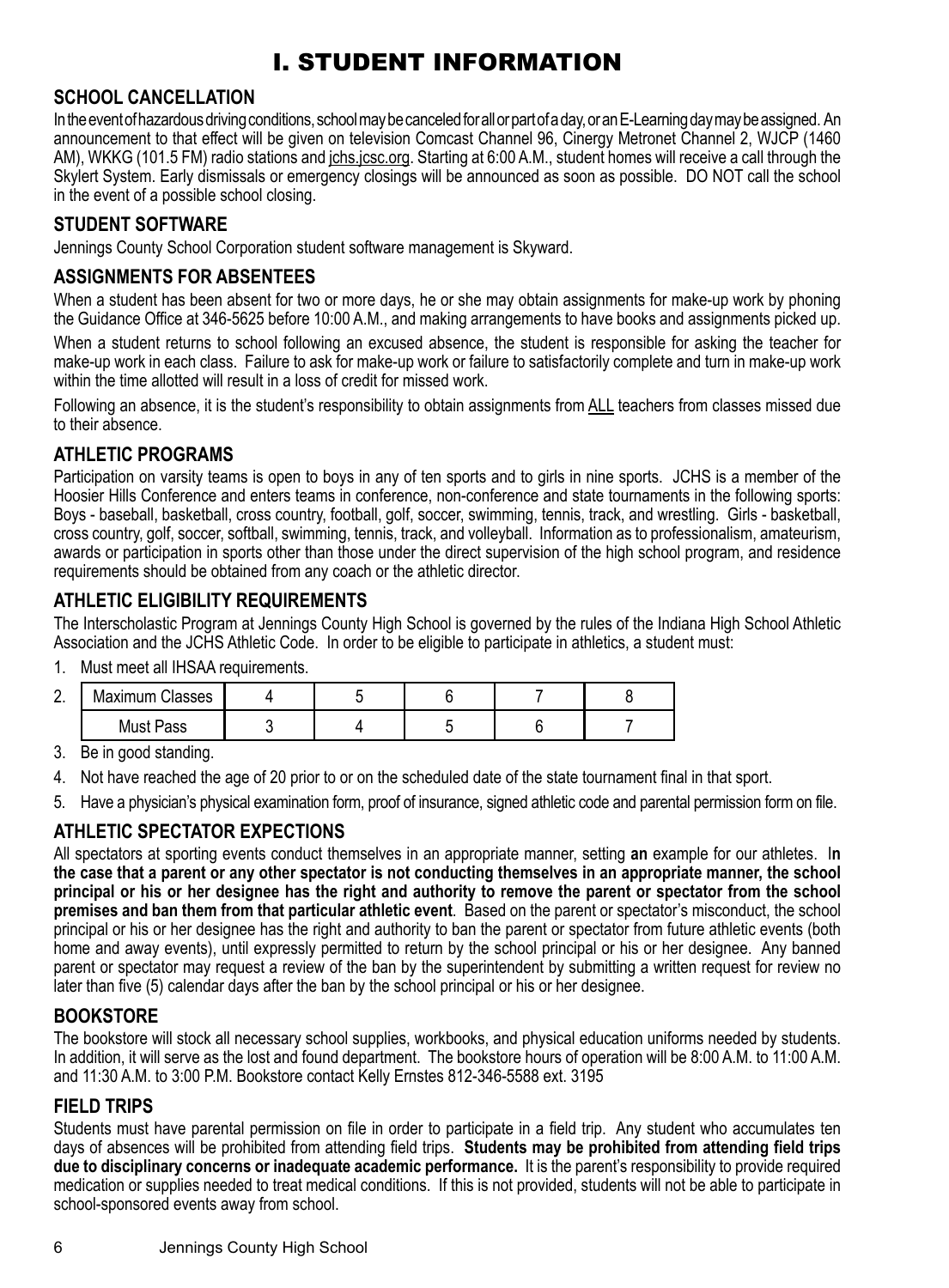#### **FINAL EXAMS**

All students must take a final exam in each class in which they are enrolled. Final exams will count for one-fifth (20%) of the semester grade. Only those students with excused absences will be allowed to make up a final exam. Missed exams must be made up within a reasonable amount of time that is determined by the instructor. Students are expected to be in attendance for the full day when final exams are being given. **Final exams may not be taken early. In the event of a school closing during final exams, all exams will be taken and figured into semester grades**.

# **FIRE, DISASTER, AND LOCKDOWN DRILLS**

Drills are held on a regular basis. Each teacher will inform the students in his or her classes as to the proper procedure in the event of a drill. For a fire drill, students must leave the building in a quiet, orderly manner, and return when the all-clear signal is given. For a lockdown drill, students are to go to designated areas and follow teacher instructions until an all clear is given. For a disaster drill, students must go to the designated area and remain until the all clear signal is given. Any student found guilty of destroying, damaging, removing, or in any way tampering with any device or equipment that is installed to assure safety, will be, at the time of apprehension, suspended from school and recommended for expulsion. This rule will apply to such items as fire alarms, fire extinguishers, fire hoses, and other firefighting equipment, all communications equipment, and first-aid materials.

## **FOOD AND DRINKS**

Food is to be eaten in the cafeteria or commons. Food or drinks are allowed in the hallways and classrooms at staff discretion. Return all dishes, cartons, and waste paper to the clean-up and disposal area. During lunch, students are to remain in the cafeteria, and the commons. Students will not be allowed to eat on the patio due to safety concerns.

# **FOOD SERVICE DEPARTMENT INFORMATION**

#### **Jennings County Schools Procedure for Student Lunch/Meal Accounts**

The USDA National School Lunch Program (NSLP) requires school food authorities to establish written administrative guidelines and procedures for meal charges. Jennings County School Corporation will adhere to the following meal charge procedure.

**All cafeteria purchases are to be prepaid before meal service begins. Cash and checks made out to your school are accepted for deposit.** Households with more than one child at the school may pay with one check, but must designate how much money is to go into each child's account. Different children in the same family may not share a meal account. To deposit money into their account at their school, the student will complete a meal account deposit slip. Your student will be provided with a copy of the deposit slip upon turning in the payment and deposit slip at their school. This is your proof of deposit.

Parents may also pay online using a debit or credit card by logging on to their Skyward account. Online payments will be available for your student's the same day the online deposit is made.

*Middle School and High School students may pay cash each day at the cash register, however, prepayments are highly encouraged at these schools.* If there is money left in your student's meal account at the end of the school year, it will be available to for your student to use during the next school year.

- **Schools at all levels will provide one reimbursable breakfast per day to students that are approved for Free Meals at no charge.**
- **Students that are approved for Reduced Priced Meals may purchase one reimbursable breakfast per day for \$.30.**
- **Students approved for Free or Reduced Priced Meals may purchase an additional breakfast each day for \$1.50.**
- **Students that are not approved for Free or Reduced Priced Meals will pay \$1.50 for each breakfast purchased.**
- **Schools at all levels will provide a reimbursable lunch to a student who does not provide the required payment for that lunch. Parents will be responsible for payment of all lunches provided.**
- **A student who has a negative meal account balance may not charge breakfast or "a la carte" item(s), including extra main entrees or extra milk. Your child may bring lunch from home and purchase milk, although there must be money in their meal account to pay for it.**
- The automated email system will notify parents every day of any outstanding negative balance in the student's lunch/ meal account. The school office will send home letters to parents of students who carry negative balances of \$10.00 and above. At the elementary school level, the student's meal account balance will be sent home on the weekly newsletter.
- A staff member or adult community resident shall not be permitted to charge meals.
- The food service director or other school personnel will coordinate communications with the parent(s)/guardian(s) to resolve the matter of unpaid charges.
- Parents may log in to Skyward at any time to see their student's meal account balances and purchases. A report of your child's deposits and purchases is also available upon request from your school's office.
- All accounts must be settled at the end of the school year. Letters will be sent home approximately 15 days before the end of the school year to students who have any negative balances. Negative balances of more than \$25.00 not paid in full at the end of the school year will force the Corporation to take action to collect unpaid funds by means of collection agencies, small claims court, or any other legal method deemed necessary by the Corporation.
- Students who graduate or withdraw from the corporation and have \$10.00 or more left in their lunch/meal food service account will be notified by mail by the school's office at the end of the school year and given the option to transfer the funds to another student or to receive a refund. If no response is received within 30 days, the student's lunch/meal account will close and the funds will no longer available. Unclaimed remaining balances will be transferred to the school food service fund.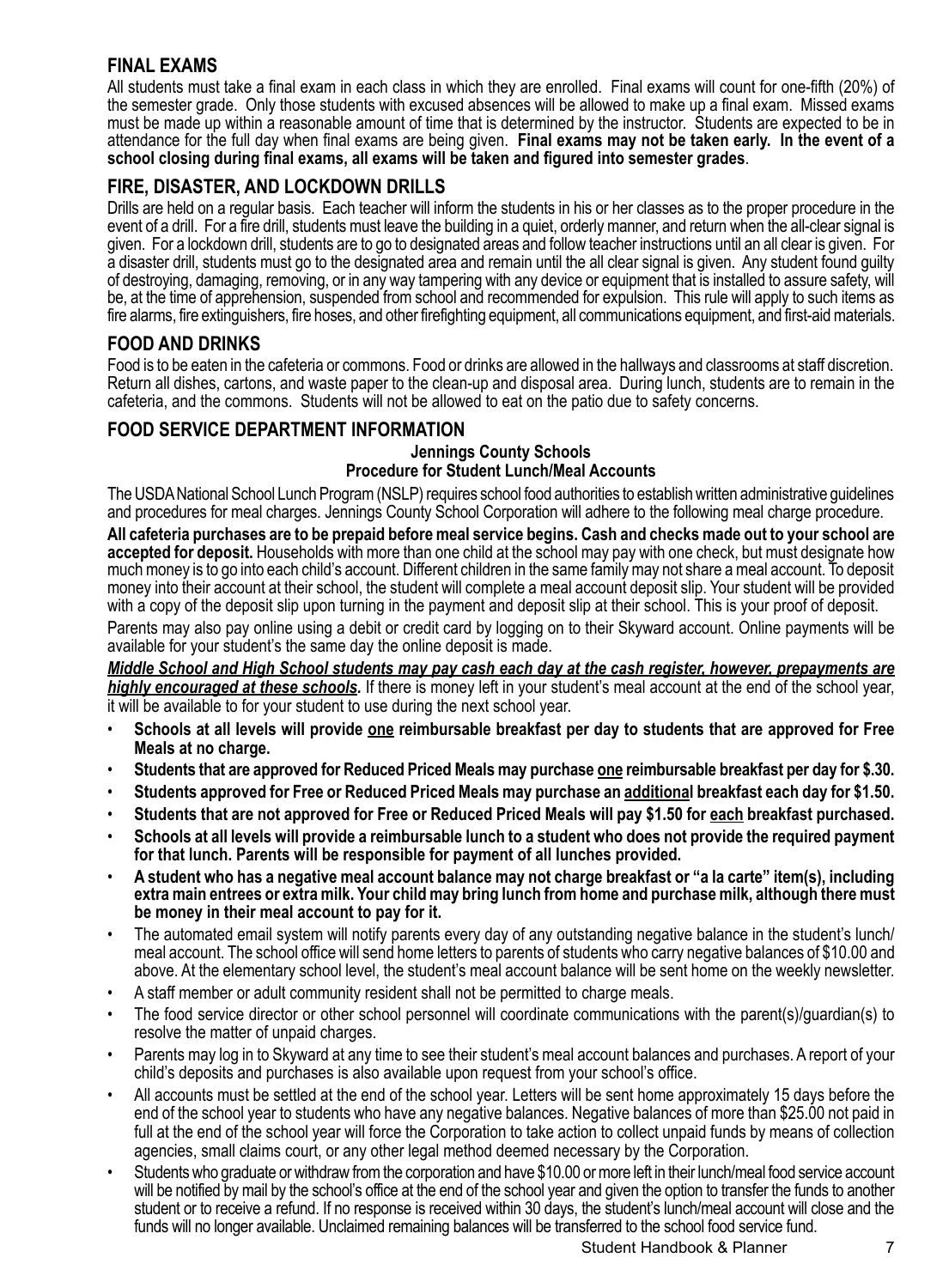Students approved for free meals will be served a complete meal at no charge. Students approved for reduced price meals will be provided breakfast for \$.30 and lunch for \$.40. Applications for free and reduced priced meals are available in your school's office, on the school corporation's website at www.jcsc.org, or at the Superintendent's office. You may also complete and submit the application online on your student's Skyward account. **An application must be completed each school year. All students in your household must be listed on the same application, therefore please fill out only one application per family.** *Parents/Guardians are responsible for the full payment of meals until your application for free or reduced priced meals has been processed and you receive a determination letter from the Food Service Department office indicating that your child has been approved for free or reduced price meals.* 

The Jennings County Schools Food Service Department may be reached at 812-346-4483.

#### *This Institution is an Equal Opportunity Provider.*

#### **FUNDRAISERS**

The school corporation will designate approved fund raisers each year. Approval of such fundraiser needs approval by a JCHS Assistant Principal.

#### **HALL PASSES**

Students must have a signed pass to be in the halls during class time. Passes will be given at the discretion of the JCHS staff.

#### **I.D. CARDS**

Each JCHS student is issued a photo identification card that is valid for his/her high school career. This card serves as a student's library card and also as identification for admission to various school events. Student I.D. cards are required for admittance to all JCHS dances, prom, and after prom.

#### **INSURANCE**

A student insurance policy is made available to all who wish to take advantage of it. The cost is nominal for all students in grades 9-12. Accident insurance claim forms may be obtained from the main office.

#### **LOCKERS**

Locker combinations will be distributed on registration day. In the interest of safety for your personal possessions, DO NOT reveal the combination of your lock to other students. Students should use only their own locker. It is the student's responsibility to see that his/her locker is kept in a clean and orderly fashion and locked when unattended. Locker problems should be reported to the guidance office. Students will be responsible for replacement or repair if lockers are altered or damaged**. Lockers are school property and will be searched along with their contents when there is reasonable suspicion or probable cause.** Students are responsible for all items brought to school. In order to insure security, expensive items or money should never be left in lockers. **The school assumes no liability for loss of stolen items.** Theft or damage to any student's personal property should be reported to an assistant principal's office.

#### **MEDIA CENTER**

The media center is open to students from 7:00 A.M. to 3:30 P.M. A pass is required when using the center during class periods. A pass must be obtained from the teacher giving an assignment that requires the use of materials which are housed in the center. Students may use the center before school and during their lunch hour without a pass at the discretion of Library staff.

Books and back issues of periodicals are checked out to students for a two week period. Most materials may be renewed once by bringing them to the media center. The center's collection of non-print materials is available for in-the-center use by students needing them for research. A special collection of reference materials is available for overnight check out. Students are responsible for paying for lost or damaged material.

#### **SCHOOL DANCES**

- 1. Current JCHS student I.D. cards are required for admittance to all dances.
- 2. All high school dances are closed dances. They are not open to the public. One member of each couple must be a member of our school.
- 3. Tickets will be sold at the door on the night of the dance. If a student wishes to bring a guest, he/she must sign the guest up in the main office prior to the dance. Students may bring only one guest. The guest list is subject to the approval of the school administration. Anyone bringing a guest to a JCHS dance is responsible for his/her behavior. Any outsider not signed up by a student will not be allowed to attend the dance.
- 4. All student conduct regulations are in effect at school sponsored dances, including the student dress code policy.
- 5. No person shall re-enter after once leaving a school-sponsored dance.
- 6. Guests must be a high school student.
- 7. All dances that occur after sporting events shall conclude at 11:00 PM. Students not picked up by 11:30 P.M. may not be allowed to attend future dances.
- 8. Inappropriate dancing known as "grinding" will not be permitted.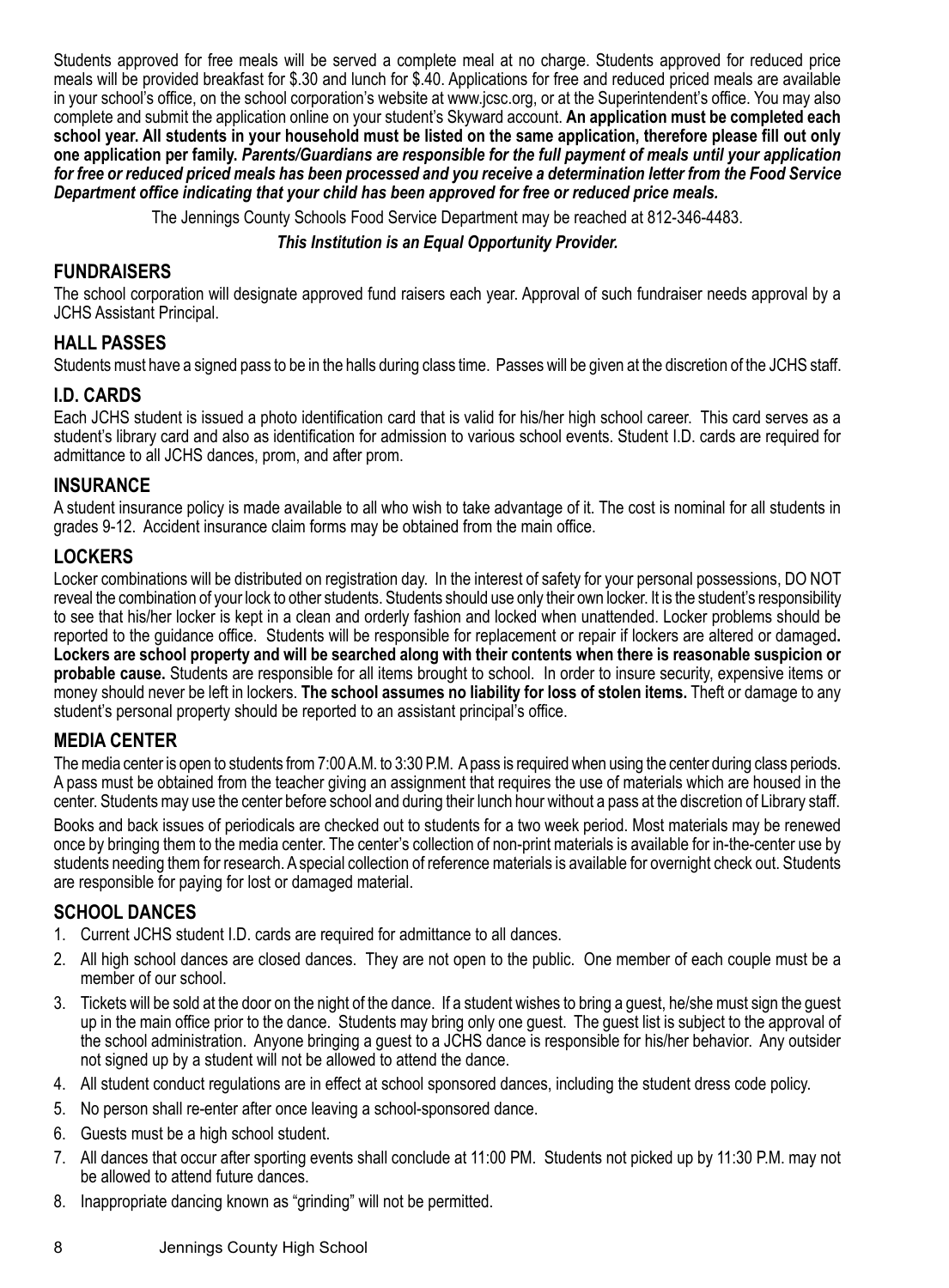#### **FRESHMAN INDUCTION NIGHT**

JCHS will host a night during which time parents are encouraged to visit the school and meet with the teachers. The evening will begin promptly at 6:00PM and will take students and their parents through an abbreviated schedule allowing them to become acquainted with the teaching staff.

#### **POSTERS**

Posters must be approved by an administrator prior to being displayed. Specific bulletin boards have been designated as display areas for the high school. Windows are not to be used to display posters. Posters or displays are to be removed on the day following the advertised event or activity by the sponsoring group or person(s).

#### **BED BUGS**

The Jennings County School Corporation has a duty and obligation to make certain that each student has a safe experience while in our care. In order to exercise that care, students that come to school must be free from parasites while attending school. In the event it is determined that a student is infested with parasites, the student will be checked by qualified personnel for a period of ten days. Parents must transport the child to school to avoid casual contact with other students on the bus during this time frame.

## **SCHOOL NURSE AND HEALTH SERVICES**

If a student becomes ill at school, has an accident, or other emergency, he/she should report to the nurse's office. The student may rest there, or if he/she is ill enough to leave the school, the nurse will contact the parents and make arrangements for the student to go home. Under no circumstances is a student to use a cell phone, or other means to make these arrangements or to leave school without the proper permission from the nurse or administration. If a student chooses to make such arrangements on their own the absence will be unexcused and the student may face disciplinary action.

**Students who must take prescription drugs or medication must submit these to the nurse's office upon arrival to school**. Students are not to take medication until they submit a note from their parents stating the reason for the medication. This policy also includes over-the-counter medication or medicines.

#### **MEDICATION**

It is school board policy that neither prescription medications nor over-the-counter medications, such as aspirin and cough syrup, may be dispensed by school personnel. Under special circumstances, school personnel may administer medication if the following guidelines are met. We will not administer any medication to a student that is not prescribed by a doctor and/ or (in the case of over-the-counter medication) approved by the Food & Drug Administration.

- 1. Written permission of parents or guardian is given.
- 2. All medication is kept in the school office or in the office of the nurse.
- 3. Medication is in original container and labeled with: a) student's name, b) name of medicine, c) dosage, and d) doctor's name. Forms for giving medicine at school may be obtained from the school office. Telephone calls to parents confirming statements will be made when necessary.
- 4. A student with an acute or chronic disease or medical condition may possess and self-administer medication that must be administered on an emergency basis while the student is on school grounds or off school grounds at a school activity, function, or event if the student's parent files an annual authorization that includes a written statement from the student's physician for the student to self-administer the medication.
- 5. Medication that is possessed by a school for administration during school hours or at school functions for student in grades Pre K-12 may be released only to the student's parent or to an individual who is eighteen (18) years of age or older and who has been designated, in writing, by the student's parent to receive the medication, unless a doctor's note or Form 5330 F2 is completed granting permission to transport medicine to and from school.
- 6. A school corporation may send home medication that is possessed by a school for administration during school hours or at school functions with a student if the student's parent provides written permission for the student to receive the medication.

#### **USE OF SUNSCREEN**

The Indiana General Assembly recently passed legislation requiring all public and charter schools to allow a student to possess and use a topical, non-aerosol sunscreen product by July 1, 2018. The law allows students to possess and use the sunscreen product while on school property, or at a school sponsored event or activity, without being required to have a physicians' prescription or note or store the sunscreen in a specific location.

#### **JUNIOR/SENIOR PROM**

- 1. All juniors and seniors in good standing and their guests are eligible to attend. Guests must be at least a sophomore in high school and under the age of 21 in order to attend.
- 2. All school conduct rules are in effect. JCHS students are responsible for the conduct of their guests.
- 3. Any guest who is not currently enrolled as a JCHS student must have administration approval to attend.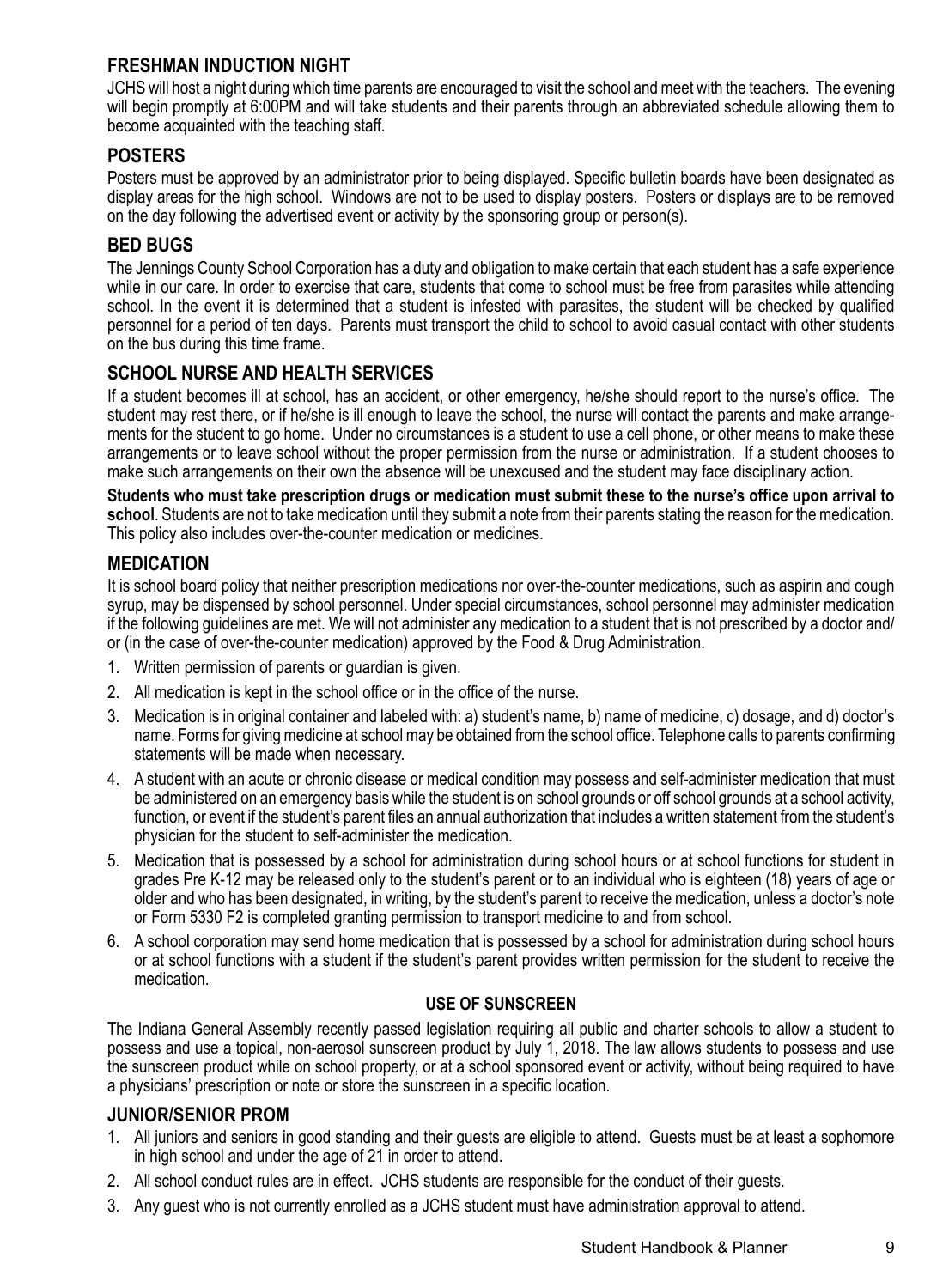# **TELEPHONES**

Office telephones are not to be used for personal calls. Students will not be called from class to answer a telephone call unless an emergency exists. Messages will be delivered to students before the end of the day. Cell phones may be used during passing periods and at lunch for texting and internet use only (NO PHONE CALLS). Unauthorized use of a cell phone will result in the phone being confiscated and disciplinary action being taken.

## **TEXTBOOK RENTALS**

Rental fees are to be paid at the school bookstore. At the close of each semester, all books are to be returned and fines paid on any books that have been damaged or lost. Any student who has a problem with payment of rental fees or supplies should contact the bookstore manager. Free and reduced textbook applications are available in the bookstore.

#### **VISITORS**

All visitors to JCHS must report directly to the main office and sign in upon their arrival, and present their state issued photo ID. The office will issue a badge to approved visitors to be worn during the visit. Due to school safety procedures, guests are strongly discouraged. Jennings County School reserves the right to deny access to a school to any visitor.

#### **UNMANNED AIRCRAFT SYSTEMS (i.e. drones)**

Students are prohibited from possessing, operating, or using unmanned aerial devices (i.e. drones) on or over campus or at school sponsored events.

#### **WHERE TO FIND IT**

Guidance Office

| Address Changes                     | Class Rank & Grade Point Average            |
|-------------------------------------|---------------------------------------------|
|                                     |                                             |
| Good Student Insurance Forms        | <b>Graduation Requirements</b>              |
| Homework Assignments during Illness | Lockers                                     |
| <b>Report Cards</b>                 | <b>Scheduling Problems</b>                  |
| Scholarships                        | Transcripts                                 |
| Withdrawals                         |                                             |
| Main Office                         | <b>Bookstore</b>                            |
| Administration                      | Book Rental & Refunds                       |
| <b>Student Announcements</b>        | Lost and Found                              |
| Student Insurance                   | Class Rings                                 |
| Club Information                    | Free or Reduced lunch & Textbook Assistance |
| <b>Student Government</b>           | Attendance Office                           |
| <b>Work Permits</b>                 | Attendance Problems                         |
| East Wing Office                    | <b>Athletic Office</b>                      |
| <b>Parking Permits</b>              | Athletic Information                        |
| <b>Student Announcements</b>        |                                             |

#### **WORK PERMITS (POLICY STATEMENT 5895)**

The State Industrial Law requires students between the ages of 14 and 18 years, who work for pay, to have a work certificate, except for some occupations such as farming and domestic work. Work permits are issued in the main office. An Intention to employ card, which may be secured from the office, must be completed by the prospective employer and along with the student's birth certificate submitted to the office in order for the work permit to be issued. **Work permits may be revoked due to poor attendance, grades, or discipline.**

# **SEX DISCRIMINATION (POLICY STATEMENT 2260)**

Jennings County Schools does not discriminate, and is required by Title IX, 1972 Education Amendments, not to discriminate, on the basis of sex in the operation of its educational programs or activities. Such educational programs or activities include employment and admission to employment within Jennings County Schools.

The central office shall be responsible for the implementation of this policy including the establishment of an appropriate grievance procedure.

Any student or employee of Jennings County Schools who believes he or she has been discriminated against, denied a benefit, or excluded from participation, in any district education program or activity, on the basis of sex, may file a written complaint with the Title IX Compliance Administrator, 34 Main Street, North Vernon, IN. 47265. (cf. GBA)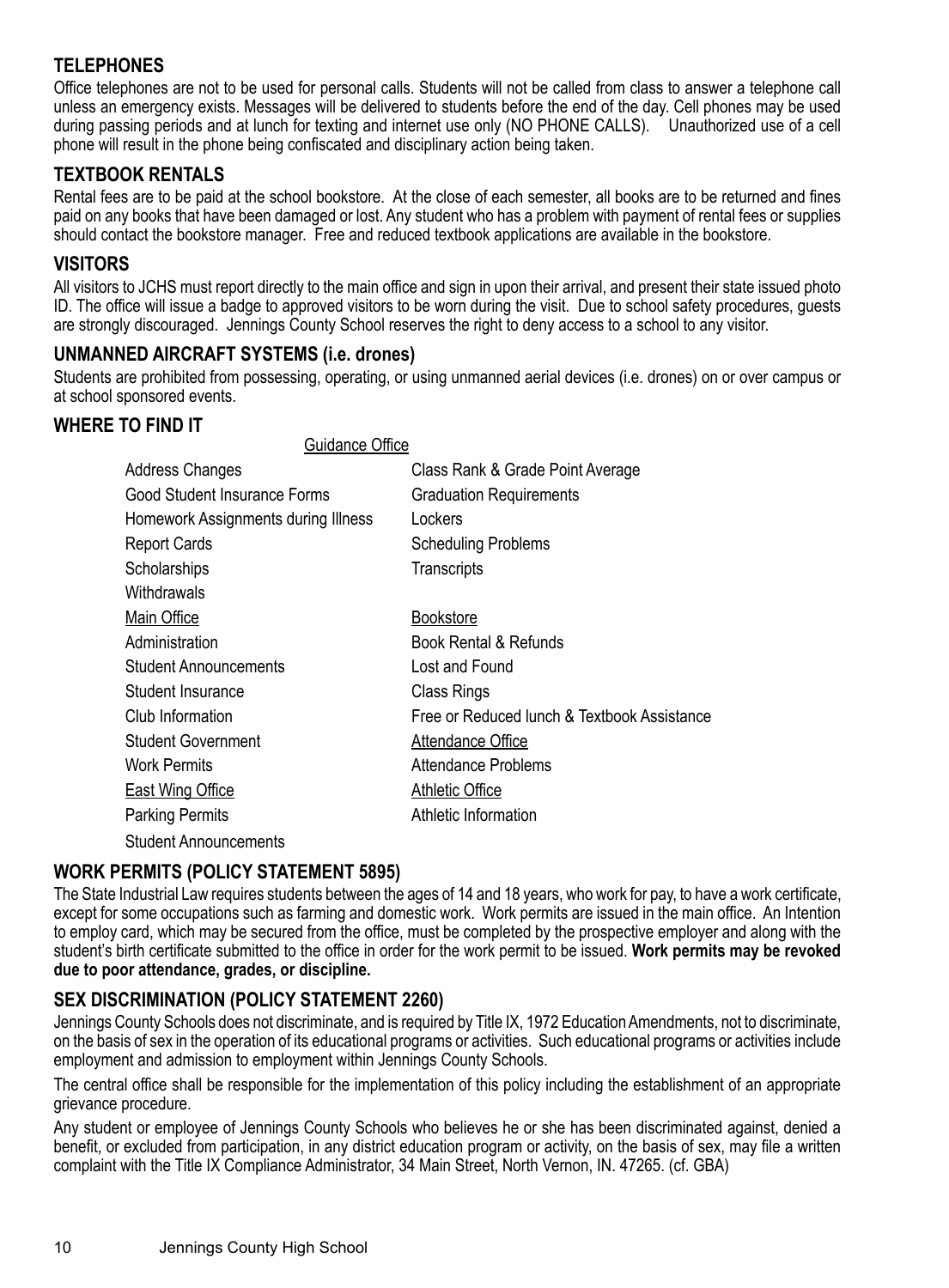# **HARASSMENT POLICY AND BULLYING POLICY (POLICY STATEMENT 5517 & 5517.01)**

It is the policy of Jennings County Schools to maintain a learning and working environment that is free from harassment and bullying.

It shall be a violation of this policy for any employee or student of Jennings County Schools to harass and/or bully another employee or student through unwelcome conduct or communications relative to race, color, national origin, religion, sex, age, handicapping condition, marital status, or sexual preference. Bullying is defined as "overt behaviors committed by a student, group of students against another student or group of students, employee or group of employees against other employees or group of employees with the intent to harass, ridicule, humiliate, or harm the other student." This policy also applies to non-employee volunteers who work subject to the control of school authorities.

This rule applies when a student is on school grounds immediately before, during, or after school hours, or at any other time when the school is being used by a school group; off school grounds at a school activity, function, or event; or using property or equipment provided by the school.

# **BULLYING LAW (INDIANA CODE 20-33-8-0.2)**

Bullying means overt, unwanted, repeated acts or gestures, including verbal or written communications or images transmitted in any manner (including digitally or electronically), physical acts committed, aggression, or any other behaviors, that are committed by a student or group of students against another student with the intent to harass, ridicule, humiliate, intimidate, or harm the targeted student and create for the targeted student an objectively hostile school environment that:

- 1. Place the targeted student in reasonable fear of harm to the targeted student's person or property;
- 2. Has a substantially detrimental effect on the targeted student's physical or mental health;
- 3. Has the effect of substantially interfering with the targeted student's academic performance;
- 4. Has the effect of substantially interfering with the targeted student's ability to participate in or benefit from the services, activities, and privileges provided by the school.

Any confirmed cases of bullying will be reported to our Corporation Bullying Administrators at Central Office.

# **CRIMINAL ORGANIZATIONS AND CRIMINAL ORGANIZATION ACTIVITY**

The School Corporation adopts this policy pursuant to State law in order to address the detrimental effects of criminal organizations and criminal organization activity on its students, demonstrate its commitment to preventing and reducing criminal organization membership and eliminating criminal organization activity, educate Corporation students, employees, and parents about criminal organizations and criminal organization activity, and comply with State and Federal laws and regulations.

The Corporation prohibits criminal organization activity and similar destructive or illegal group behavior on Corporation property, on buses owned by the Corporation or used to transport Corporation students, and at school-sponsored functions. The Corporation prohibits reprisal or retaliation against individuals who report criminal organization activity and similar destructive or illegal group behavior or who are victims, witnesses, bystanders, or others with reliable information about an act of criminal organization activity and similar destructive or illegal group behavior.

#### **Definitions**

- A. Criminal organization," as used in this policy, means a formal or informal group with at least three (3) members that specifically:
	- 1. Either:

promotes, sponsors, or assist in

Participates in, or

Has as one (1) of its goals; or

- 2. requires as a condition of membership or continued membership the commission of a felony or an act that would be a felony if committed by an adult or the offense of battery (I.C. 35-42-2-1).
- B. "Criminal organization activity," as used in this policy, means to:
	- 1 actively participate in a criminal organization;
	- 2. knowingly or intentionally commit an act:
		- A: with the intent to benefit, promote, or further the interests of a criminal organization; or
		- B: for the purpose of increasing the person's own standing or position within a criminal organization;
	- 3. knowingly or intentionally solicit, recruit, entice, or intimidate another person to join a criminal organization or remain in a criminal organization;
	- 4. knowingly or intentionally threaten another person because the other person:
		- A: refuses to join a criminal organization;
		- B: has withdrawn from a criminal organization; or
		- C: wishes to withdraw from a criminal organization; when engaged in by a student who attends a Corporation school.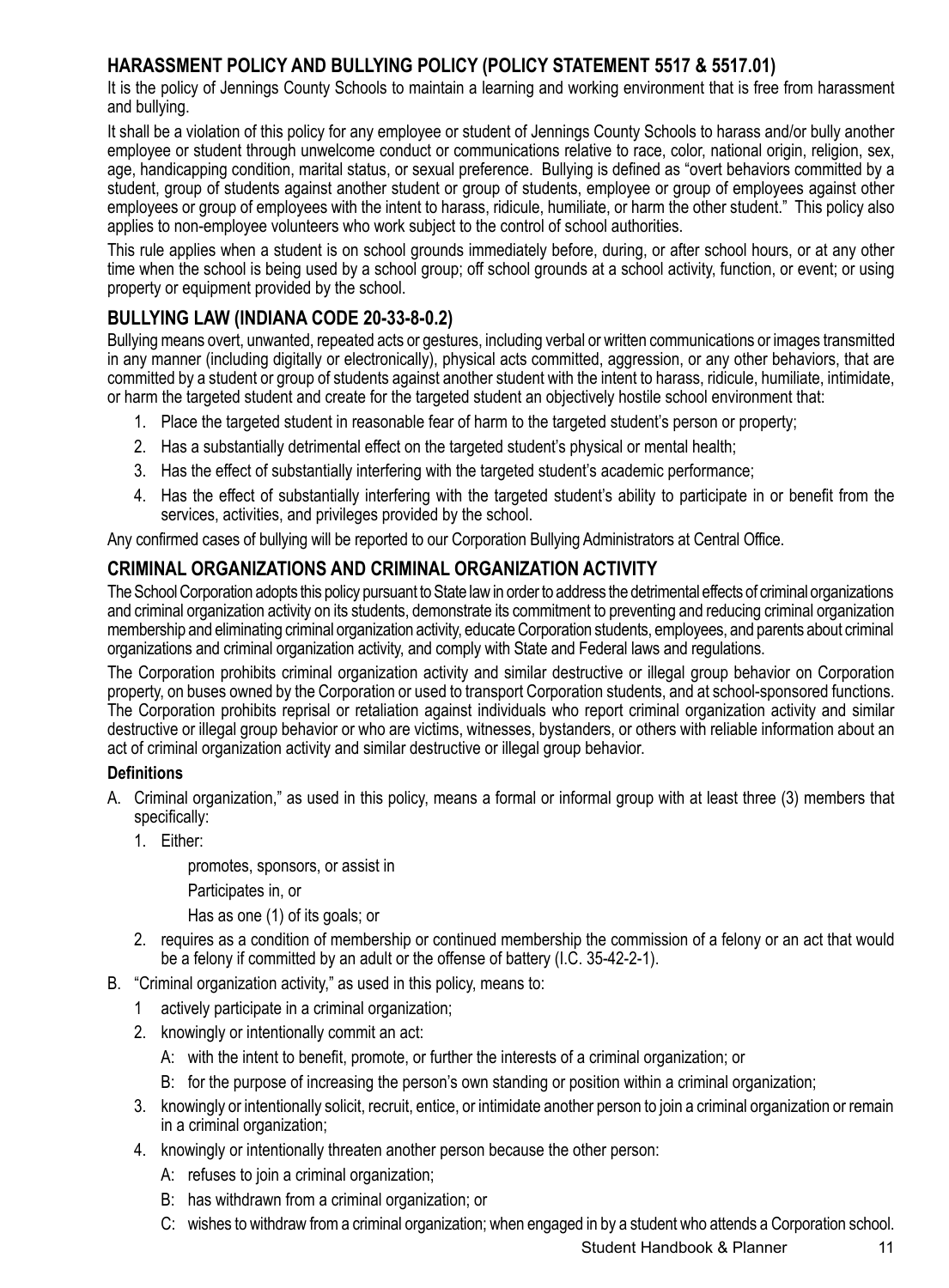# **STUDENT GANG ACTIVITY (POLICY 5841)**

- I. It is the policy of the Jennings County School Corporation to prohibit gang activity and similar destructive or illegal group behavior on school property or school buses or at school sponsored functions.
- II. It is the policy of the Jennings County School Corporation to prohibit reprisal or retaliation against individuals that report gang activity and similar destructive or illegal group behaviors or who are victims, witnesses, bystanders, or others with reliable information about an act of gang activity and similar group destructive behavior on school property.
- III. Definition of "criminal gang" and "criminal gang activity" "Criminal gang" defined (per IC 35-45-9-1) "criminal gang" means a group with at least three (3) members that specifically:
	- A. either:
		- 1. promotes, sponsors, or assists in; or
		- 2. participates in; or
		- 3. requires as a condition of membership or continued membership; the commission of a felony, or an act that would be a felony if committed by an adult or the offense of battery (IC 35-42-2-1).
	- B. "Gang Activity"- a student who knowingly or intentionally actively participates in a criminal gang, or a student who knowingly or intentionally solicits, recruits, entices, or intimidates another individual to join a criminal gang.
- IV. The Jennings County School Corporation will report all known gang activity Per IC 20-33-9-10.5. A school employee shall report any incidence of suspected criminal gang activity, criminal gang intimidation, or criminal gang recruitment to the principal, the dean of students and/or the school safety specialist. The principal may take appropriate action to maintain a safe and secure school environment, including providing appropriate intervention services. Appropriate consequences and remedial actions are those that are graded according to the severity of the offenses and consider both the developmental ages of the student offenders and students' histories of inappropriate behaviors, per the code of student conduct. Any corporation and school employee who promptly reports an incident of suspected gang activity and who makes this report in compliance with the procedures of this policy, is immune from a cause of action for damages arising from any failure to remedy the reported incident.
	- A. The principal or designee shall conduct a thorough and complete investigation for each report of suspected gang activity. The investigation shall be initiated by the principal or the principal's designee within one school day of the report of the incident. The principal may appoint additional personnel and request the assistance of law enforcement to assist in the investigation for the administrator's safety. The investigation shall be completed and the written findings submitted to the principal as soon as possible, but not later than five school days from the date of the report of the alleged incident of criminal gang activity.
	- B. The principal shall submit the report to the superintendent of the school corporation within ten (10) school days of the completion of the investigation. The superintendent or his/her designee shall report the results of each investigation to the board of education on a quarterly basis during regularly scheduled board meetings.
	- C. Each school within the school corporation shall record the number of investigations disposed of internally and the number of cases referred to local law enforcement, disaggregated by race, ethnicity, age, and gender. Each school shall report this information to the school corporation superintendent who shall submit a written report to the Indiana Department of Education by June 2 of each year.
	- D. The principal shall provide the parents of the students who are parties to any investigation with information about the investigation, in accordance with Federal and State law and regulation. The information to be provided to parents includes the nature of the investigation, whether the corporation found evidence of criminal gang activity, and whether consequences were imposed or services provided to address the activity. This information is to be provided in an expedited manner.
	- E. The superintendent of the school corporation is authorized to define the range of ways in which school staff and the principal or the principal's designee shall respond once an incident of criminal gang activity is confirmed, according to the parameters described in the corporation's code of student conduct. The school board recognizes that some acts of gang activity may be isolated incidents requiring that the school officials respond appropriately to the individuals committing the acts. Other acts may be so serious that they require a response either at the school corporation level or by local law enforcement officials. Consequences and appropriate remedial actions for a student who engages in gang activity may range from positive behavioral interventions up to and including suspension or expulsion.
	- F. The principal shall proceed in accordance with the code of student conduct, as appropriate, based on the investigation findings. As appropriate to the investigation findings, the principal shall ensure the code of student conduct has been implemented, and provide intervention and/or relevant support services (i.e., refer to counseling, establish training programs to reduce gang activity and enhance school climate, enlist parent corporation and involvement or take other appropriate action).
	- G. The principal shall inform the parents of all students involved in alleged incidents, and, as appropriate, may discuss the availability of counseling and other intervention services.
	- H. The superintendent of the school corporation shall annually disseminate this policy to all parents who have children enrolled in a school within the school corporation. The superintendent shall ensure that notice of the corporation's policy appears in the student handbooks and all other publications of the school corporation that set forth the comprehensive rules, procedures and standards for schools within the school corporation.
- 12 Jennings County High School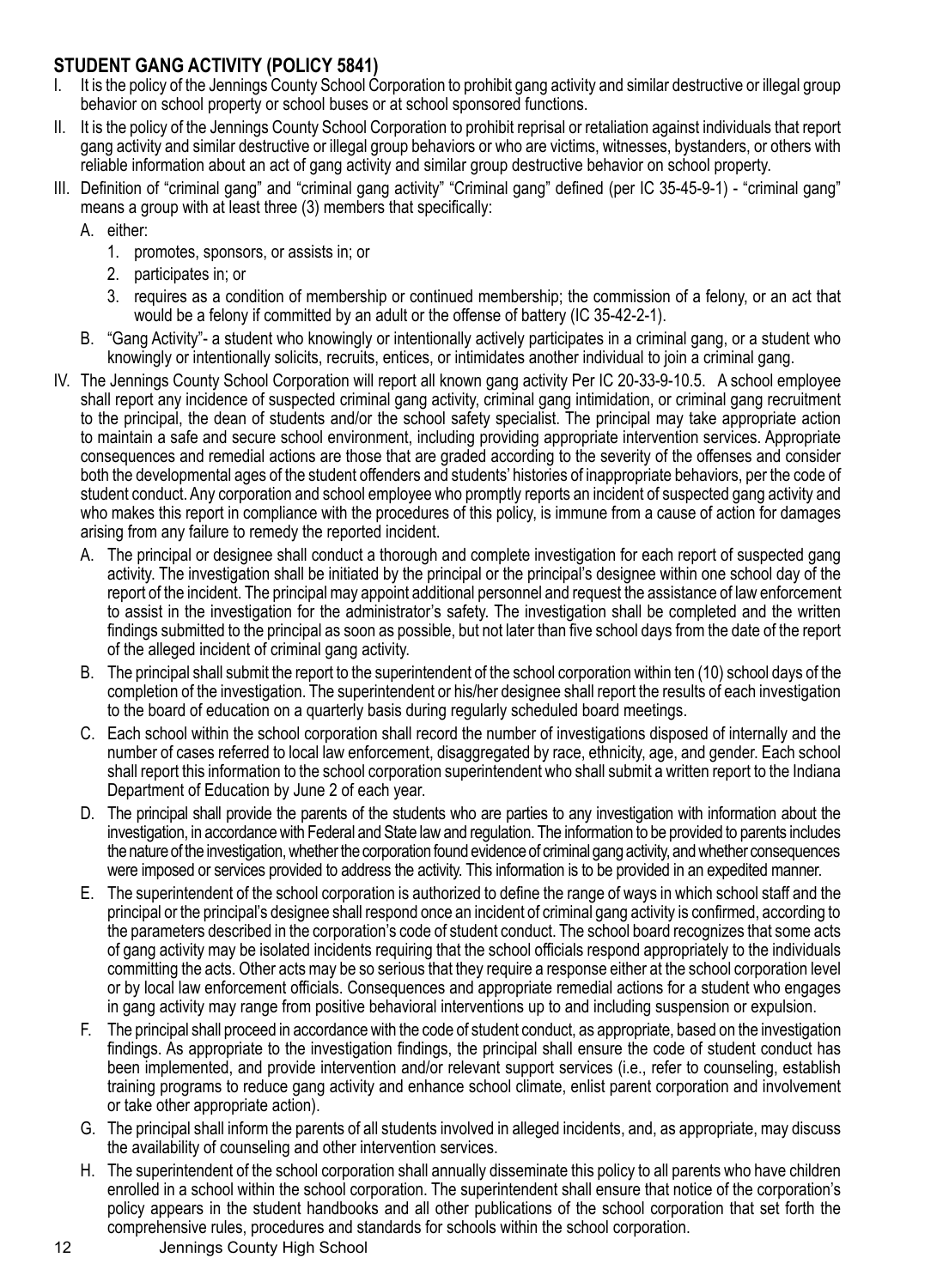V. The Jennings County School Corporation shall provide information about the services available for students who are 'at risk' for and/or suspected of participating in gang activity and their families. Information about other available supports and services, should be consistent with the policies and procedures of the local board of education.

#### **CYBERBULLYING AND/OR ONLINE BULLYING**

Cyber bullying or online bullying is a term used to refer to bullying over electronic media, usually through instant messaging and e-mail. Other terms for cyber bullying are electronic bullying, electronic harassment, e-bullying, mobile bullying, online bullying, digital bullying, or internet bullying.

JCSC considers cyber bullying to be the use of any electronic communications device to convey a message in any form (text, image, audio or video) that **is lewd, vulgar,** defames, intimidates, harasses or is otherwise intended to harm, insult or humiliate another in a deliberate, repeated, hostile or unwanted manner under a person's false or true identity. In addition, any communication of this form which disrupts or prevents a safe and positive educational or working environment may also be considered cyber bullying.

#### **ANTI-HARASSMENT COMPLIANCE OFFICERS**

The following individuals serve as "Anti-Harassment Compliance Officers" for the Corporation. They are hereinafter referred to as the "Compliance Officers": Administrative Assistant for Curriculum and Instruction and Administrative Assistant for Special Programs. They may be contacted at:

812-346-4483 34 W. Main Street North Vernon, IN 47265

## **INTERNET USER AGREEMENT**

Students must have the user agreement and parent permission form on file to use the internet. Any student using the internet in an inappropriate manner may have their usage revoked, suffer disciplinary action, and/or legal action if appropriate.

#### **TECHNOLOGY AT JCSC - ELECTRONIC DEVICE/ USE AGREEMENT**

#### **Appropriate Use of Technology**

*The purpose of this document is to inform parents, guardians and students of the rules governing the use of district and*  personal technology resources while on or near school property, in school vehicles, and at school-sponsored activities, as well *as the use of district technology resources via off-campus remote access. Please read the following carefully before signing the JCSC Appropriate Use Form. JCSC reserves the right to modify the terms and conditions of this document at any time. The latest version of this document is available from the JCSC web site at www.jcsc.org (located with registration forms).* **Introduction:**

Jennings County School Corporation (JCSC) is pleased to offer students access to district computers, communications systems (*which can include: e-mail, websites, blogging, wikis, podcasting, social networks, list-serves, and/or other emerging technologies*), the Internet and an array of technology resources to promote educational excellence. Each student is responsible for her/his use of technology, whether personal or district-provided. While using district and personal technology resources on or near school property, in school vehicles, and at school-sponsored activities, as well as using district technology resources via off-campus remote access, each student must act in an appropriate manner consistent with school, district, and legal guidelines. It is the joint responsibility of school personnel and the parent or guardian of each student to educate the student about his/her responsibilities and to establish expectations when using technology.

#### **Using the Internet and Communications Systems:**

District technology resources are provided to students to conduct research, complete assignments, and communicate with others in furtherance of their education. Access is a privilege not a right; as such, general rules of school behavior apply. Access to these services is given to students who agree to act in a considerate and responsible manner. Just as students are responsible for good behavior in a classroom or a school hallway, they must also be responsible when using school computer networks or personal technologies. Students must comply with district standards and honor this agreement to be permitted to use technology.

All digital storage is district property, and as such, network administrators will review files and communications to maintain system integrity and ensure that students are using technology responsibly. Students should not expect that files stored on district servers will be private.

The educational value of technology integration in curriculum is substantial.

Access to the Internet will enable students to use extensive online libraries and databases. Families should be warned that some material accessible via the Internet might contain items that are illegal, defamatory, inaccurate, profane, sexually oriented or potentially offensive to some people. While the intent is to make Internet access available to further educational goals and objectives, students may find ways to access these other materials as well. JCSC does not condone or permit the use of this material and uses content filtering software (Smooth wall) to protect students to the fullest extent possible. Parents and guardians must be aware that content filtering tools are not completely fail-safe and while at school, direct supervision by school personnel of each student using a computer is desired, but not always possible. Students are expected to use technology resources in a manner consistent with the rules below and will be held responsible for their intentional misuse. JCSC believes that the benefits of student access to the Internet in the form of information resources and opportunities for collaboration exceed any disadvantages. Ultimately, parents and/or guardians are responsible for setting and conveying the standard that their children should follow when using technology. If a student accidentally access inappropriate material, they should back out of the information at once and notify the supervising adult.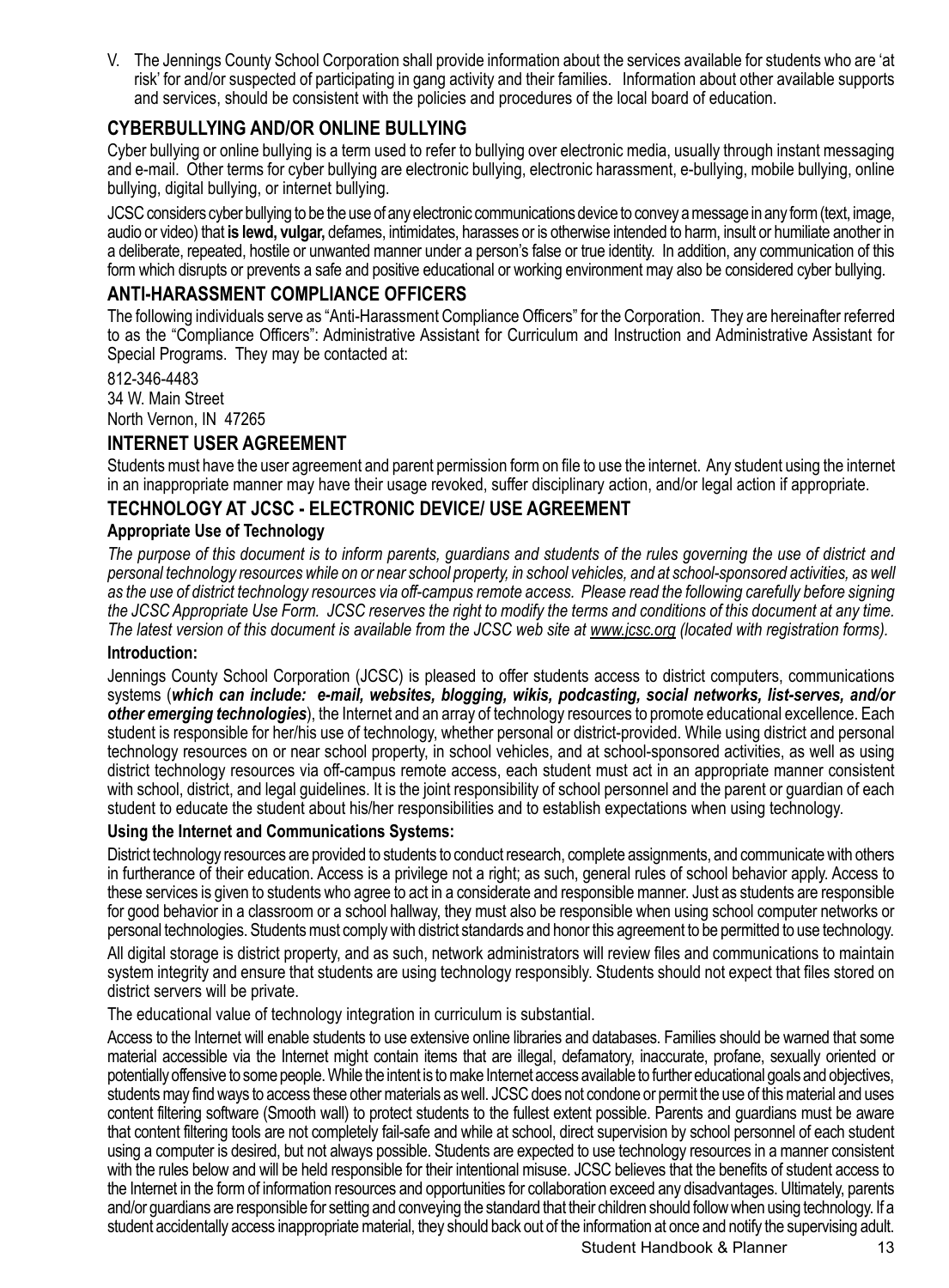#### **Proper and Acceptable Use of All Technology Resources:**

All district technology resources, including but not limited to district computers, communications systems, and the Internet, must be used in support of education and academic research and must be used in a manner consistent with the educational mission and objectives of JCSC.

#### **Activities that are permitted and encouraged include:**

- School work:
- Original creation and presentation of academic work;
- Research on topics being studied in school;
- Research for opportunities outside of school related to community service, employment, or further education

#### **Activities that are NOT permitted include:**

- Plagiarism or representing the work of others as one's own;
- using obscene language; harassing, insulting, ostracizing, or intimidating others;
- representing Copyright, Registered, and or Trademark materials as one's own work
- searching, viewing, communicating, publishing, downloading, storing, or retrieving materials that are not related to school work, community service, employment, or further education (thus, searching inappropriate materials is not permitted);
- Damaging or modifying computers or networks; intentional or neglectful transmission of viruses or other destructive computer files; hacking into district or external computers; intentionally bypassing district filters; connecting devices to school network to sniff out ip addresses and other network information.
- use of USB, bootable CDs, or other devices to alter the function of a computer or a network;
- subscription to any online services or ordering of any goods or services;
- use of personal e-mail accounts, non-district-provided e-mail accounts, on the district network;
- online sharing of any student's or staff member's name, home address, phone number, or other personal information;
- non-educational uses such as games, role-playing multi-user environments, gambling, junk mail, chain mail, jokes or raffles;
- participating in online chat rooms or using instant messaging, unless specifically assigned by a teacher;
- sharing or using passwords other than one's own password;
- use of district resources for commercial purposes, personal financial gain, or fraud;
- any activity that violates a school rule or a local, state, or federal law.

*Students are expected to report harassment, threats, hate-speech, and inappropriate content to a teacher or administrator. If a student has any questions about whether a specific activity is permitted, he or she should ask a teacher or administrator.*

#### **Privacy and Security:**

Students must use district technologies responsibly and in a secure manner. They must not share their logins, passwords, or access with others.

#### **Online Assessments:**

Student assessments may be conducted using technologies such as the Internet or audience response systems. Normally, students will use these technologies as part of their instructional day. Privacy and security, as defined above, along with confidentiality of assessment responses, are expected.

#### **Vandalism:**

Any intentional act by a student that damages district technology hardware, software, operating systems, or data will be considered vandalism and will be subject to school rules and disciplinary procedures. Any intentional act that requires a person's time to repair, replace, or perform corrective work on district technologies or data is also considered vandalism and subject to repair costs at the student's expense.

#### **Consequences of Misuse:**

Misuse of personal or district technology resources while on or near school property, in school vehicles, and at schoolsponsored activities, as well as the use of district technology resources via off-campus remote access may result in disciplinary action up to and including expulsion. This document shall be used in conjunction with JCSC Board of Education policies and our school handbooks. In addition, the student's use of district technologies may be suspended or restricted. A school may temporarily hold (pending parental or same-day pick up) personal technology resources that are used inappropriately. Furthermore, intentional unauthorized access and/or damage to networks, servers, user accounts, passwords, or other district resources may be punishable under local, state, or Federal law.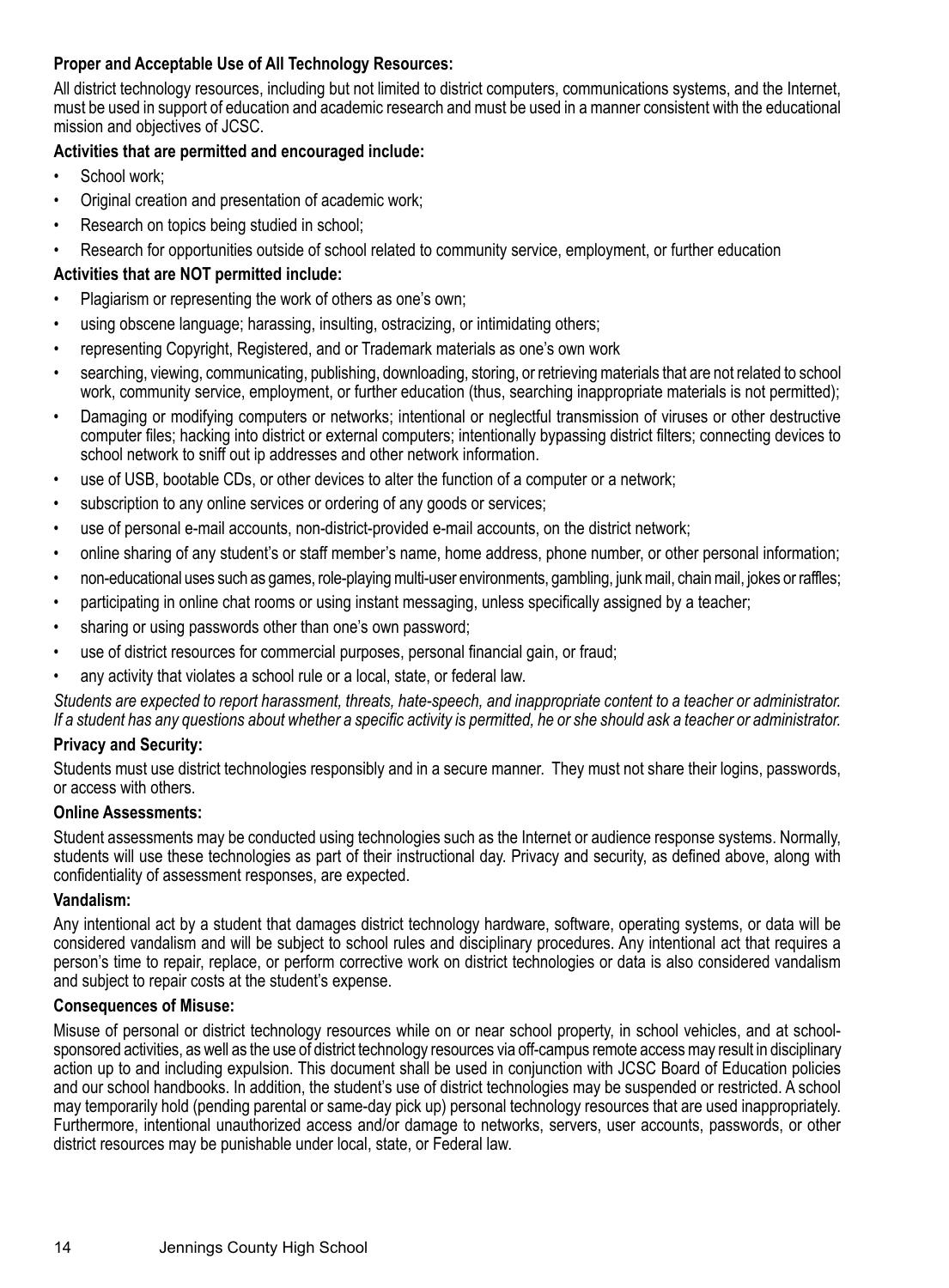#### **Reliability and Limitation of Liability:**

JCSC makes no warranties of any kind, expressed or implied, for the technology resources it provides to students. JCSC will not be responsible for any damages suffered by the student, including those arising from non-deliveries, mis-deliveries, service interruptions, unauthorized use, loss of data, and exposure to potentially harmful or inappropriate material or people. Use of any information obtained via the Internet or communications technologies is at the student's own risk. JCSC specifically denies any responsibility of the accuracy or quality of information obtained through the Internet. The student and his/her parent/guardian will indemnify and hold JCSC harmless from any losses sustained as the result of misuse of the district's technology resources by the student.

#### **Student Electronic Device Program Acknowledgement Form**

- I understand that I am responsible for backing up my own files and that important files should always be stored in at least two locations (such as on Google Drive, Drop-box, etc.).
- I will not leave my Electronic Device unattended unless it is locked in a secure place. My family is fully responsible for the cost of replacement should my laptop become lost or stolen.
- I understand that my family is financially responsible for the full cost if damage occurs due to my "gross negligence."
- I will not install or use file-sharing programs to download music, video or other media without staff permission, or install software, browser extensions, or use any other methods to bypass content filtering.
- I will not connect any device to the school network that has not been approved by the JCSC IT Department. This includes any type of device that is used to retrieve network information, or any device that causes a denial of service to the internet or network.
- I realize that there will be times when I am required to take my device home and that all school technology rules still apply at home.
- I will not duplicate nor distribute copyrighted materials other than a back-up copy of those items I legally own.
- I use only my password and will not share my password with others.
- I will keep the Electronic Device in the protective case, cover fully closed whenever it is moved from one point to another.
- I will read and follow general maintenance alerts from school technology personnel.
- I will report any problems with my Electronic Device to a teacher, administrator, or member of the tech support staff in a timely manner.
- I will not attempt to repair the Electronic Device outside of approved JCSC channels.
- I received the Electronic Device Insurance information
- I will bring the Electronic Device fully charged every day

| <b>Type of Incident</b>                 | Cost             |
|-----------------------------------------|------------------|
| Screen Break                            | \$100            |
| <b>Keyboard Break</b>                   | \$30             |
| Computer Casing Break (includes hinges) | \$75             |
| Laptop Bag Damage/Missing Strap         | \$10             |
| Laptop Charger                          | \$40             |
| <b>Battery Damage</b>                   | \$40             |
| Damaged Headphone Jack or Charging Port | \$25             |
| Lost\Stolen                             | <b>Full Cost</b> |

#### **SPECIAL EDUCATION SERVICES**

Jennings County School Corporation provides instruction and programs, at no cost to the parent, designed to meet the needs of students who have been determined eligible for special education services. A student may be referred for an initial educational evaluation by a parent or school personnel. The referring party may make a verbal or written request for an educational evaluation. To make a referral, a parent may contact the office of the Director of Special Programs or the principal of the school at which the child is attending or will attend. A copy of the Notice of Procedural Safeguards and Parent Rights in Special Education is available in the office of the Director of Special Programs, in each school building, and on the Jennings County School Corporation website. Jennings County School Corporation follows the Special Education Rules Title 511 Article 7, Rules 32-47. Article 7 complies with all federal regulations. Any student identified to need special education services, and who is between the ages of 3 and 22, will be provided with a free appropriate public education (FAPE). Eligibility categories include: Autism spectrum disorder, Blind or low vision, Cognitive disability, Deaf or hard of hearing, Deaf-blind, Developmental delay (early childhood), Emotional disability, Language or speech impairment, Multiple disabilities, Other health impairment, Orthopedic impairment, Specific learning disability and Traumatic brain injury. A copy of thee JCSC seclusion and restraint plan can be accessed at the district special education department at 34 West Main Street North Vernon, Indiana 47265.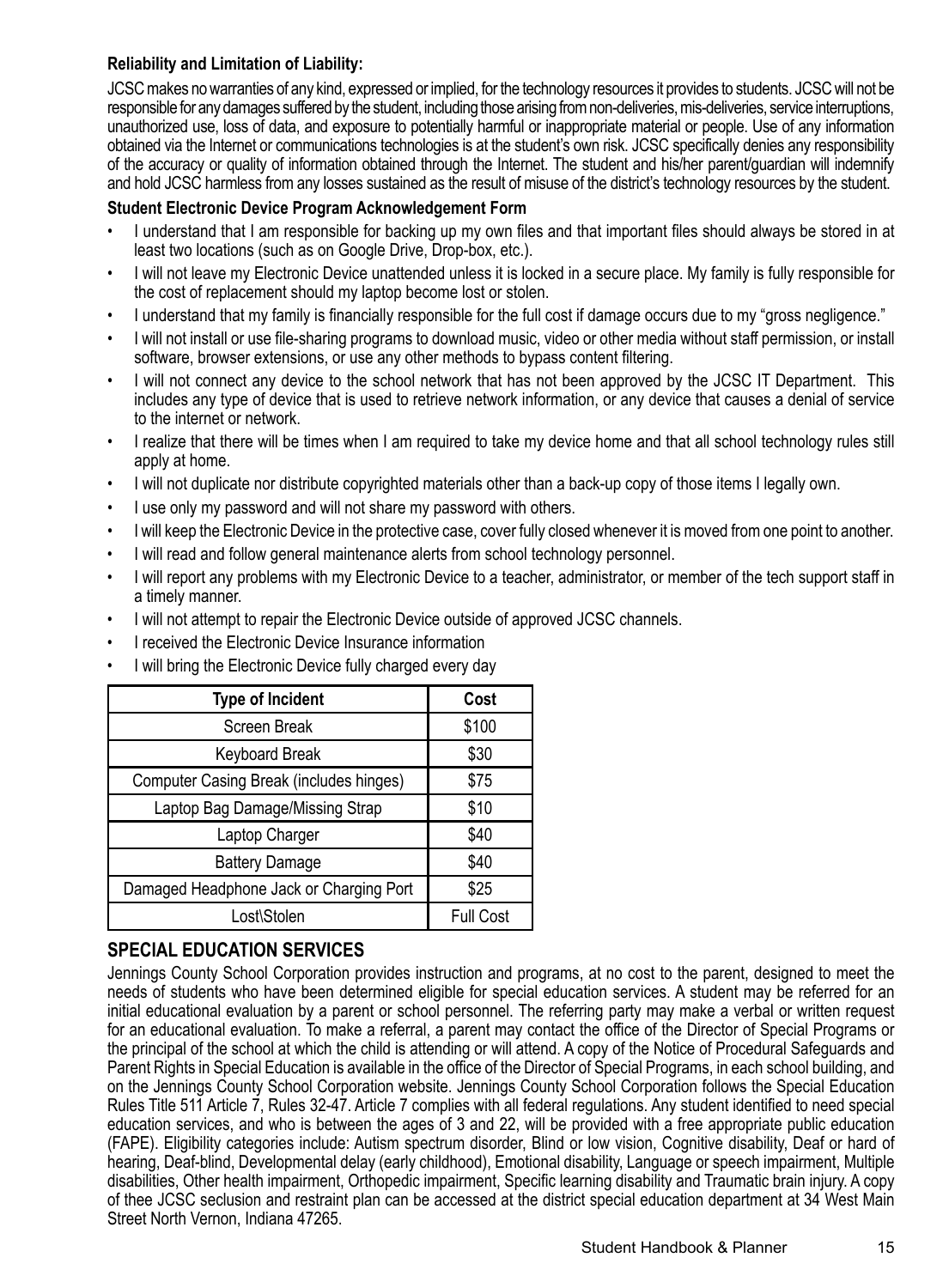To gain a better understanding of procedures relating to the provision of educational services to Indiana's student with disabilities contact:

Indiana Department of Education **Director of Special Programs** Director of Special Programs Division of Exceotional Learners 115 OR Jennings County Schools West Washington Street South Tower, 34 Main Street Suite 600 Indianapolis, In 46204 North Vernon, Indiana 47265 www.doe.in.gov/specialed (812)-346-4483 II. ACADEMICS

#### **GUIDANCE SERVICES**

Every effort is made to assist students to make wise decisions based on knowledge. Special information concerning schedules, credits, required and elective courses, college and trade school information and vocational guidance may be secured from the guidance office. Information concerning test results and their application are also available from the counselors.

Students are encouraged to make use of the available guidance services and to secure as much information as possible before making decisions that affect not only the present but also the future.

In the guidance office, students may find college catalogs, brochures, books on vocations, military information, job opportunities, professional and vocational opportunities, college loans, scholarships and work study programs. Do not hesitate to visit the guidance office, meet the counselors and discuss your plans.

Guidance Director: Mr. Ertel Guidance Counselors: Ms. Cardinal Mrs. Sedam

Mrs. Sommers

#### **SCHOOL DISTRICT GRADING SCALE**

In order to provide more continuity to the instructional program in the Jennings County Schools, the following grading scale is recommended for all courses and grade levels two (2) to six (6), and required grade levels seven (7) to twelve (12).

| $100-99$ A+ | 89-88    | - R+ | 79-78 C+ | 69-68 D+ | 59-0 F |  |
|-------------|----------|------|----------|----------|--------|--|
| 98-93 A     | 87-83 B  |      | 77-73 C  | 67-63 D  |        |  |
| 92-90 A-    | 82-80 B- |      | 72-70 C- | 62-60 D- |        |  |

#### **WEIGHTED COURSES**

| <b>GERMAN III. IV. V</b>   | <b>BOTANY</b>              | ALL AP (ADVANCED PLACEMENT)<br><b>COURSES</b>       |
|----------------------------|----------------------------|-----------------------------------------------------|
| FRENCH III, IV, V          | <b>DIGITAL ELECTRONICS</b> | ALL ACP (ADV. COLLEGE<br>PROGRAM) COURSES           |
| SPANISH III, IV, V         | PROBABILITY & STATISTICS   | <b>MEDICAL INTERVENTION</b>                         |
| <b>BIBLICAL LITERATURE</b> | ORGANIC CHEMISTRY          | <b>BIOMEDICAL INNOVATION</b>                        |
| <b>CHEMISTRY II</b>        | <b>HUMAN ANATOMY</b>       | <b>ENGLISH COMPOSITION</b><br><b>LITERATURE</b>     |
| <b>PHYSICS</b>             | <b>ZOOLOGY HONORS</b>      | <b>COMPUTER INTERGRATED</b><br><b>MANUFACTURING</b> |
| <b>HUMAN GENETICS</b>      | AB CALCULUS                | PRINCIPLES OF ENGINEERING                           |
| <b>CHEMISTRY I</b>         | <b>CALCULUS BC</b>         | <b>HUMAN BODY SYSTEMS</b>                           |
| PRE-CALCULUS               | <b>FINITE MATH</b>         |                                                     |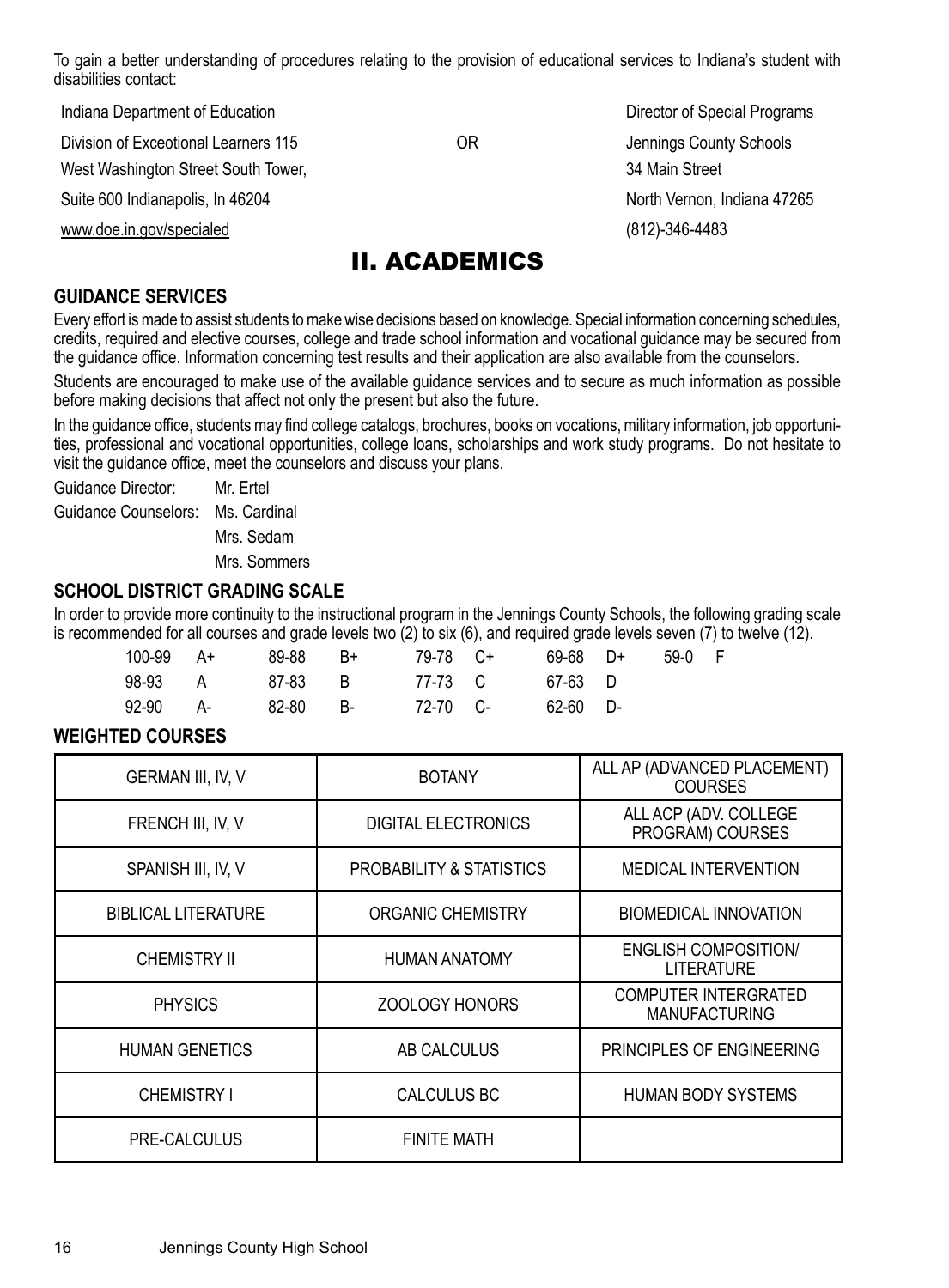# **WEIGHTED GRADE SCALE**

The following courses will be considered advanced courses for the calculation of grade point average. All other courses will be considered standard and will receive the points applicable.

| <b>STANDARD</b> | <b>LETTER GRADE</b> | <b>WEIGHTED</b> |
|-----------------|---------------------|-----------------|
| 12              | A+                  | 15              |
| 11              | Α                   | 14              |
| 10              | A-                  | 13              |
| 9               | B+                  | 12              |
| 8               | B                   | 11              |
| 7               | <b>B-</b>           | 10              |
| 6               | $C+$                | 9               |
| 5               | C                   | 8               |
| 4               | C-                  | 7               |
| 3               | D+                  | 6               |
| $\overline{2}$  | D                   | 5               |
| 1               | D-                  | 4               |
| 0               | F                   | 0               |

The grade point average is obtained by dividing the total credits attempted into the total points accumulated. Transcripts include the following notation: Jennings County High School has a weighted class rank only on specified college preparatory advanced courses.

#### **HONOR ROLL AND HONORABLE MENTION**

Jennings County High School uses a weighted grading scale in calculating the student's average for qualifying for the Honor and Honorable Mention rolls.

To qualify for the Honor Roll published at the close of each grading period, a student must be taking at least six classes for credit and have an average of 11 or higher. Students qualify for Honorable Mention by meeting the above criteria with their average falling between 9.0 and 10.999.

#### **HIGH HONORS AND HONORS**

The recognition of valedictorian and salutatorian, a distinction ONLY allowable to an eight-semester graduate, will coincide with the recognition of High Honors (G.P.A. of 11.50 and above) and Honors (G.P.A. of 11.00 to 11.49). We have followed and will continue to follow the practice of using .05 as the margin for determining what is considered a tie for valedictorian and salutatorian.

#### **High Honors (G.P.A. of 11.50 and above)**

#### **Honors (G.P.A. of 11.00 to 11.49)**

The High Honors students will be recognized with a plaque displaying their names and pictures. The plaque would be placed on the wall beside the current valedictorian plaques. High Honors and Honors students would wear stoles or honor cords during graduation ceremonies to recognize their academic achievement.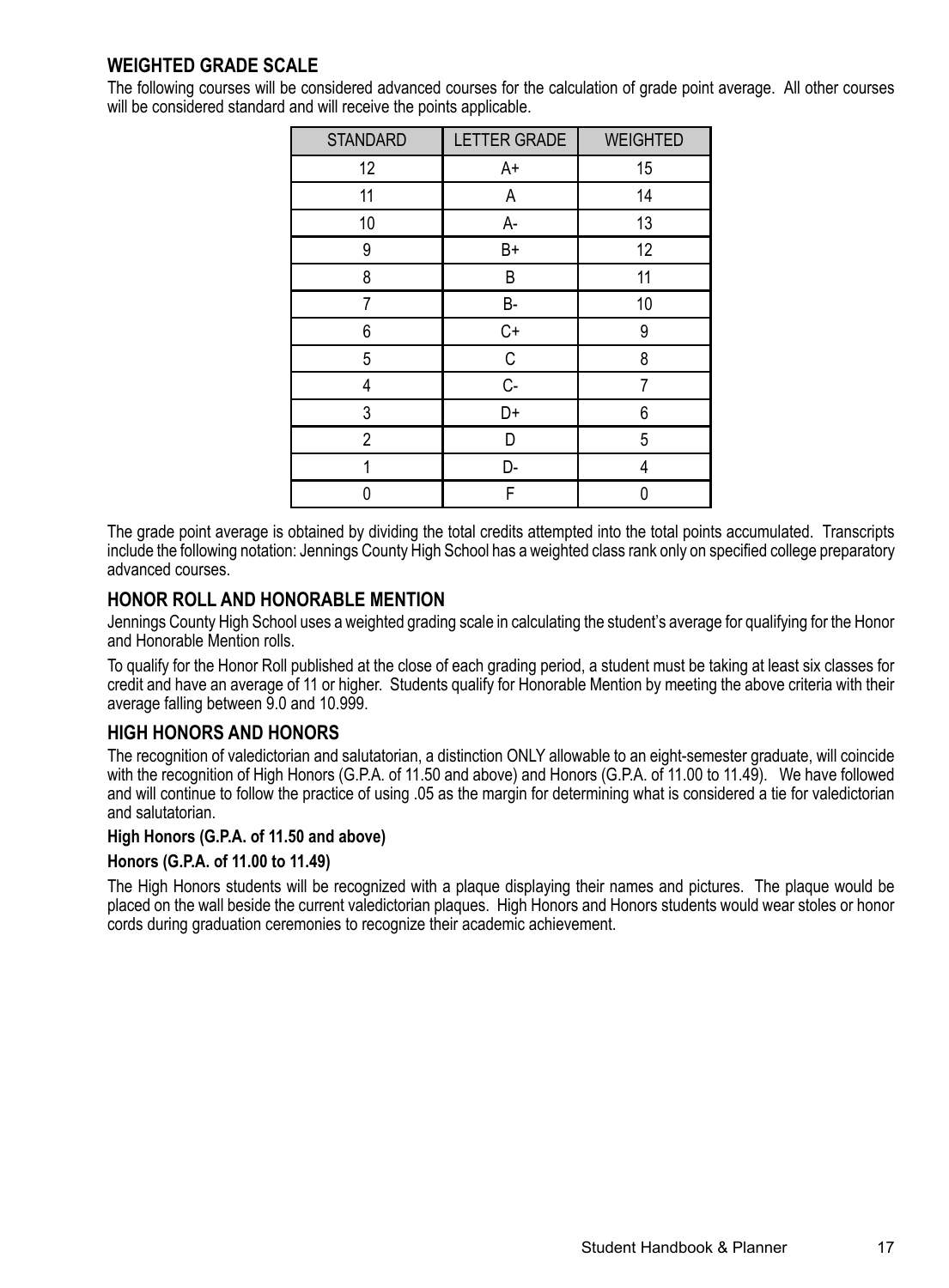#### **GRADUATION REQUIREMENTS**

## **8 semesters of attendance**

# **CORE 40 – 44 Credits**

| <b>LANGUAGE ARTS</b>       | 8 Credits                                                                            |
|----------------------------|--------------------------------------------------------------------------------------|
|                            | Credits must include literature, composition, and speech                             |
| <b>MATHEMATICS</b>         | 6 credits                                                                            |
|                            | 2 credits Algebra I*                                                                 |
|                            | 2 credits Geometry *                                                                 |
|                            | 2 credits Algebra II *                                                               |
|                            | Students must have a math or quantitative reasoning course each year in high school. |
| <b>SCIENCE</b>             | 6 credits                                                                            |
|                            | 2 credits Biology I                                                                  |
|                            | 2 credits Chemistry I or Physics I or Integrated Chemistry- Physics                  |
|                            | 2 credits any in Core 40 science course                                              |
| SOCIAL STUDIES             | 6 credits                                                                            |
|                            | 2 credits U.S. History                                                               |
|                            | 1 credit U.S. Government                                                             |
|                            | 1 credit Economics                                                                   |
|                            | 2 credits World History/Civilization or Geography/History of the World               |
| Directed Electives         | 5 credits                                                                            |
|                            | World Languages                                                                      |
|                            | Fine Arts                                                                            |
|                            | Career/Technical                                                                     |
| <b>Physical Education</b>  | 2 Credits                                                                            |
| <b>Health and Wellness</b> | 1 Credit                                                                             |
| Electives*                 | 6 Credits (College and Career Pathway courses recommended)                           |

# **WITH ACADEMIC HONORS – 48 CREDITS**

**For the Core 40 with Academic honors diploma, students must also:**

- Complete all requirements for Core 40
- Earn 2 additional Core 40 math credits, and
- Earn 6-8 Core 40 world language credits, (6 credits in one language or 4 credits each in two languages)
- Earn 2 Core 40 fine arts credits, and
- Earn a grade of "C" or above in courses that will count toward the diploma, and
- Have a grade point average of "B" or above, and
- Complete one of the following:
	- Earn 4 credits in @ or more AP courses and take corresponding AP exams
	- Earn 6 verifiable transcripted college credits in dual credit courses from priority course list
	- Earn two of the following:
		- 1. A minimum of 3 verifiable transcripted college credits from the priority course list.
		- 2. 2 credits in AP courses and corresponding AP exams.
		- 3. 2 credits in IB standard level courses and corresponding IB exams
	- Earn a combined score of 1750 or higher on the SAT critical reading, mathematics, and writing sections and a minimum score of 530 on each
	- Earn an ACT composite score or higher and complete written section
	- Earn 4 credits in IB courses and take corresponding IB exams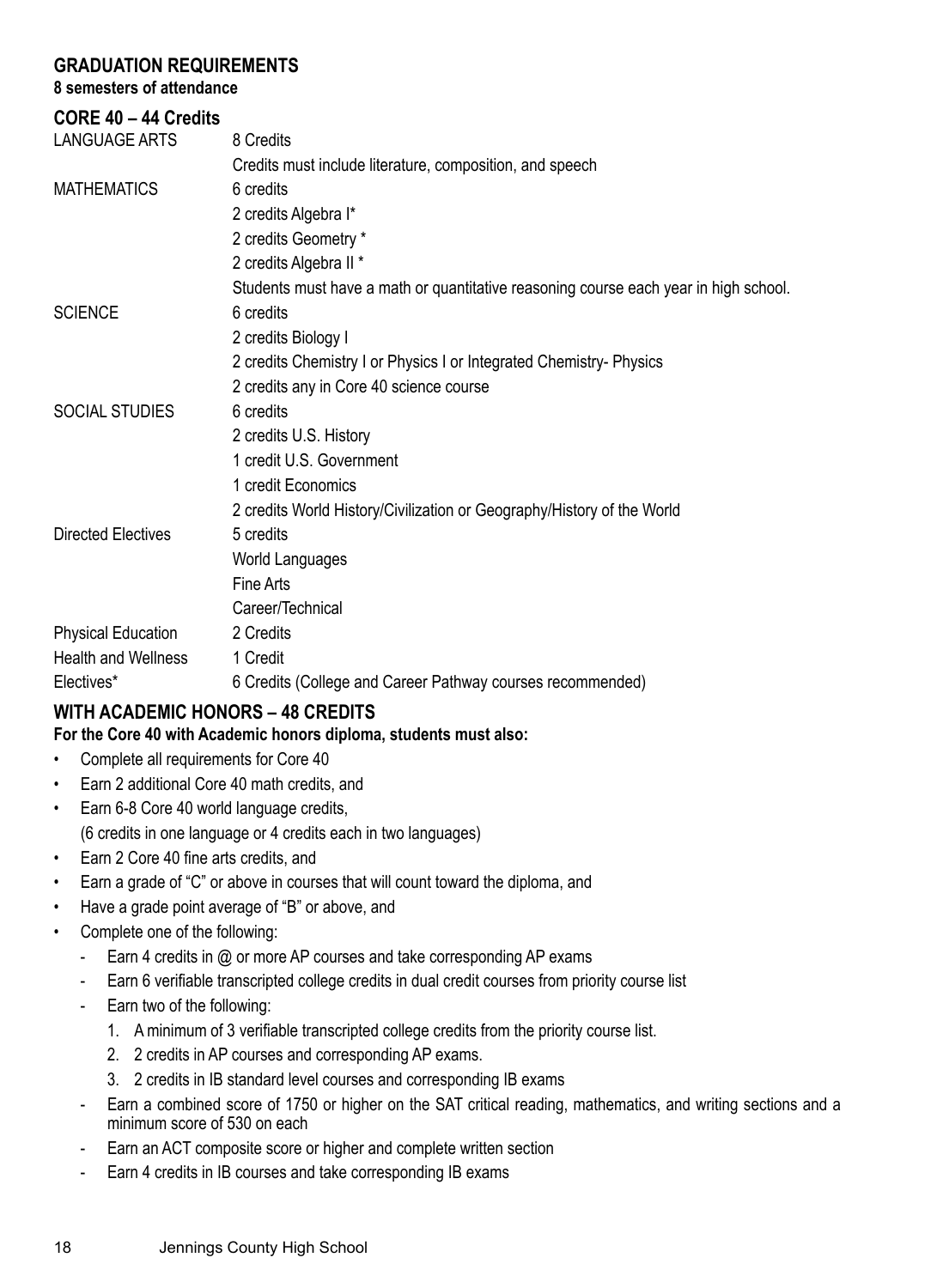# **WITH TECHNICAL HONORS – 48 CREDITS**

#### **For the Core 40 with Technical Honors diploma, students must also:**

- Complete all requirements for Core 40.
- Earn 6 credits in the college and career preparation courses in a state-approved College and Career Pathway and one of the following:
	- 1. Pathway designated industry-based certification or credential, or
	- 2. Pathway dual credits from the lists of priority courses resulting in 6 transcripted college credits.
- Earn a grade of "C" or above in courses that will count toward the diploma, and
- Have a grade point average of "B" or above, and
- Complete one of the following,
	- A. Any one of the options (A-F) of the Core 40 with Academic Honors
	- B. Earn the following scores or higher on WorkKeys; Reading for Information-Level 6, Applied Mathematics-Level 6, and Locating Information –Level 5
	- C. Earn the following minimum score(s) on Accuplacer" Writing 80, Reading 90, Math 75.
	- D. Earn the following minimum score(s) on Ccmpass; Algebra 66, Writing 70, Reading 80

General Diploma: Students and their parents may choose to opt out of the Core-40 diploma and pursue a general diploma requiring 42 credits.

## **EARLY GRADUATES**

Six-semester graduates will have the option of participating in any honorary action afforded to a *graduate* not including valedictorian or salutatorian*.*

#### **JENNINGS COUNTY SCHOOLS - Policy Statement: JBCBC**

#### GRADUATION WAIVER WITH LESS THAN SEVEN SEMESTERS

Most students enrolled at Jennings County High School can realize a greater benefit from their secondary education by attending the full term (8 semesters). However, students who have completed all local and state requirements for graduation may graduate upon completion of seven semesters in high school. For extenuating circumstances the Department of Education has made provisions for requesting graduation for less than seven semesters in a four-year high school of grades nine through twelve. When these special circumstances appear to exist, a student may petition to the high school principal for such a graduation opportunity.

#### JBCBC – E (Exhibit to JBCBC)

#### WAIVER PROCEDURES

- 1. The student wishing to graduate with less than seven semesters must secure a recommendation from his/her guidance counselor and principal.
- 2. The waiver may be granted only under the following conditions:
	- 1. Failure to waive the requirement would effectively prevent the student from graduating from high school; or
	- 2. The student likely would have qualified for a gifted and talented education program and
		- 1. The waiver is for the purpose of enrolling in an accredited post-secondary educational institution, and the student has been accepted for enrollment; or
		- 2. The waiver is for the purpose of furthering the student's education through military enlistment and the student has an enlistment contract that contains an educational component.
		- 3. The counselor must communicate with the student's parents, explain the procedure to them, and receive approval. A Request for Early High School Graduation form must be completed, along with a counselor checklist.
		- 4. Prior to the effective date of the waiver, those students shall be permitted to participate in any curricular activity and shall enjoy the same rights and privileges as a regular student at Jennings County High School.
		- 5. After the effective date of the waiver, these students shall not be permitted to continue regular membership in school sponsored activities which require meetings on school time during the regular school day.
		- 6. After the effective date of the waiver, these students shall be permitted:
			- a. To attend school events where an admission is charged at regular student rate.
			- b. To attend Junior-Senior Prom
			- c. To receive full consideration for scholarships and awards given except those which require seven/eight semesters of attendance.
		- 7. Students completing work for graduation with less than seven semesters are encouraged to graduate from Jennings County High School at the same time and in the regular manner as seven/eight semester graduate.
		- 8. In the event the request for waiver is denied by the high school principal, such denial may be appealed to the school superintendent.
		- 9. In the event the request for waiver is denied by the superintendent, such denial may be appealed to the school board.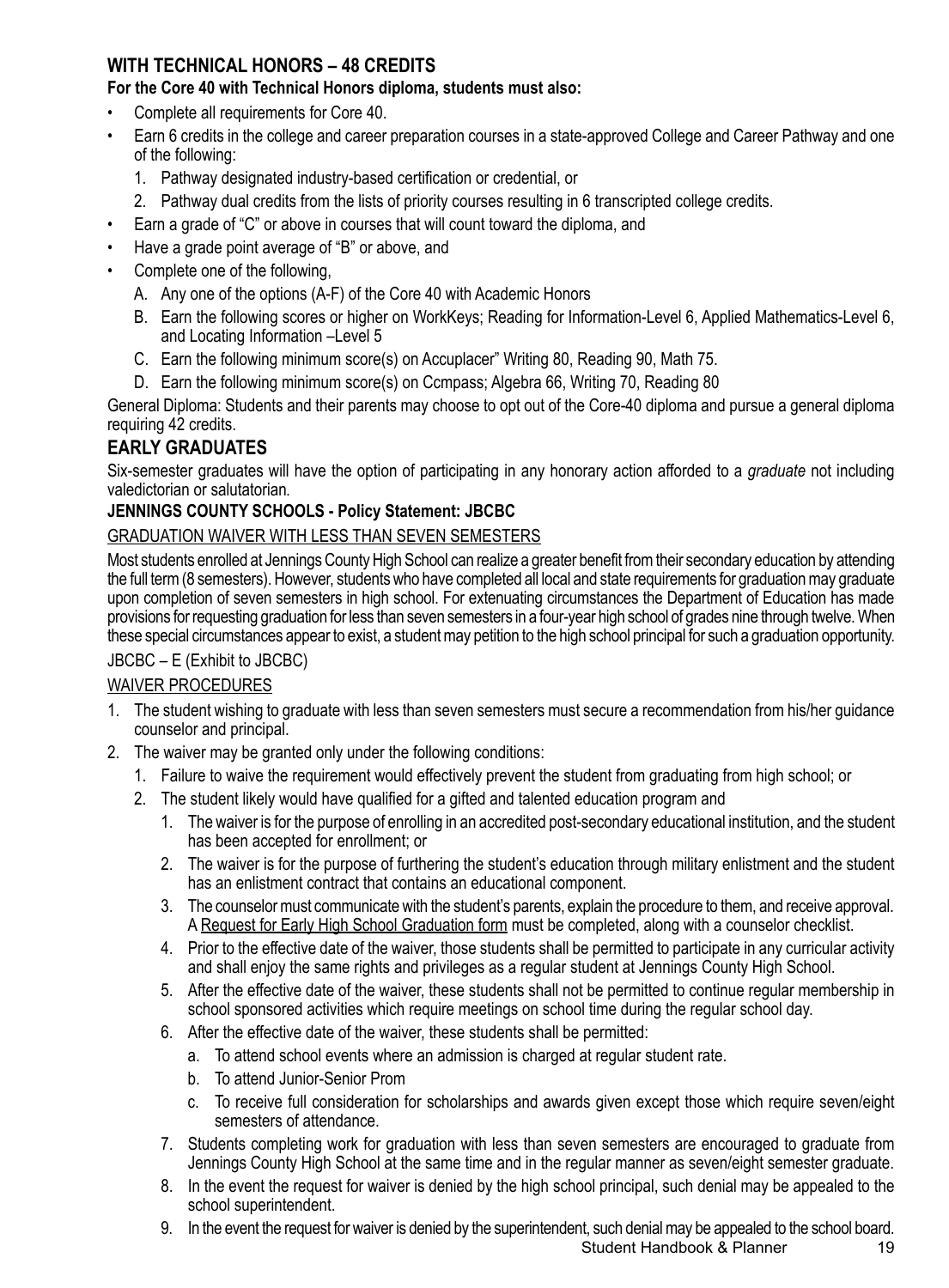# **RIGHTS AND PRIVILEGES OF EARLY GRADUATES**

As stated previously, "these students shall be permitted" the same rights and privileges as any other graduating "student at Jennings County High School." This includes but is not limited to:

- 1. Recognition at an extra-curricular senior-night/senior-activity
- 2. Participation on the senior-trip
- 3. Recognition within their cohort at the Academic Honors Banquet as a graduate in fewer than seven semesters
- 4. Participation in graduation practice and graduation breakfast activities
- 5. Recognition as a High Honors/Honors graduate completing fewer than seven semesters

Any and all of these activities may only be offered once to any Jennings County High School student. If for any reason an Early Graduate would choose to return for a seventh or eighth semester, they would, under these special circumstances, forfeit the right to any all of these recognitions a second time.

# **GRADUATION**

In order to participate in the JCHS graduation ceremony, a student must have successfully completed and received a passing grade in all required courses and earned the minimum number of credits for the student's graduating class. **All requirements must be completed prior to the student's participation in the graduation ceremony.**

# **NCAA INITIAL-ELIGIBILITY CLEARINGHOUSE**

Information can be found in the JCHS athletic handbook and school website.

# **CORE UNITS REQUIRED FOR NCAA CERTIFICATION**

| <b>DIVISION I</b>                            | <b>DIVISION II</b>                           |
|----------------------------------------------|----------------------------------------------|
| 4 years of English                           | 3 years of English                           |
| 3 years of mathematics (Algebra I or higher) | 2 years of mathematics (Algebra I or higher) |
| 2 years of natural/physical science          | 2 years of natural/physical science          |
| (1 year of lab if offered by high school)    | (1 year of lab if offered by high school)    |
| 1 year of additional English, Mathematics    | 3 years of additional English, Mathematics   |
| or natural/physical science                  | or national/physical science                 |
| 2 years of social science                    | 2 years of social science                    |
| 4 years of additional courses (from any      | 4 years of additional courses (from any      |
| area above, foreign language or              | area above, foreign language or              |
| comparative religion/philosophy)             | comparative religion/philosophy)             |
|                                              |                                              |

\*NCAA – approved core courses.

*For more information see the athletic director or guidance office.*

# **NON-CREDITED CLASSES**

*Students are not allowed to enroll in more than one non-credited class per semester, i.e. study hall, office worker or teacher assistant. EXCEPTIONS TO THIS POLICY SHALL BE MADE ONLY WHEN BEHAVIORAL PROBLEMS NECESSITATE.*

# **CLASS DROP OR CHANGE PROCEDURES**

During the spring semester, each student, with the aid of his/her counselor plans a program of studies for the coming year. After classes have been arranged, changes are not made in programs unless errors have been made, students have failed courses which must be repeated, or summer school attendance necessitates a change. If a course is dropped after nine weeks of a semester, the student will receive a (W) withdrawal grade for the semester which will be counted as an (F) in computing the GPA. A student who drops or changes a course must complete a Drop/Add slip which must be signed by the counselor, parent, and both teachers involved and then returned to the counselor. **No teacher changes will be made.**

# **PROCEDURES FOR AUDITING A CLASS AT JENNINGS COUNTY HIGH SCHOOL**

- The course must be a weighted course.
- The student may audit only one class per year.
- A request to audit a course must be made prior to the start of the class.
- The request must be approved by the instructor and the student's guidance counselor.
- Students who are granted an audit are required to fulfill all classroom requirements including homework, tests, etc. In addition, the student must maintain a passing grade in the course.
- Students who fail to meet these requirements will be removed from the course.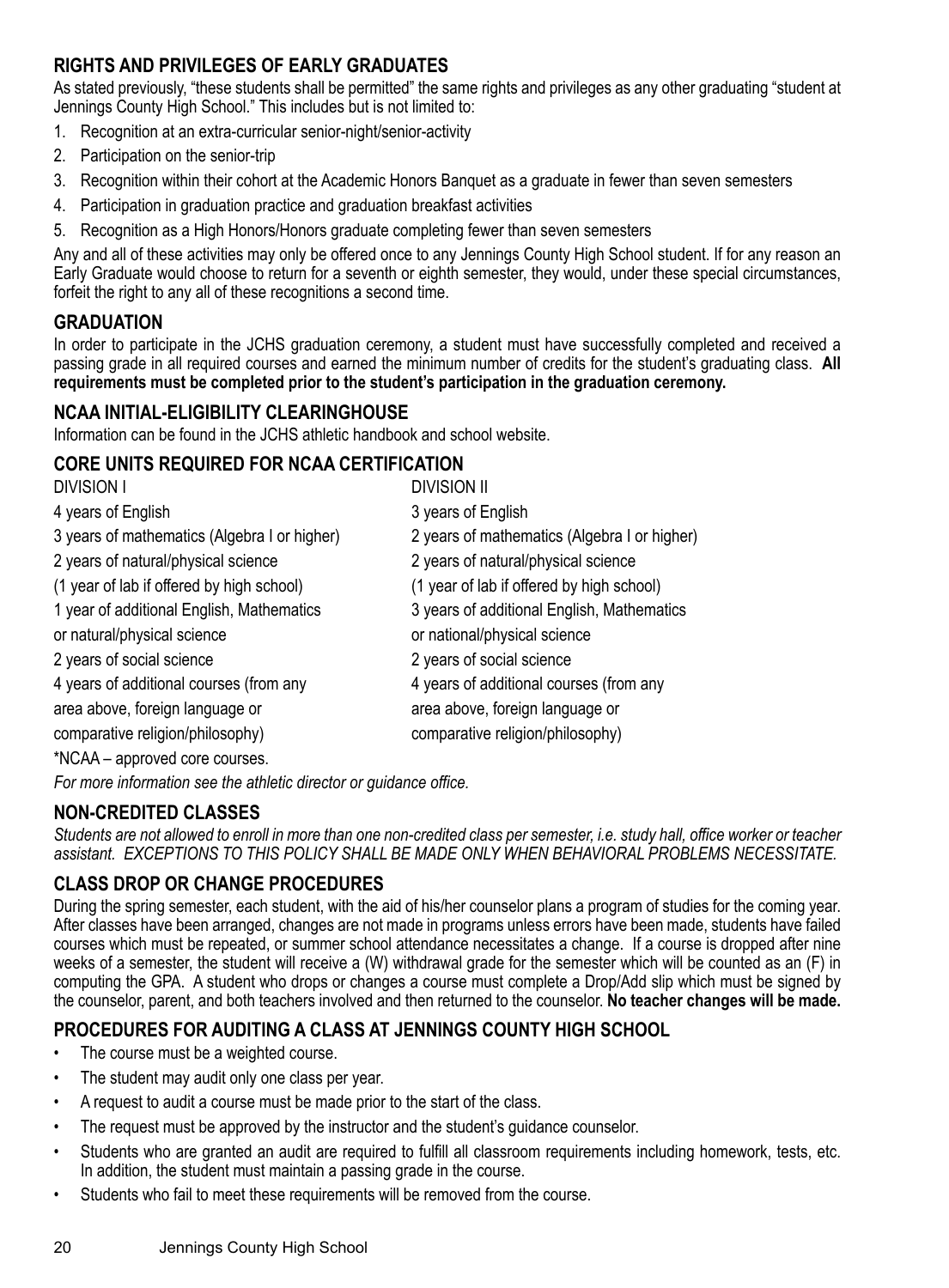# **RECORDS AND TRANSCRIPTS**

A permanent record of the courses taken by each student, the grades received, his/her attendance record, scores on special tests, and list of activities is kept in the Guidance Office. When a student transfers to another high school, college or technical school, the office will forward a transcript of this record.

## **EXTRA-CURRICULAR CODE OF CONDUCT**

The extra-curricular/co-curricular activity programs at Jennings County High School afford all students the opportunity to participate in a wide variety of activities. By their participation, students learn the value of hard work, dedication and teamwork in achieving the goals of the group. For a student to be eligible for participation in extra-curricular activities, he/she may not be failing in more than one subject. The Interscholastic program at Jennings County High School is governed by the rules of the Indiana High School Athletic Association and the JCHS Athletic Code. All students are held to a high standard of behavior as an expectation of their membership in these organizations. A signed code of conduct and parental permission form must be on file in order to participate. Any student who is not in good standing may be removed from any leadership positions within his/her sport, club, or group. He/she may also be removed from the program altogether.

# **STUDENT PUBLICATIONS**

Any student publications should not include or portray any violation of school rules.

## **MID-TERM PROGRESS REPORTS**

Progress reports will be available to student and parent(s)/guardian(s) at the mid-term via the Skyward information systems

#### **REPORT CARDS**

Report cards will be distributed during the week following the end of each nine-weeks grading period.

| Mid Term Date | Nine Weeks End Date | <b>Report Card Date</b> |
|---------------|---------------------|-------------------------|
| September 9   | October 11          | October 25              |
| November 18   | December 20         | January 10              |
| February 7    | March 13            | March 20                |
| April 21      | May 20              | May 27                  |
|               |                     |                         |

#### **RETAKING COURSES**

Students wishing to repeat a course for grade improvement must have the permission of their counselor. Credit for a course will be given only once, but both grades will appear on the transcript and both grades will be calculated for the GPA. The repeat grade will be recognized as the official grade for the course. A student must have an initial grade of (82%) or lower in order to re-take a course.

#### **TRANSFER CREDIT**

Transfer credit is any credit that is received from courses taken at schools other than Jennings County High School. Transfer credits will be adjusted in accordance with JCHS requirements. Transfer credits from unaccredited programs will not be accepted unless the student demonstrates adequate knowledge of each course through assessments administered by JCHS. A transfer student must complete the last semester (6 credits) of the senior year at JCHS in order to receive a diploma from Jennings County High School.

#### **JCHS COURSE TAKEN FOR HIGH SCHOOL CREDIT AT JCMS**

Algebra I, French I, German I or Spanish I taken while in middle school will be recorded on the student's high school transcript with the grade earned and credit awarded. The student may elect to repeat Algebra I, French I, German I or Spanish I freshman year in high school, in which case the grade and credit from the middle school will not appear on the high school transcript. If the student changes the world language freshman year from the language studied in the middle school, the middle school language grade and credit will appear on the high school transcript. The student who takes Algebra I in 7th grade and progresses to Geometry Honors at the high school while in 8th grade, will not have the opportunity to repeat Algebra I freshman year.

#### **VOCATIONAL SCHOOL**

Southeastern Career Center at Versailles offers vocational programs for students in their junior and senior years Transportation is provided by the Jennings County Schools. Students may attend either A.M. or P.M. classes, which are approximately 2 ½ hours in length. Six credits are given for each year's work, with the exception of cosmetology. Cosmetology is a junior/ senior half day program in which students may earn eight credits for each year's work. Cosmetology students will need to provide their own transportation due to their extended half day schedule. In accordance with I.C. 20-33-8-29d, disciplinary actions imposed by the Southeastern Career Center shall be reciprocated by Jennings County High School.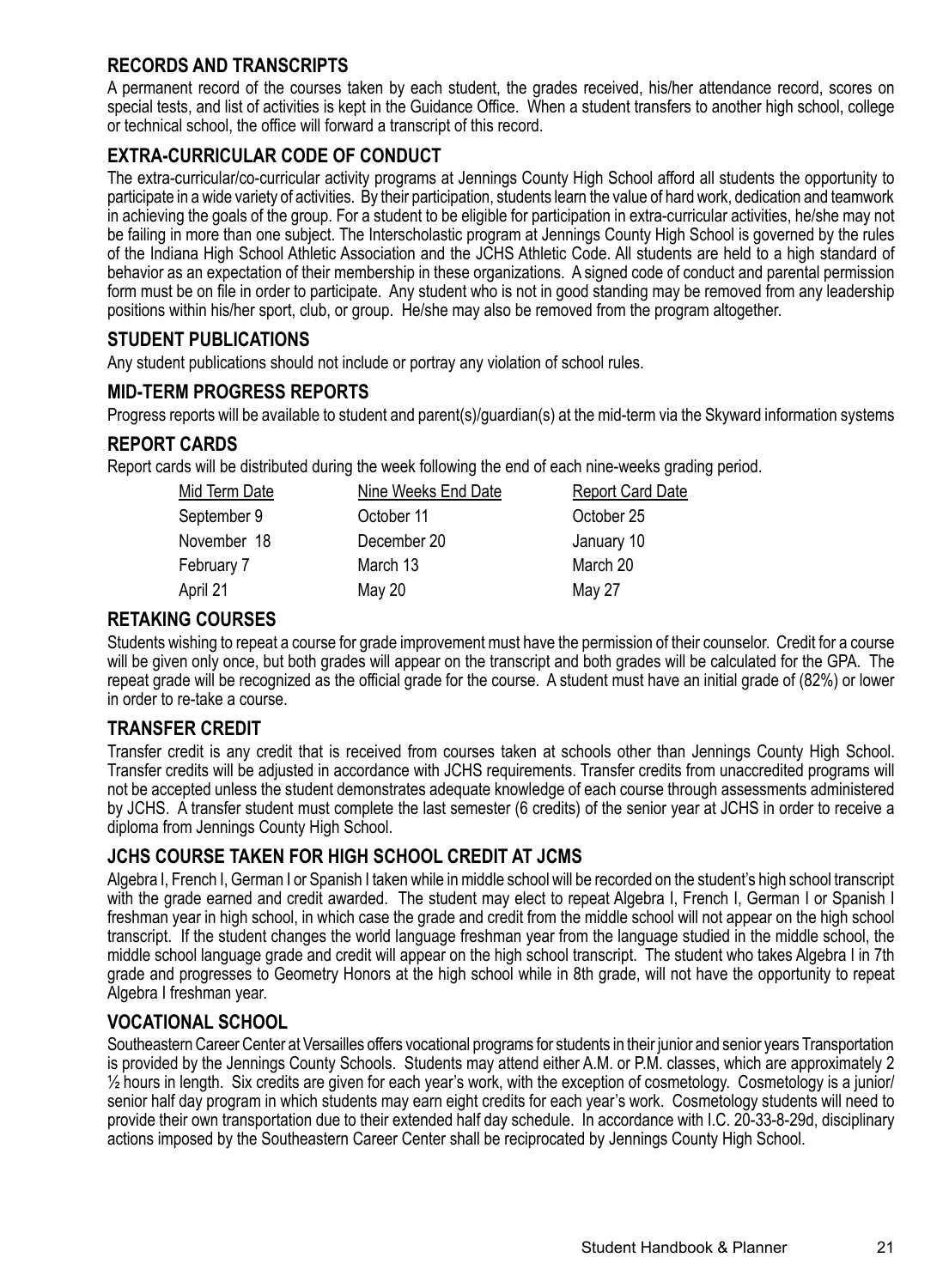# **COLLEGE/CAREER DAYS INFORMATION**

Jennings County High School encourages juniors and seniors to visit college campuses during the decision-making process in selecting a college. Most colleges, trade schools, technical schools, and other educational programs conduct organized visitation days for high school students on Saturdays and Sundays. Students are encouraged to attend those weekend programs whenever possible. However, if a student needs to visit a college campus during school time, the following procedure must be used:

- Plan your visit in advance. Write or call ahead for an appointment with the Admissions and the Financial Aid Office, and with other people on campus whom you need to see.
- JCHS allows two (2) days for juniors and three (3) days for seniors to make college visitation during school time.
- While on campus, the student must get a signed form (on letterhead) from the college specifically stating they were on a college visit that day
- Upon returning to school, the completed form must be submitted to the attendance office.

No excused passes will be issued for college days without presenting a properly completed and signed Visitation Form to the attendance office.

NOTE: College/Career days may also be used for career exploration and military testing purposes. If you have further questions about this matter, contact your counselor.

#### **COLLEGE NIGHT PROGRAM**

There will be a College Night Program in October at JCHS. Representatives from many Indiana and out-of-state colleges, trade/technical schools, and other post-secondary programs will provide information to students and parents. This is a chance for sophomores and juniors to begin their exploration of educational options beyond high school. It also gives seniors the opportunity to ask questions that they may have as they go through the college application process. Additionally, throughout the year many college representatives come to JCHS to meet students during the day. These visits are publicized in the bulletin and interested students must sign up in the guidance office to attend these sessions.

## **FINANCIAL AID FOR COLLEGE**

Financial Aid for college comes in the forms of scholarships, grants, loans, or work-study. Getting the necessary information to apply for financial aid and meeting mandatory deadlines is extremely important. Financial aid comes from three primary sources: federal and state programs, college/university programs, and the private sector. Most financial aid is available only when a family can show a need for financial assistance. There are some financial aid programs not based on financial need, but upon academic excellence or particular talents (art, music, athletics, etc.).

Information about financial aid opportunities can be obtained by contacting the college financial aid office, obtaining information from printed material in the guidance office, library, success center, and by listening to the announcements on the daily bulletin.

In the fall, the school will conduct a Financial Aid Night which informs families about the financial aid process, important deadlines, and how to complete the Free Application for Federal Student Aid (FAFSA). In addition JCHS hosts College Goal Sunday in November & February. Financial aid experts from college are available to assist families in completing FAFSA. There are several documents that must be completed to apply for aid. Colleges and universities, private providers, and local organizations all have documents to be completed. One of the most important documents is the FAFSA, and in the case of some private colleges, the Financial Aid Form (FAF). These forms are used to evaluate a family's ability to pay for its child's college education. Most financial aid cannot be obtained unless a FAFSA has been submitted. The FAFSA can be completed and submitted after October 1st of the senior year - BUT MUST BE SUBMITTED BY MARCH 10th to be eligible for most financial aid.

There are several local organizations, businesses, and trust funds that provide scholarships. The application process for most scholarships is during the month of March. FAFSA's and applications can be obtained from the guidance office.

# **PSAT/NMSQT TEST INFORMATION**

Sophomores and juniors have an opportunity to take the PSAT/NMSQT each fall. Taking the PSAT/NMSQT serves two purposes for students; (1) a warm-up for taking the ACT or SAT, and (2) to qualify for scholarship programs.

The PSAT/NMSQT may be taken by juniors and sophomores, but only the junior year's selection index score is applicable to the National Merit Scholarship Program. Juniors who are even remotely considering college are encouraged to take the PSAT. It will be given here in October at Jennings County High School. The fee is \$4.00 and will be paid by the state.

The test consists of verbal and math selections which test academic skills considered essential for college success. Students also have the option of participating in the College Search Program which might help them to identify schools which work with students with their particular level of skills, interests and abilities.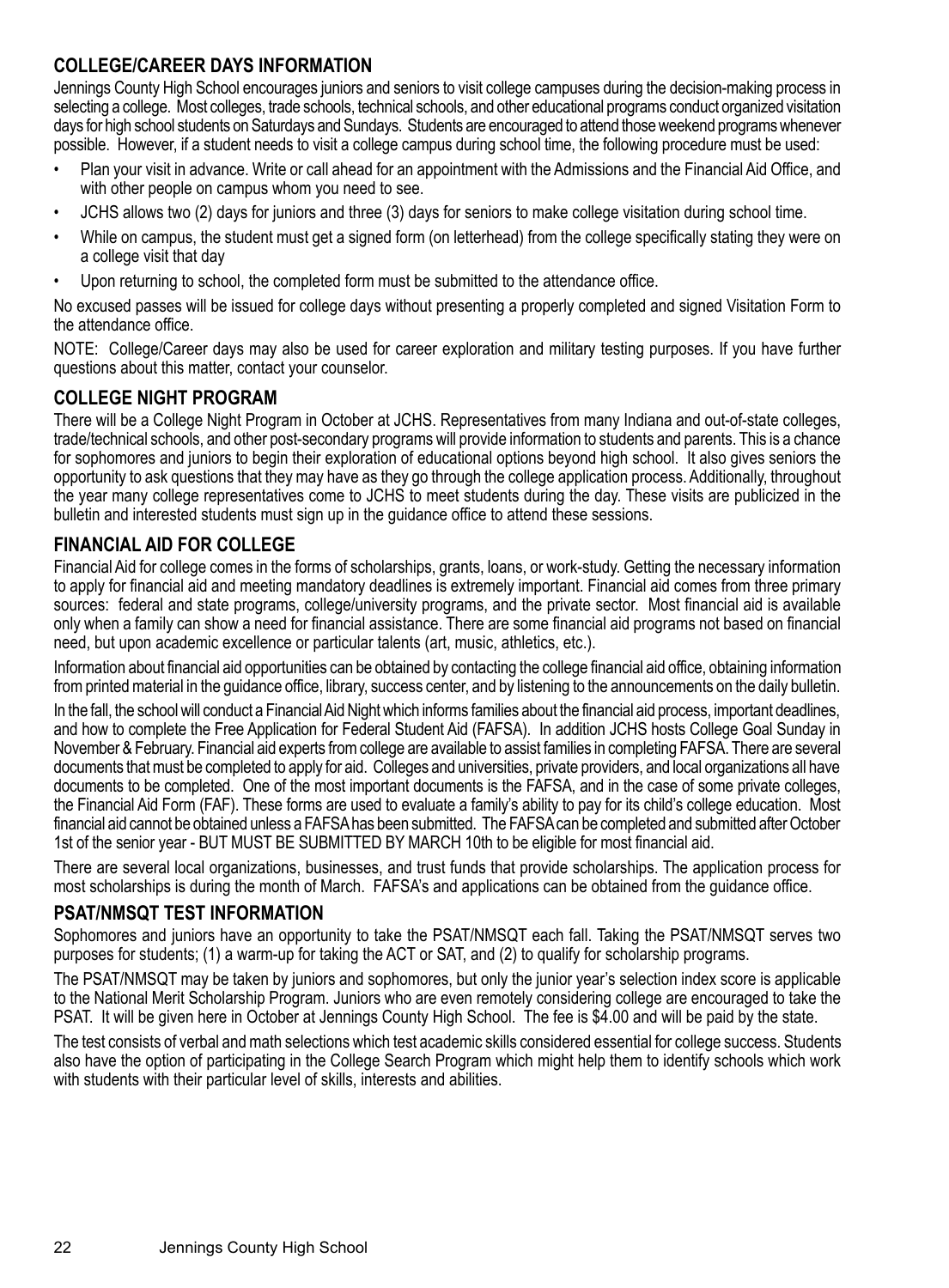#### **SAT/ACT TEST DATES FOR 2019-2020**

| <b>SAT Test Dates</b> | <b>ACT Test Dates</b> |
|-----------------------|-----------------------|
| August 24*            | September 14          |
| October 5*            | October 26            |
| November 2*           | December 14           |
| December 7*           | February 8            |
| March 14*             | April 4               |
| May $2^*$             | June 13               |
| June 6                | July 18               |
| .                     |                       |

\* indicates tests given at JCHS

## **ASSESSMENTS**

The School Board, in compliance with law and rules of the State Board of Education, shall implement the Indiana Statewide Testing for Educational Progress - Plus (ISTEP+) to assess student achievement and needs in English/language arts, mathematics, social studies, science, and other designated subjects in order to determine the progress of students and to assist them in attaining Corporation and State Department goals. Additionally, the Board shall administer any end of course exams as may be required by the State Board of Education in grades 9 through 12. The end of course examinations for algebra one and English 10 comprise the graduation examination. The Board shall comply with the requirements of the State Board of Education in administering the Indiana Reading Evaluation and Determination (IREAD-3) Assessment to students enrolled in grade 3.

*The Board has determined that students who opt out of statewide assessments can/may be retained up to two times per grade level in grades 3-8.* 

#### **TIPS FOR COMPLETING SCHOLARSHIP APPLICATION**

- TYPE your application.
- If a goal statement or cover letter is required, tell them why you deserve and/or need this scholarship. Explain any special circumstances.
- Be sure that you FOLLOW DIRECTIONS explicitly. Information for writing good essays is available in the guidance office.
- Keep everything neat and clean.
- PROOFREAD your application.
- ASK FOR HELP if you need it.
- IMPORTANT Turn your scholarship application in before the deadline. Many times the guidance office must add transcripts before it is sent.

Purdue Online Writing Lab:

MLA Style Format – http://owl.english.purdue.edu/owl/resource/747/01/

APA Style Format – http://owl.english.purdue.edu/owl/section/2/10

Chicago Style Format – http://owl.english.purdue.edu/owl/resource/717/01/

All Styles – http://www.easybib.com

#### **NOTIFICATION TO PARENTS REGARDING STUDENT RECORDS**

The Principal is the Custodian of Records and is responsible for the supervision of student records at the school. (His) (Her) office is located at the

school's main office or s/he can be reached by calling the office during business hours.

Each student's records will be kept in a confidential file located at the student's school office. The information in a student's record file will be available for review only by the parents or legal guardian of a student, and eligible student who is eighteen (18) years of age or older, and those authorized by Federal and State statutes and regulations, School Board policy and School Corporation administrative guidelines.

A parent of eligible student has the right to:

- A. inspect and review the student's education records within forty-five (45) days after receipt of the request. The school has a form which can be used to submit a request. The Custodian of Records will notify the parent or eligible student of the time and place where the records can be inspected.
- B. request amendments if the parent or eligible student believes the record is inaccurate, misleading, orotherwise in violation of the student's rights. The school has a form which may be used to identify which information in the record the parent or eligible student believes is inaccurate or misleading and to specify why it is inaccurate or misleading.
- C. consent to disclosures of personally-identifiable information contained in the student's education records, except to those disclosures allowed by the law. The school's administrative guideline 8330 describes those exceptions and is available upon request.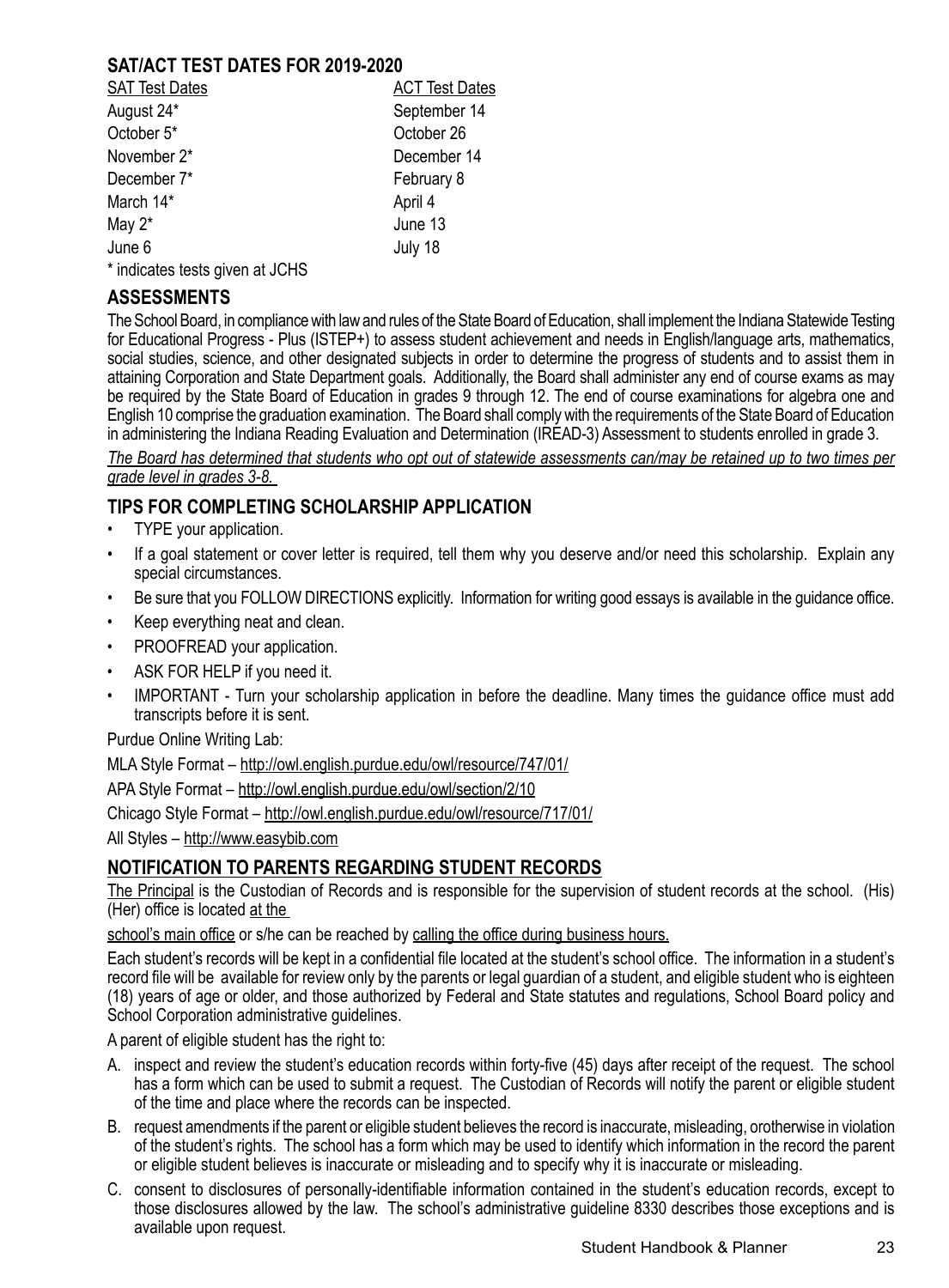- D. challenge Corporation noncompliance with a parent's request to amend the records through a hearing. If the Custodian of Records decides not to amend the record, the parent or eligible student will be so notified and provided the opportunity for a hearing. Additional information concerning the hearing will be provided when notified of the opportunity for a hearing.
- E. file a complaint with the U.S. Department of Education, 600 Independence Avenue, Washington, D.C. 20202.
- F. Obtain a copy of Board Policy 8330 and AG 8330 on student records.

In addition to school officials with a legitimate educational purpose, the Board may disclose personally identifiable information from the education records of a student without obtaining prior written consent of the parents or the eligible student:

- A. to officials of another school, school system, or institution of postsecondary education where the student seeks or intends to enroll, or where the student is already enrolled if the disclosure is for purposes related to the student's enrollment or transfer, subject to the requirements of 34 C.F.R.99.34.
- B. to authorized representatives of the U.S. Comptroller General, the U.S. Attorney General, the U.S. Secretary of Education, or State and local educational authorities, such as the Indiana Department of Education. Disclosures under this provision may be made, subject to the requirements of 34 C.F.R. 99.35, in connection with an audit or evaluation of Federal-or State-supported education programs, or for the enforcement of or compliance with Federal legal requirements that relate to those programs. These entities may make further disclosures of personally identifiable information to outside entities that are designated by them as their authorized representatives to conduct any audit, evaluation, or enforcement or compliance activity on their behalf.
- C. in connection with financial aid for which the student has applied or which the student has received, if the information is necessary to determine eligibility for the aid, determine the amount of the aid, determine the conditions of the aid, or enforce the terms and conditions of the aid.
- D. to organizations conducting studies for, or on behalf of, the school, in order to: (1) develop, validate, or administer predictive tests; (2) administer student aid programs; or (3) improve instruction.
- E. to accrediting organizations to carry out their accrediting functions.
- F. to parents of an eligible student if the student is a dependent of IRS tax purposes.
- G. to comply with a judicial order of lawfully issued subpoena.
- H. to State and local officials or authorities in the juvenile justice system as it pertains to the system's ability to effectively serve, prior to adjudication, the student whose records were released upon certification that the information will not be unlawfully released to third parties.
- I. to appropriate officials in connection with health or safety emergencies
- J. information the school has designated as "directory information," as defined below, and subject to the restrictions explained below.

The Corporation has established the following information about each student as "directory information": Each year the Corporation will provide public notice to students and their parents of its intent to make available, upon request, certain information known as "directory information". The Board has designated as student "directory information": a student's name; address; telephone number; date and place of birth; e-mail address; photograph; major field of study; grade level; participation in officially-recognized activities and sports; height and weight, if a member of an athletic team; dates of attendance; date of graduation; type of diploma awarded; awards received; honor rolls; and/or scholarships.

The Corporation will make the above information available upon a legitimate request unless a parent, guardian, or eligible student notifies the School in writing within ten (10) days **refer to Board Policy 8330**) from the date of this notification that s/he will not permit distribution of any or all such information.

Parents or eligible students who choose to prohibit the Board from disclosing any or all such directory information may not prevent the Board from requiring a student to wear, publicly display, or disclose a student ID card or badge that exhibits directory information. Students enrolled in online courses or programs sponsored or conducted by the Board must disclose or permit the disclosure of the student's name, identifier, or school email address in a class in which the student is enrolled. NOTICE OF RESTRICTION TO RELEASE DIRECTORY INFORMATION TO MILITARY REPRESENTATIVES

Release of Student Directory Information by the high school to recruiting representatives of the various military services and academies is required by Federal law (10 U.S.C. 503, 10 U.S.C. 9528, 20 U.S.C. 7908, and 34 C.F.R. Part 99). A parent or a student has the right to restrict the release of such information to the military recruiting representatives if the parent or student signs a written request by the end of the student's sophomore year in high school (10 U.S.C. Section 9528). RIGHT TO FILE A COMPLAINT WITH THE U.S. DEPARTMENT OF EDUCTION

Any parent or student who believes that the School Corporation has failed to comply with the Family Education Rights and Privacy Act (FERPA) or the Protection of Pupil Rights Amendment (PPRA) with regard to student records, may file a complaint directly with the following:

Family Policy Compliance Office U.S. Department of Education 400 Maryland Avenue, S.W. Washington, D.C. 20202-4605 12/10/12, 4/25/16 - **NEOLA 2015**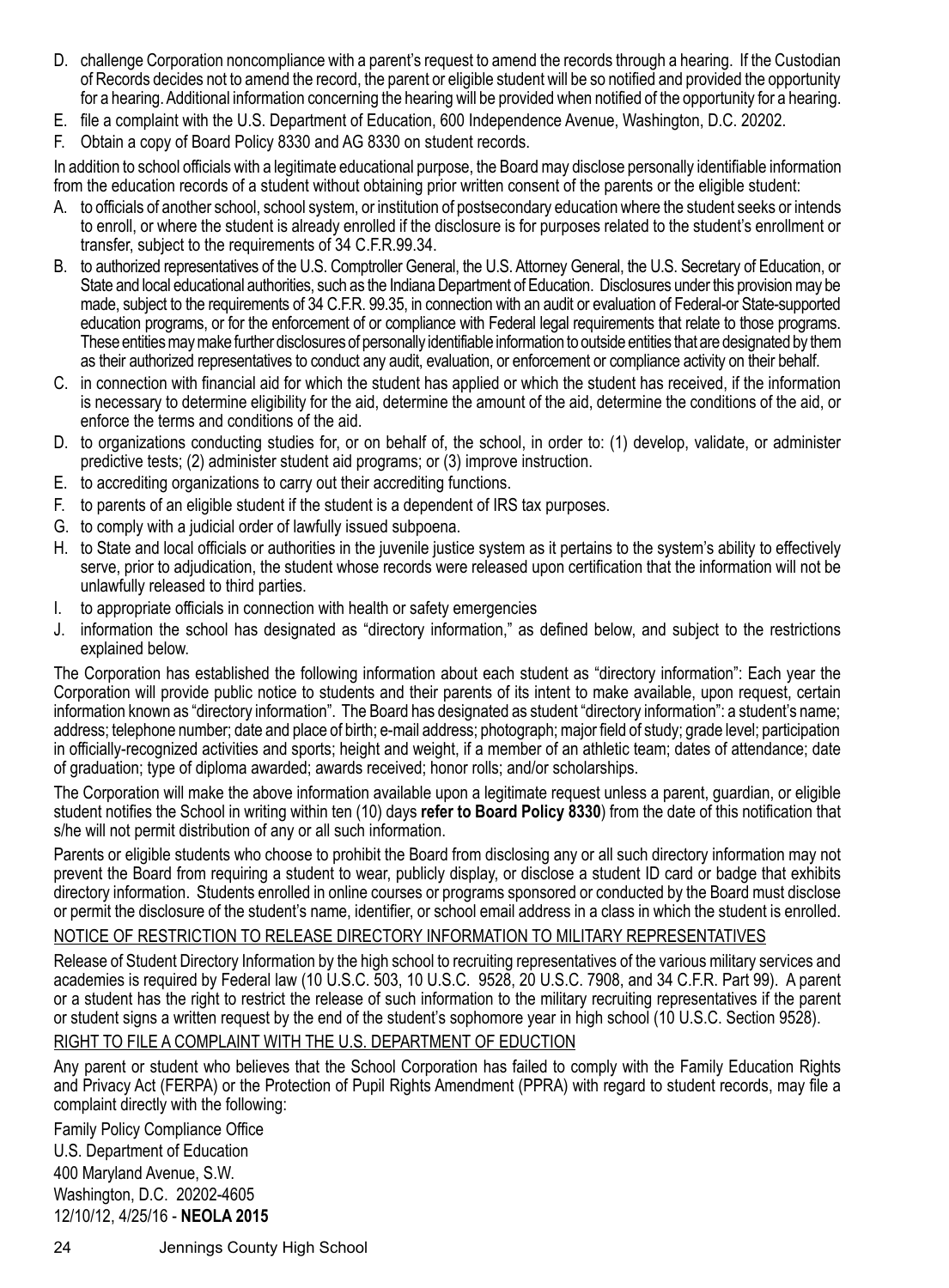# III. ATTENDANCE

Regular school attendance will aid greatly in promoting the success of students. The educational process requires a continuous sequence of instruction and when broken by a period of absence, this instruction can never be fully regained by extra work. The regular contact of students with one another in the classroom and their participation in learning activities under the supervision of a qualified teacher will assist each child in attaining his or her maximum potential. The primary purpose of this attendance policy is to develop a sense of responsibility, to promote punctuality, to develop traits of good citizenship, and to enhance academic success. It is with these purposes in mind that this attendance policy and the implementation procedures described are approved.

The attendance policy governing the high school and middle school would consist of the following:

- 1. In order for an absence to be excused, the parent/guardian must call the attendance office, send a note from home, or provide a medical excuse within **2 days following the absence**. The parent/guardian must make prior arrangements for absences due to special events or personal business **3 days prior to the absence.**
- 2. Upon the third and seventh absences, a letter will be sent home to the parent/guardian notifying them of their student's excessive absenteeism and reinforcing the importance of good attendance.
- 3. Upon the tenth unexcused absence, the student will be placed on an attendance agreement. The student will also be required to see his/her administrator to discuss his/her attendance. Any absence beyond the tenth day must be for medical or dental appointments, serious illness, injury, or death to a member of the student's immediate family. Extenuating circumstances will be taken into consideration by the principal or his/her designee. Any student who accumulates ten days of absences will be prohibited from attending field trips or college days, unless they receive administrative permission due to extenuating circumstances.
- 4. Any absence after the 10th unexcused day can/will result in being referred to the corporation's Attendance Council and appropriate disciplinary action unless excused by a doctor's note:
- 5. Severe cases of poor attendance may be prosecuted under Indiana's compulsory attendance laws.
	- a. Sec. 4(a) If a child who is an AFDC recipient fails to meet the school district's standards for attendance because of unexcused absences as defined by the school district, an evaluation of the circumstances shall be completed to determine the reasons for the child's attendance problems, establish milestones for attendance, and re-address problems associated with an inadequate level of attendance. (b) AFDC benefits shall be reduced by ninety dollars (\$90) per month if the parent or caretaker relative fails or refuses, without good cause, to comply with the written plan developed under subsection (a) and the child's school attendance in any subsequent report period is at an unacceptable level.

#### **ABSENCE CLASSIFICATIONS**

Absences will be classified as excused, unexcused, or truant depending on the reason for the absence.

- A. **EXCUSED**  A student will be excused for the following reasons:
	- a. Personal illness up to 10 total days without a doctor's note and must include parent phone call or note.
	- b. Personal, medical or dental appointments. (Medical note is required within **2 days of the absence**. Also, the medical note should specify the amount of time that the student should be absent from school.)
	- c. Serious illness or death in the immediate family.
	- d. Students may be excused for other reasons if the parent makes a request in writing in a timely fashion PRIOR to the requested absence. The school may approve an absence without prior notice if circumstances reasonably prevented the student from having obtained prior permission. Approval will be contingent upon attendance history and academic standing.
	- e. If a school bus is unable to reach a bus pick-up due to poor road conditions, flooding, or other issues and cannot pick-up a child and the child has no other means whereby he/she may be transported to school; that child's absence will be considered a weather omission day.
	- f. The following are excused days not counted toward the ten day absence limit:
		- 1. Absences covered by a doctor's written statement verifying each date of absence.
		- 2. Death in immediate family.
		- 3. Work rendered on election (required documentation) or work rendered as a legislative page.
		- 4. Court subpoena.
		- 5. College visit.
		- 6. Field trips.
- B. Unexcused All other absences from school will be considered unexcused. Students with unexcused absences or who are on an attendance agreement may not be allowed to attend field trips.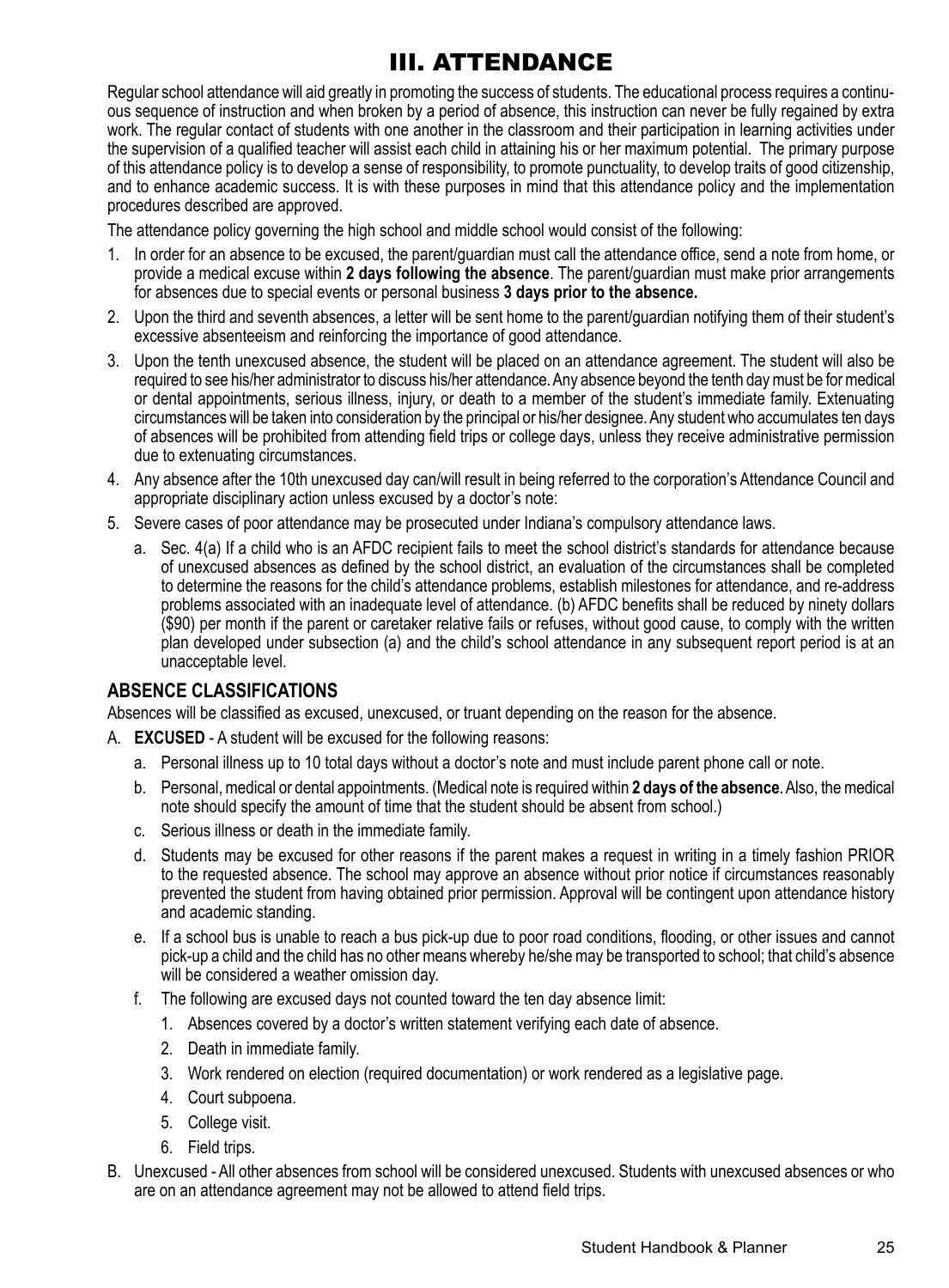- C. Truant A student will be considered truant if he or she is absent from school all or part of a day if:
	- 1. The absence is without the prior knowledge and consent of either the parent or the school.
	- 2. A "fictitious" phone call is received by the school excusing the absence.
	- 3. A forged note is received excusing an absence.
	- 4. The student forges or alters a pass.
	- 5. A student is released to another room, office, or assigned area and the student does not report and/or does not stay after reporting.
	- 6. A student is found in an unauthorized hallway, room, or area without a valid pass.
	- 7. A student leaves school grounds once they arrive, or leaves the building once they have entered without permission from a principal or designee.

On the fifth truancy (this includes both out of school and out of class truancies) the student can be placed on 10 days OSS pending a due process hearing. A student who commits an act of truancy will receive no make-up work.

#### **SEVENTH EXCUSED/UNEXCUSED ABSENCES**

The principal sends a parent/guardian a notification letter indicating that the student has missed seven days.

#### **EIGHTH UNEXCUSED ABSENCE**

The Principal sends parent/guardian a letter requesting him/her to attend a conference with school officials at which time an attendance success plan will be created and signed. The parent and student may need to meet with a school counselor. IF the parent/guardian does not attend the attendance success plan meeting, a copy will be mailed to the parent by certified mail for notification. If the student success plan is not followed and additional absences occur, a student may be referred to the JCSC attendance committee.

#### **TWELFTH EXCUSED (not medically verified) ABSENCE**

The Principal sends parent/guardian a letter requesting him/her to attend a conference with school officials at which time an attendance success plan will be created and signed. The parent and student may need to meet with a school counselor. IF the parent/guardian does not attend the attendance success plan meeting, a copy will be mailed to the parent by certified mail for notification. If the student success plan is not followed and additional absences occur without medical verification, a student may be referred to the JCSC attendance committee.

Parent must provide the principal with a medical statement for every absence verifying they were seen by a physician and the statement **cannot be backdated**. Also, the parent may bring the child to school and he/she may be excused by the school nurse.

OR Principal may grant excused absence for valid reason at the principal's discretion.

ACTIONS THAT MAY BE TAKEN BY THE JCSC ATTENDANCE REVIEW COMMITTEE :

Request that the Division of Family and Children consider possible reduction of Temporary Assistance for Needy Families benefits.

AND/OR Request that a police officer formally investigate, sending a copy to the parent/guardian, Probation Department, superintendent, principal, and Department of Child Services

AND/OR The Probation Department may file a juvenile delinquency petition alleging truancy or completes an informal adjustment with family at the request of the prosecutor.

AND/OR Request or file an affidavit against the parent/guardian for educational neglect.

AND/OR Request that the Prosecuting attorney initiate legal action against parent and/or child; court hears case. Recommend the student for retention in current grade.

 AND/OR It is very important that you understand that it is your responsibility, as a parent or guardian, to ensure that your child regularly attends school as required by law. When a student accumulates more than ten unexcused absences, the student will be deemed "habitually truant". This is defined in Indiana State Statute 20-33-2-11(b)(1).

A letter will be delivered in conjunction with and will be part of a criminal investigation that will list you as a "involved person." In the event that your child is absent from school and does not meet the requirement for an excused absence, the case will be formally prepared for prosecution in the Circuit Court of Jennings County

This letter will serve as your only notice that any further unexcused absences during the current school year could result in your arrest and subsequent prosecution for violation of Indiana Code 20-33-2-28. If convicted, you could receive up to 2.5 years in jail and a fine of up to \$10,000.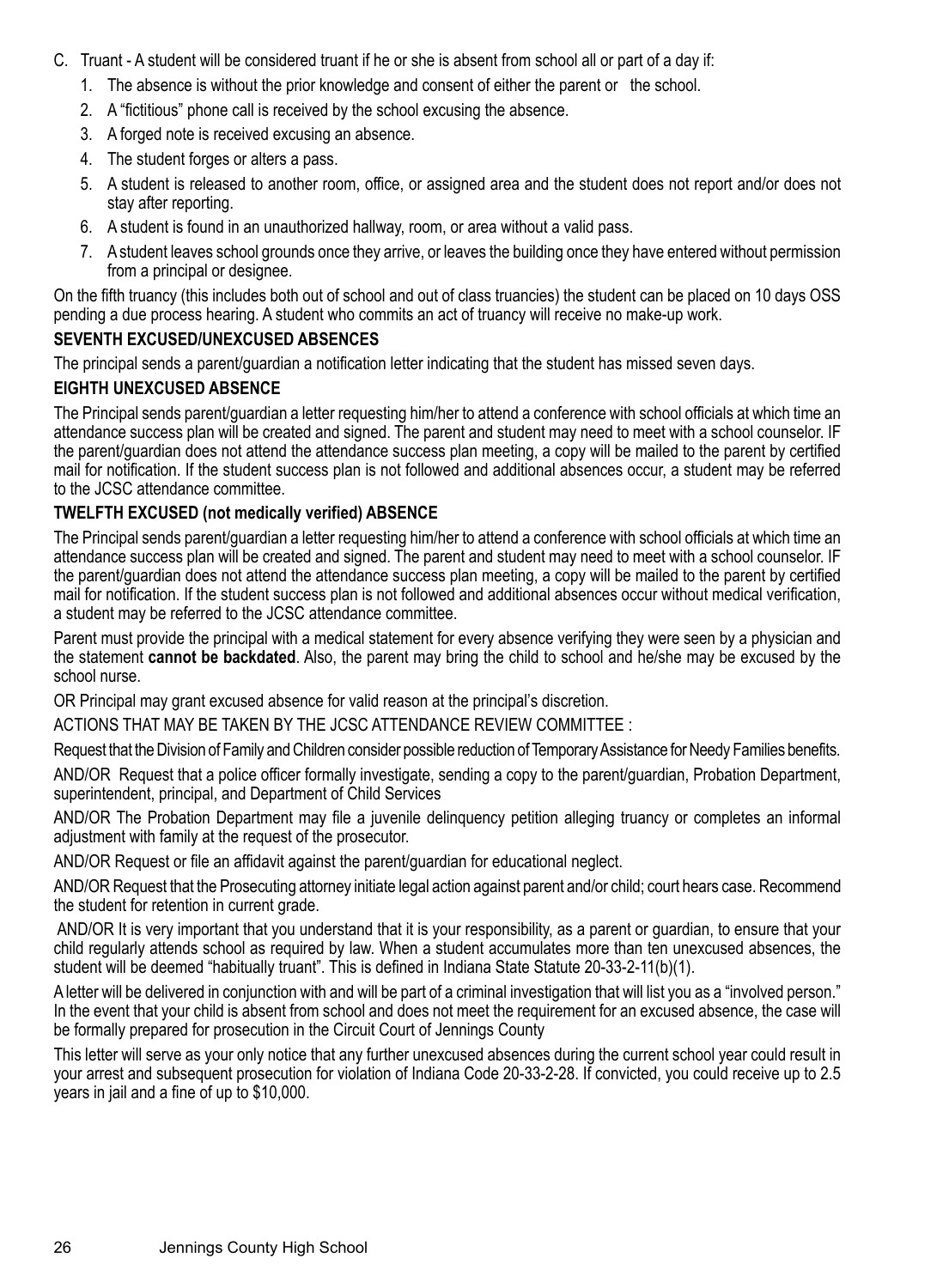#### **ABSENTEEISM**

In order for an absence to be excused the parent/guardian must call the attendance office, send a note from home or provide a medical excuse within **2 days following the absence.** The parent/guardian must make prior arrangements for absences due to special events **3 days prior to the absence.**

Upon the third unexcused absence a letter will be sent home to the parent/guardian notifying them of their student's excessive absenteeism and reinforcing the importance of good attendance.

Upon the tenth absence, the student will be placed on an attendance agreement.

Any absence beyond the tenth day during the entire school year must be for medical or dental appointments, serious illness, and injury to the student or funerals to be excused for the student to receive make-up work. Extenuating circumstances will be taken into consideration by the principal or his designee.

Any student who accumulates ten days of absences will be prohibited from attending field trips or college days, unless they receive administrative permission due to extenuating circumstances.

#### **Work permits may be revoked due to poor attendance.**

Severe cases of poor attendance may be prosecuted under Indiana's Compulsory Attendance Laws.

#### **ATTENDANCE REQUIREMENT**

If a student who is an AFDC recipient fails to meet Jennings County School's standards for attendance because of unexcused absences, AFDC benefits shall be reduced by ninety dollars (\$90) per month if the parent or guardian fails or refuses to comply with the school and the student's attendance is at an unacceptable level. The Jennings County School District considers three (3) unexcused absences as unacceptable.

#### **STUDENT RESPONSIBILITY**

- 1. It is the student's responsibility to remind their parent/guardian to call the school on the day the student is absent. When such a call has been made, students are to report directly to class when they return to school.
- 2. When a student returns to school following an absence and there has been no parent/guardian contact, the student will be unexcused for that day or the portion of the day missed.
- 3. When a student returns to school following an excused absence, the student is responsible for asking the teacher for make-up work in each class. Failure to ask for make-up work or failure to satisfactorily complete and turn in make-up work within the time allotted will result in a loss of credit for missed work. Following an absence, it is the student's responsibility to obtain assignments from ALL teachers from classes missed due to their absence.
- 4. SCC students are expected to follow the same attendance procedures as all other students. Morning cosmetology students who have appointments in the afternoon still need their parent to make arrangements with the attendance office prior to the appointment

#### **PARENT RESPONSIBILITY**

On the day that a student is absent from school, it is the responsibility of the parent/guardian to call the school ATTENDANCE OFFICE 346-4081 and report the reason for the student's absence. Calls are to be made within 2 days of the absence.

If parent/guardian does not have access to a phone or calling school would create a hardship or problem, he/she should contact the attendance office so arrangements can be made to accept notes in lieu of phone calls.

In the event of an extended absence (3 or more days) from school, the parent/guardian should contact the JCHS Guidance Office at 346-5625 to request homework. The attendance office still needs to be notified for absence-reporting purposes.

**Parent phone calls and notes will only be counted as EXCUSED absences for up to 10 days. Absences beyond 10 must be accompanied by a medical note.** 

#### **TARDINESS-STUDENT RESPONSIBILITY**

- 1. Students considered to be tardy if they are not in their assigned seat, classroom, or work area when the tardy bell rings or they arrive late to class without a pass.
- 2. Students tardy to first or fifth period must report to the attendance office before going to first or fifth period.
- 3. All student tardies are to be reported to the attendance office. After the fifth cumulative tardy, in each class students will receive after school detention.Upon the tenth tardy and any following the tenth, students will begin receiving appropriate disciplinary action up to and including Saturday School and/or ALSO.

## **LATE ARRIVAL TO SCHOOL**

All students who arrive at school after 8:25 a.m. must report to the attendance office. If a student fails to report to the attendance office when they arrive late to school, absences in the missed classes will be considered as unexcused. This procedure includes morning SCC students. Students who are habitually late to school may lose their driving privileges. Any student arriving after  $1^{st}$  or  $5^{th}$  period without parent notification will be considered truant.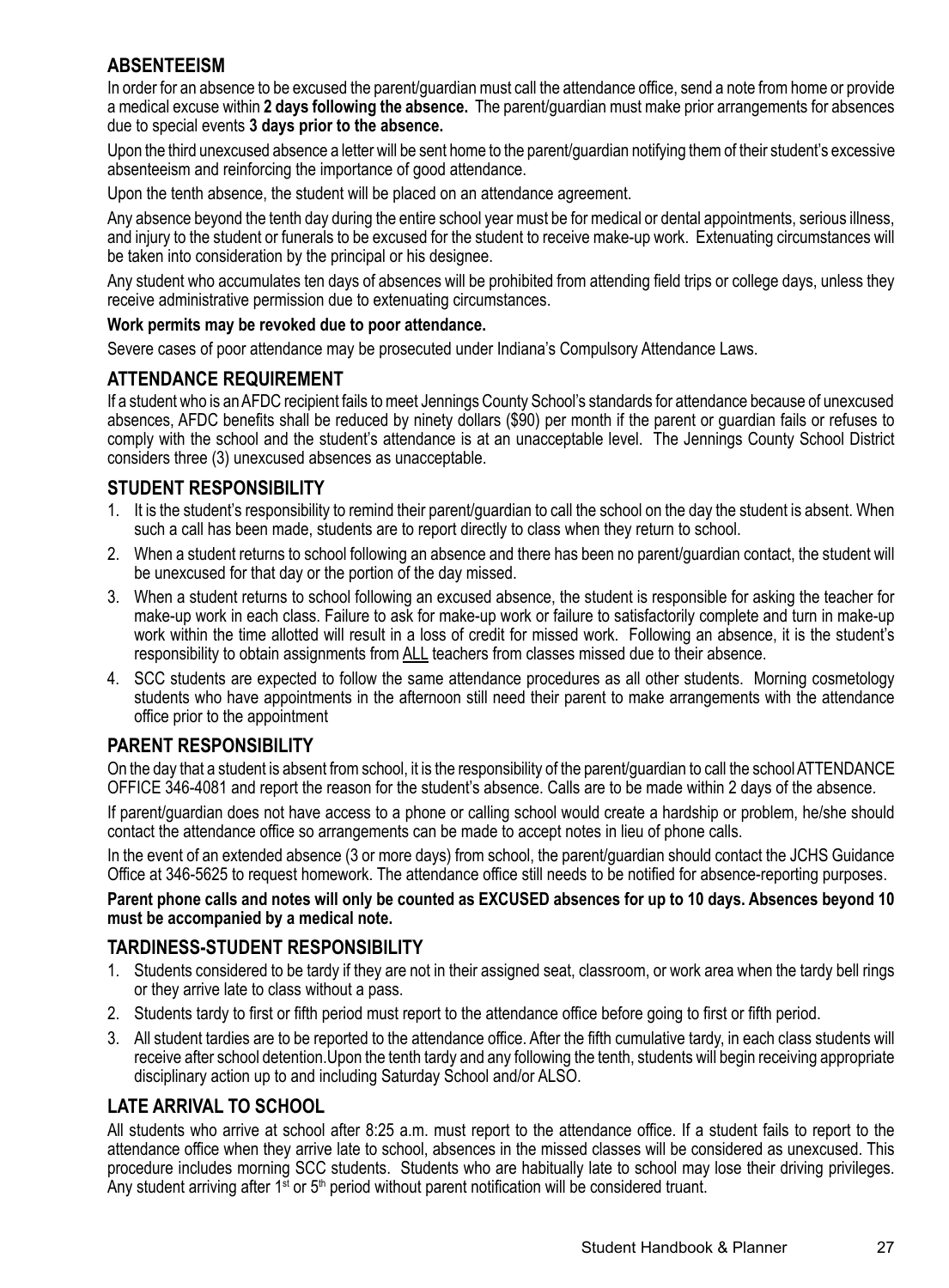# **EARLY DISMISSAL**

- 1. Any student who needs to leave school early must receive approval to leave from the attendance office or health center. **A picture ID is required at all times when picking up any student from the high school.**
- 2. When a student leaves school early for an appointment, verification of the appointment is required to be excused.

#### **PERFECT ATTENDANCE**

To qualify for a perfect attendance certificate, a student must be enrolled for the entire year, and not record any absences and have no more than (1) tardy to any class during the year. Habitually going to the health center, or leaving school early would disqualify a student for a perfect attendance certificate.

#### **COMMENDABLE ATTENDANCE**

To qualify for a commendable attendance certificate, a student must be enrolled for the entire year and not record more than  $\frac{1}{2}$  day absence out of classroom for any reason and no more than (1) tardy to any class the entire year. Repeated requests to leave school early may disqualify a student from commendable attendance.

#### **CLOSED CAMPUS**

Students coming on campus are to remain in the school building for the rest of the school day. Students are not allowed in parking lot areas. Permission from the attendance office must be obtained before a student may leave the school grounds during the school day.

# IV. STUDENT CODE OF CONDUCT

This Code of Conduct has been prepared to better acquaint you with the rules and policies of Jennings County High School and the Jennings County School Corporation.

Jennings County School's Board of Education has set policies and appointed administrative personnel to carry them out. These rules and regulations are in effect from the time that the student departs for school and returns home from school.

#### **SCHOOL DISCIPLINARY ACTIONS**

School personnel, including members of the administrative staff, teachers or other school staff members who have students under their charge may take disciplinary action that is necessary to ensure a safe, orderly, and effective educational environment. Disciplinary action may include the following:

- 1. **PERIOD DETENTION**: Students will be sent to the Guidance Office for period detention. This is a counseling step intended to correct the student's behavior. Students sent to period detention for a second time will be issued detention to be served after school until 4:00 P.M. on the next Friday. Students who fail to attend are assigned Saturday School. Subsequent referrals to period detention may result in the assignment of after-school detention, Saturday School or out-of-school suspension.
- 2. **MORNING/ LUNCH DETENTION**: Students may be assigned morning or lunch detention for various acts of misconduct.
- 3. **AFTER-SCHOOL DETENTION**: Students may be assigned to an after-school detention for misconduct from 3:15 P.M. to 4:00 P.M. on Tuesdays and Thursdays. Students are required to bring study materials and work during the duration of the detention. Failure to attend after-school detention will result in further disciplinary action.
- 4. **RESTART / ACEP**: These programs may serve as an alternative to student expulsion. Expelled students may be recommended to the Restart committee by a building administrator or expulsion examiner.
- 5. **SATURDAY SCHOOL**: Students may be assigned to a Saturday School detention for various acts of misconduct. Students are required to bring study materials and work during the duration of the detention which is held from 8:00 A.M. to 11:30 P.M. Failure to serve Saturday School will result in one day of ALSO being assigned.
- 6. **ALSO**: This program is an alternative to suspension. A student assigned to the ALSO program must report to the assigned location in order to complete daily assignments.
- 7. **OUT OF SCHOOL SUSPENSION**: Students may be assigned out of school suspension for one or more days.

#### **OTHER DISCIPLINARY ACTIONS**

Other disciplinary actions may include the following:

- 1. Counseling with a student or group of students
- 2. Conferences with a parent or group of parents
- 3. Assigning additional work
- 4. Rearranging class schedules
- 5. Requiring a student attendance before/after regular school hours for detention or for counseling.
- 6. Restricting extracurricular activities
- 7. Removal of a student by a teacher from that teacher's class for a single class period if the student is assigned regular or additional school work to complete in another school setting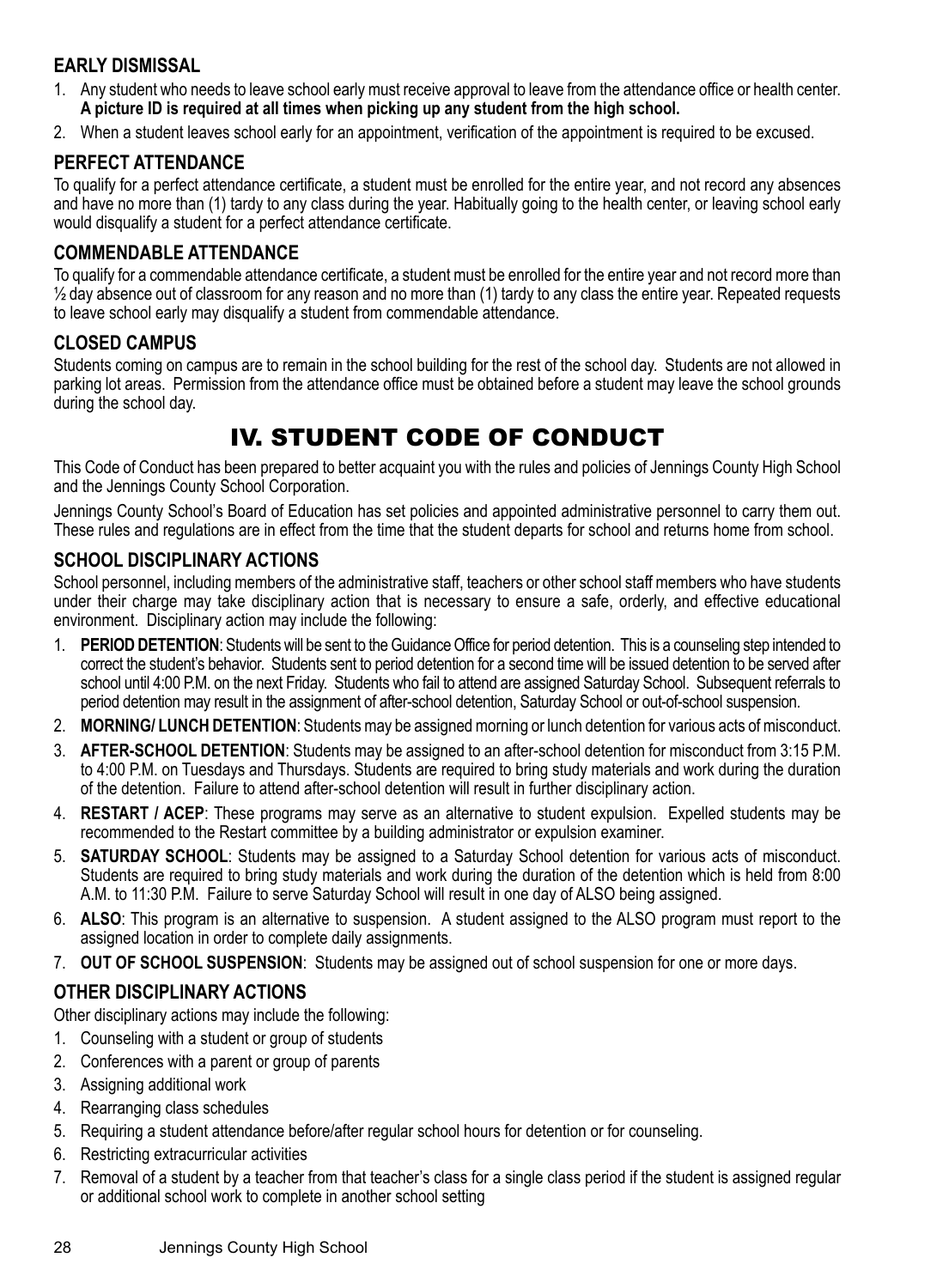- 8. Assignment by the principal of:
	- A. a special course of study;
	- B. an alternative educational program; or
	- C. an alternative school
- 9. Assignment by the principal of the school where the recipient of the disciplinary action is enrolled of not more than one hundred twenty (120) hours of service with a nonprofit organization operating in or near the community where the school is located or where the student resides.
	- A. A principal may not assign a student under this subdivision unless the student's parent or guardian approves the nonprofit organization where the student is assigned and the community service plan.
	- B. Assignment of community service suspends the implementation of a student's suspension or expulsion. A student's completion of assigned community service to the satisfaction of the principal and the nonprofit organization terminates the student's suspension or expulsion.
- 10. Removal of a student from school sponsored transportation.

#### **ACADEMIC DISHONESTY**

This includes cheating and helping another student to cheat. Academic Dishonesty is a serious offense that will be dealt with severely. The first case of academic dishonesty will result in a 0% grade being given for the particular assignment. The second offense will result in a 0% in the class for the 9 weeks grading period and a possible failing grade (F) for the class. Parents will be notified immediately by the teacher of any occurrence of academic dishonesty.

#### **DOG INTERDICTION PROGRAM**

This program was implemented in order to ensure that JCHS is free of drugs and violence. Dogs are used to sniff lockers, backpacks/bags, hallways, classrooms, and motor vehicles. Students, faculty and staff are notified over the P.A. system when this program is in progress. If anything is found that is illegal, the student, parent/guardian and law enforcement officials are notified immediately.

#### **STUDENT DRESS CODE**

Students are expected to dress within the bounds of decency, cleanliness, and safety. Students will not be permitted to dress in a manner which is lewd, vulgar, indecent, offensive, or disruptive to the educational process. If a student fails to follow or adhere to this policy, they will first be asked to change/address the issue. If the student is still non-compliant, the result will be a suspension from school until said requirements are met.

Shorts, dresses, and other similar articles of clothing are acceptable. However, they should not be so short as to cause a disruption. No bare midriffs will be allowed for ladies or gentleman. No tops causing an educational disruption, including but not limited to tops with straps too narrow, see-through tops, low-cut tops, backless tops, tops exposing undergarments, should be worn while in class or during the normal school day. Leggings or tights may be worn with shorts or appropriate length skirts, shirts, dresses, etc. but may not be worn by themselves. Excessively ripped or torn clothing is not appropriate. Clothing with insignias or words referencing alcohol, tobacco, drugs, profanity, or clothing of a suggestive nature is also deemed inappropriate. Students may not wear wallet-chains or chains as accessories which could be used as a weapon. No jewelry with spikes will be allowed; no jewelry which could be a danger to others or that could be used as a weapon will be permitted. Jewelry that causes a disruption to the educational process should not be worn (i.e. no jewelry can be worn during PE). No hats, hoods, sunglasses, or bandanas unless otherwise approved by the administration as a part of a school activity will be worn in class or during the normal school day. Coats will be at the discretion of the individual classroom teacher depending on the time of year and climate in the classroom. For reasons of safety and general health, shoes should be worn at all times.

No clothing which endorses a violation of school policy, an immoral or illegal action, or which may suggest or demonstrate any association with gangs, gang recruiting or gang-activity (Indiana Code 20-33-9-10.5) is permitted.

No clothing/item of dress which causes a disruption to the educational process will be permitted in class or during the normal school day.

If a student or parent is unclear whether a particular article of clothing is acceptable at Jennings County High School, please contact administration prior to wearing said clothing to school.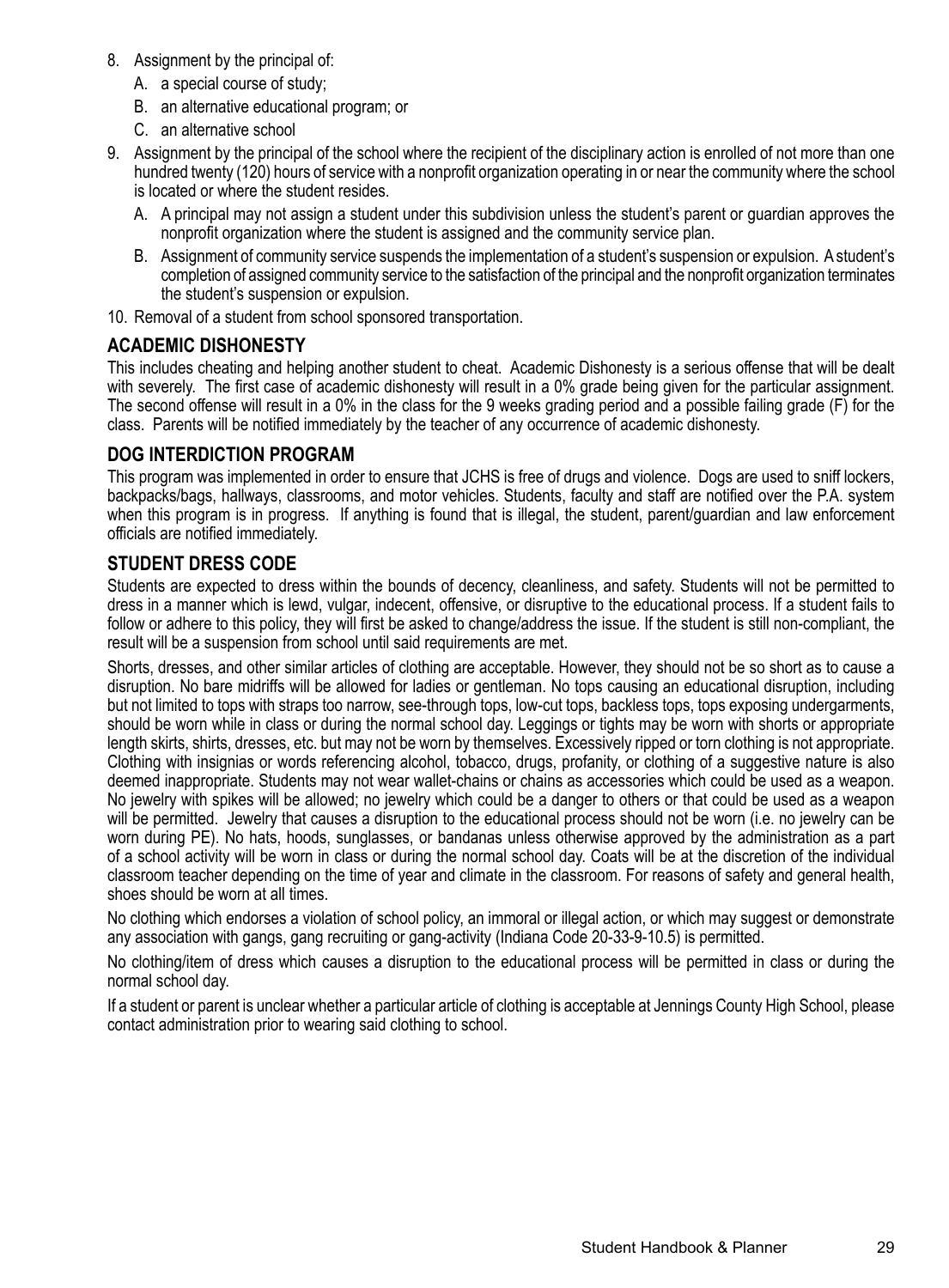# **CLASSROOM MISCONDUCT**

Misconduct that disrupts the normal operation of a teacher's class is categorized as follows:

- 1. Being rude or discourteous
- 2. Annoying other classmates
- 3. Mischief
- 4. Excessive talking
- 5. Reporting to class without appropriate materials (laptops, books, paper, writing instruments, etc...)
- 6. Leaving the student desk without permission
- 7. Wearing coats and/or hats in class
- 8. Sleeping/laying head down during class
- 9. Throwing objects in class
- 10. Defacing school property
- 11. Eating or drinking in the classroom
- 12. Excessive tardiness
- 13. Violation of other classroom rules established by the instructor

The teacher, depending upon the severity of the infraction, will take the following steps:

- A. Teacher/Student Conference The teacher will explain the consequences for repetition of the act.
- B. Parent/Guardian Contact The teacher will notify the parent/guardian by phone or written notice regarding the student's misconduct.
- C. Period Detention If the student fails to correct the problem after parent/guardian notification or if the teacher cannot conduct class due to the student's behavior, the teacher may assign period detention for that student during the class period. The teacher will maintain a record of conferences, notices and detentions.
- D. Disciplinary Report If the above outlined steps do not correct the student misconduct, a disciplinary report will be sent to the main office for further action.

# **MISCONDUCT**

The following violations are considered misconduct:

- 1. Causing a disruption
- 2. Throwing snowballs and/or the use of water guns, bottles or balloons
- 3. Public displays of affection
- 4. Wearing a hat in the building
- 5. Violation of the dress code
- 6. Listening to MP3/CD players, IPods, headphones or other similar device during instructional time or without permission from staff. These devices should be put away when not in use.
- 7. Littering the hallways or school grounds
- 8. Failure to clean up in the cafeteria following lunch
- 9. Using any locker other than the one that was assigned
- 10. Use of cell phones or other similar devices between the hours of 8:25 a.m. and 3:05 p.m. unless the device is being used during passing periods and lunches. During these times texting is allowed, however, no phone calls are permitted. Unauthorized use of a cell phone will result in the phone being confiscated and disciplinary action being taken.
- 11. Possession of a lighter or matches
- 12. Taking photos or listening to music with the cell phone can be used for a classroom activity only with teacher's permission Students who violate the school or classroom misconduct rules may be subject to period detention, after school detention, Saturday School, ALSO or out-of-school suspension.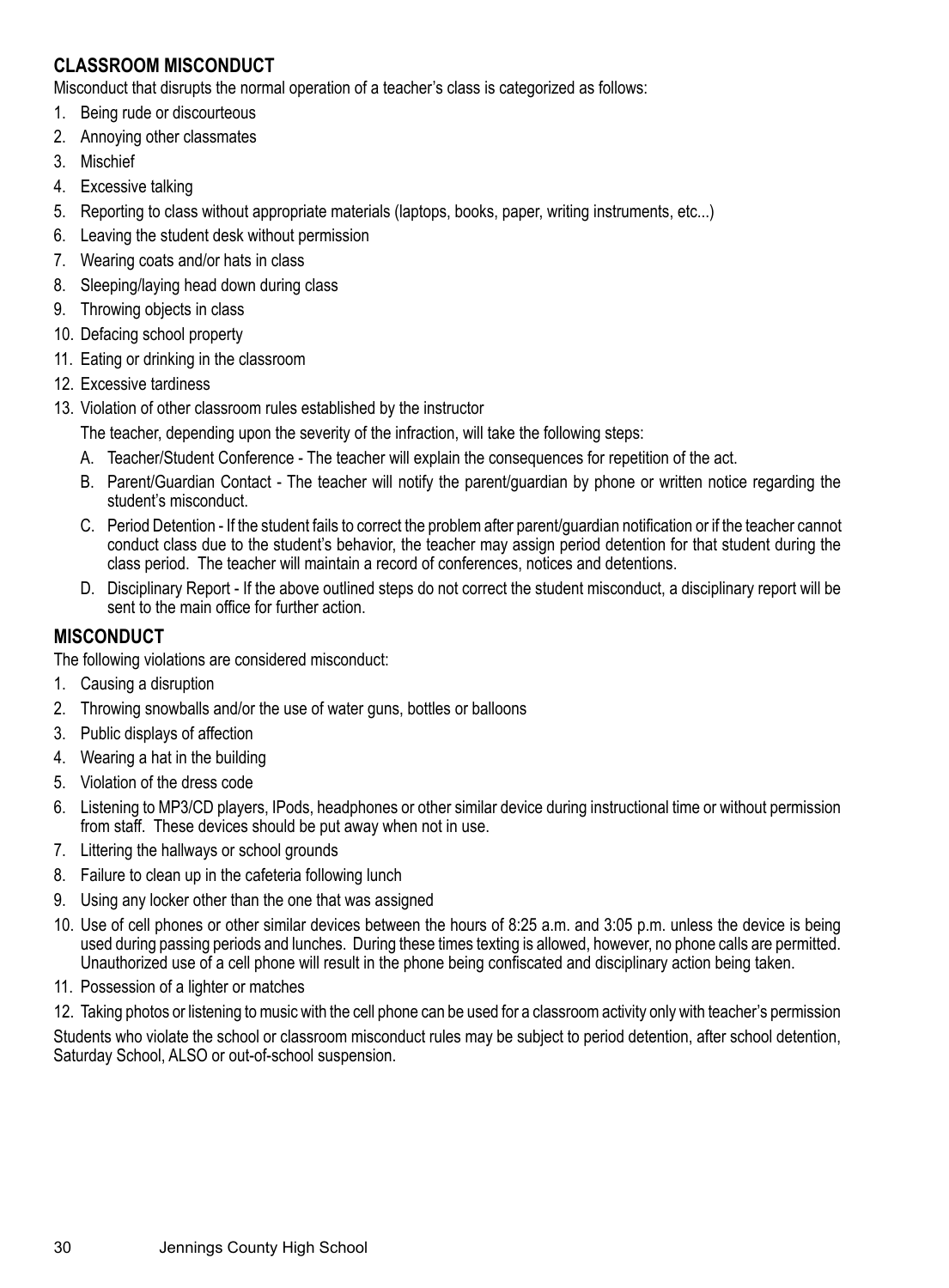## **SEVERE MISCONDUCT**

Recognizing that the behavior of some students may be so disruptive that it interferes with school purposes or educational functions of the school corporation, school officials may find it necessary to remove a student from the school. In this event and in accordance with the provisions of IC 20-33-8-1, the Board of School Trustees authorizes administrators and staff members to take the following actions:

- 1. After-School Detention
- 2. Saturday School
- 3. ALSO
- 4. SUSPENSION: A school principal or designee may deny a student the right to attend school or take part in any school function for a period of up to ten school days
- 5. EXPULSION: In accordance with the due process procedures defined in this policy, a student may be expelled from school for a period no longer than the remainder of the current semester plus the following semester, excluding summer school
- 6. Up to 120 hours of community service.

#### **The following items are considered as severe misconduct:**

- 1. Possession, using, or transmitting any object that can be considered a weapon or weapon-like object
- 2. Damaging school property or the property of other students, teachers or other staff members
- 3. Fighting or provoking a fight
- 1st Offense 4 days OSS, 1 Saturday School

2nd Offense - Expulsion from school

- 4. Theft and/or possession of stolen goods
- 5. Being verbally abusive to, using obscene language or gestures to, any student, teacher or other school employee
- 6. Forgery, theft, or alteration of school forms, notes from parents, doctors, or fictitious phone calls
- 7. Acts of truancy
- 8. Violation of the closed campus regulations
- 9. Insubordination refusal to follow a directive or reasonable request by an administrator, teacher, teacher assistant or other staff member
- 10. Smoking, usage and/or possession of any tobacco products, or electronic cigarettes anywhere on the school grounds, school building or at bus stops. Violations of this tobacco policy will result in the following punishment:
	- 1st Offense 1 day ALSO, 1 Saturday School & citation
	- 2nd Offense 2 days ALSO, 1 Saturday School & citation
	- 3rd Offense Expulsion from school or RESTART Program and citation
- 11. Behavior which may be considered as sexual, racial or religious harassment or bullying
- 12. Wearing any clothing or behaving in any manner which may suggest or demonstrate any association with gangs, gang recruiting or other gang related activities
- 13. Repeated violations of student dress code regulations
- 14. Repeated violations of student misconduct rules
- 15. Student hazing or initiation
- 16. Any use of a VPN, Proxy Server, or hotspot to circumvent the school firewall or content filter is strictly prohibited.
- 17. Hacking into the school computer network or the electronic device of another individual
- 18. Sharing school passwords of logging onto any other password protected account that belongs to another individual.
- 19. Streaming of movies or any other video is prohibited unless it is for a class related activity and is approved by the teacher.

Students violating these rules may receive up to 120 hours of assigned community service, out-of-school suspension for 1-10 days, and/or a recommendation for expulsion pending due process. In accordance with I.C. 20-33-8-24, after an expulsion, an expelled student who is at least sixteen years old may be required to attend an alternative school or alternative educational program.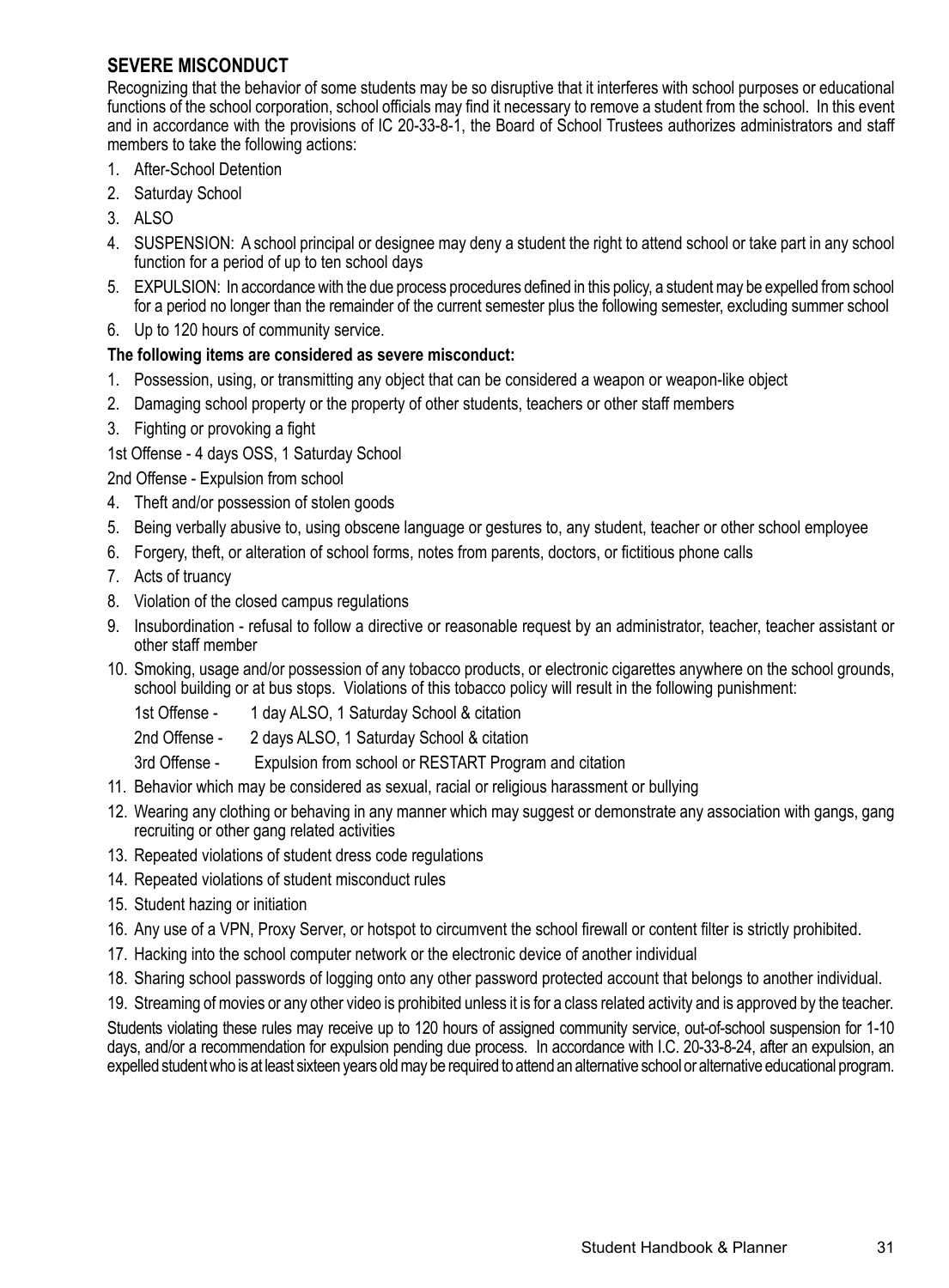#### **GROUNDS FOR SUSPENSION OR EXPULSION**

Severe student misconduct or substantial disobedience constitutes grounds for suspension or expulsion. The following include examples of student misconduct or substantial disobedience, but are not limited to:

1. Using violence, force, noise, coercion, threat, intimidation, fear, passive resistance, or other comparable conduct constituting an interference with school purposes, or urging other students to engage in such conduct.

The following enumeration is only illustrative and not limited to the type of conduct prohibited by this subdivision:

- A. Occupying any school building, school grounds, or part thereof with intent to deprive others of its use.
- B. Blocking the entrance or exits of any school building or corridor or room therein with intent to deprive others of lawful access to or from, or use of the building, corridor, or room.
- C. Setting fire to or damaging any school building or property.
- D. Prevention of or attempting to prevent by physical act the convening or continued functioning of any school or education function, or of any meeting or assembly on school property.
- E. Continuously and intentionally making noise or acting in any manner so as to interfere seriously with the ability of any teacher or any of the other school personnel to conduct the education function under this supervision.
- 2. Causing or attempting to cause damage to school property, stealing or attempting to steal private property.
- 3. Intentionally causing or attempting to cause physical injury or intentionally behaving in such a way as could reasonably cause physical injury to any person. Self-defense or reasonable action undertaken on the reasonable belief that it was necessary to protect some other person does not, however, constitute a violation of this provision.
- 4. Harassing, threatening or intimidating another person. "Harassing" behavior is behavior directed toward another person for non-school purpose after that person has clearly indicated the behavior is unwelcome.
- 5. Possessing a knife, firearm, dangerous device, or something that appears to be a dangerous device, or a destructive device.

For purposes of this rule, a destructive device is: a: an explosive, incendiary, or overpressure device that is configured as a bomb, a grenade, a rocket with a propellant charge of more than four ounces, a missile having an explosive or incendiary charge of more than one-quarter ounce, a mine, a Molotov cocktail, or a device that is substantially similar to an item described above, b: a type of weapon that may be readily converted to expel a projectile by the action of an explosive or other propellant through a barrel that has a bore diameter of more than one-half inch, or c: a combination of parts designed or intended for use in the conversion of a device into a destructive device. A destructive device is NOT a device that, although originally designed for use as a weapon, is redesigned for use as a signaling, pyrotechnic, line throwing, safety, or similar device.

- 6. Possessing, using, transmitting, or being affected by any controlled substance, prescription drug, narcotic drug, hallucinogenic drug, amphetamine, barbiturate, marijuana, alcoholic beverage, intoxicant or depressant of any kind, or any paraphernalia used in connection with the listed substances. Also prohibited is the consumption of any of the stated substances immediately before attending school or a school function or event. Exception to Rule 6: A student with a chronic disease or medical condition may possess and self-administer prescribed medication for the disease or condition if the student's parent has filed a written authorization with the building principal. The written authorization must be filed annually. The written authorization must be done by a physician and must include the following information:
	- A. That the student has an acute or chronic disease or medical condition for which the physician had prescribed medication.
	- B. The nature of the disease or medical condition requires emergency administration of the prescribed medication.
	- C. The student has been instructed in how to self-administer the prescribed medication.
	- D. The student is authorized to possess and self-administer the prescribed medication.

Any student known to be dealing, buying, selling, or dispersing alcohol or any type of illegal drug, or any student in possession of enough drugs to constitute a felony will be recommended for expulsion from school for two (2) semesters. His/her parent/guardian and the police will be notified.

Any student who is a first time offender for possessing, using, or being under the influence of alcohol or any type of illegal drug at school or at school related activities will be suspended for ten(10) days and the administration will recommend either (a) expulsion or (b) assignment to the Restart Program. When considering expulsion versus Restart, such factors as attendance, grades, and previous behavior, among other things, will be considered.

If a student is assigned to the Restart Program, the assignment will be for a minimum of one (1) semester. If a student is recommended for placement in the Restart program during the last nine-week grading period of a semester, he/she will complete the current semester and continue in Restart for the entirety of the following semester.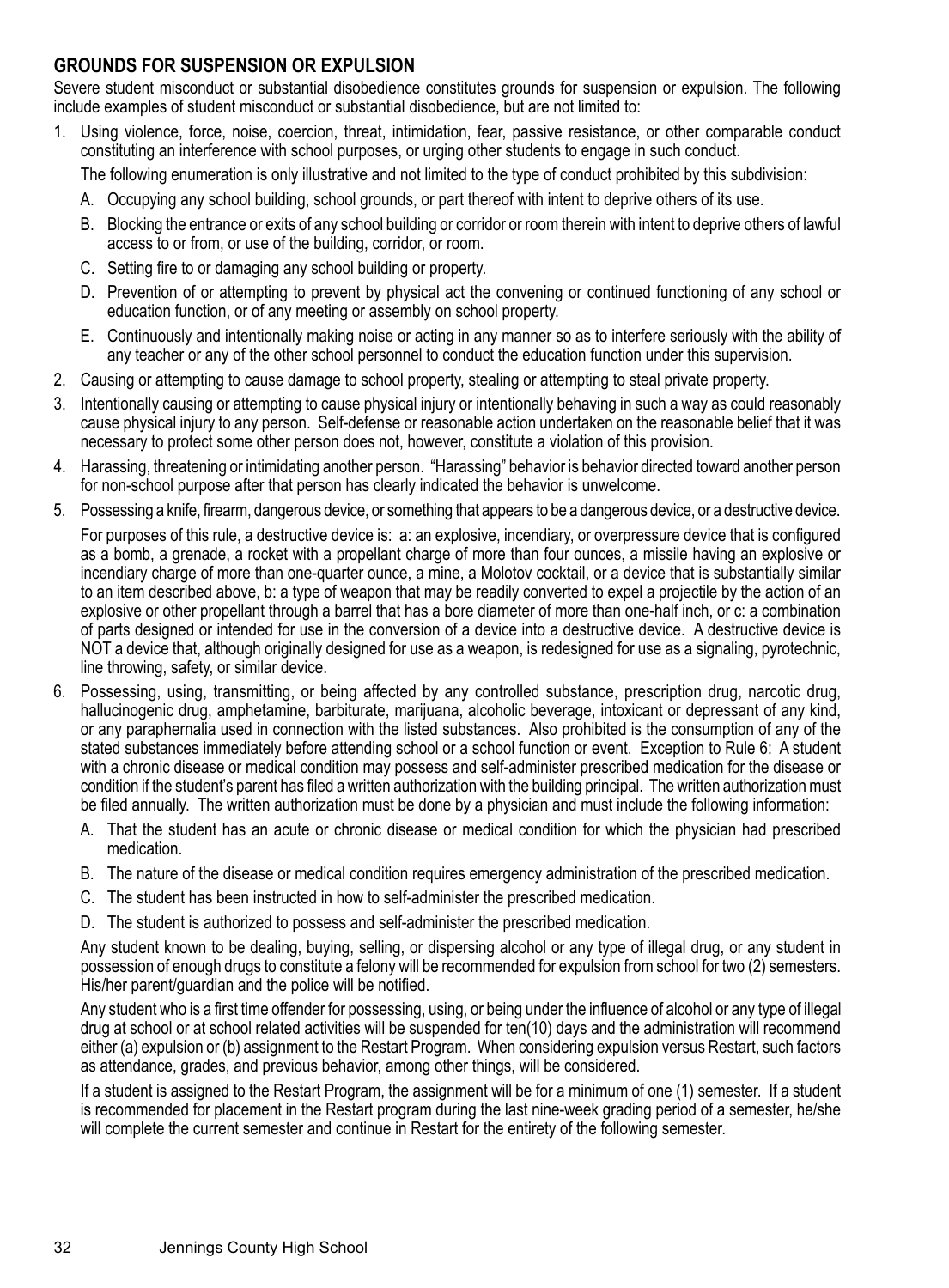If the student and parent/guardian fail to comply with any of the following requirements, the student will immediately be expelled from the Jennings County School Corporation as per the Parent Waiver of Due Process Rights: Probationary Continued Education Agreement signed at the intake meeting.

- A. The parent/guardian must arrange for the student to enroll in and participate in a substance abuse interdiction program that is approved by school officials. The student must attend the interdiction program until release by the interdiction counselor. All costs will be borne by the parent/guardian.
- B. The student and parent/guardian must agree to a minimum of two (2) drug/alcohol tests per semester during the student's assignment to Restart. School officials will determine when testing is to be conducted. All costs will be borne by the parent/guardian.
- C. The student and parent/guardian must sign the Parent Waiver of Due Process Rights: Probationary Continued Education Agreement at the Restart intake meeting.
- D. If a special education student is recommended for expulsion from Restart, a case conference will be scheduled to review the current IEP and explore other educational alternatives.

Any second offender of the Jennings County Schools' Substance Abuse Policy will be recommended for expulsion from school for two (2) semesters.

- 7. Possessing, using, dispensing, or transmitting any mood altering or mind altering substance which is represented to be or look like or act in the same or similar fashion to any narcotic drug, hallucinogenic drug, amphetamine, barbiturate, marijuana, alcoholic beverage, stimulant, depressant, or intoxicant of any kind. This would include "herbal" substances as well as any synthetically designed chemical that would in any way mimic any illegal controlled substance or other substance that would lead to an "altered state". This would include but not be limited to "White Lightening", "K-1", or "Salvia". This would also include substances sold that are represented to be any of these items which may in fact be innocuous or inert.
- 8. Possessing, using, transmitting, or providing any instrument, device or other object which might be used for:
	- A. Introducing into the human body any of the prohibited substances that are listed in (6) above
	- B. Testing the strength, effectiveness, quantity or quality of a prohibited substance listed in (6) above.
	- C. Enhancing the effect of a prohibited substance listed in (6) above.
- 9. Engaging in the unlawful selling of a controlled substance or engaging in a criminal law violation that constitutes a danger to other students or constitutes an interference with school purposes or an educational function.
- 10. Failing in a substantial number of instances to comply with directions of teachers or other school personnel during any period of time when the student is properly under this supervision, where the failure constitutes an interference with school purposes or an educational function.
- 11. Engaging in any activity forbidden by the laws of Indiana that constitutes an interference with school purposes or an educational function. This includes but is not limited to bomb threats, false reporting of 911, and pulling a fire alarm.
- 12. Violating or repeatedly violating any rules that are reasonably necessary in carrying out school purposes or an educational function and are validly adopted in accordance with Indiana law, including, but not limited to:
	- A. Engaging in sexual behavior on school property or at any school-sponsored activity;
	- B. Disobedience of administrative authority;
	- C. Willful absence or tardiness of students;
	- D. Possessing, using, or transmitting any substance which is represented to be or look like a narcotic drug, hallucinogenic drug, amphetamine, barbiturate, marijuana, alcoholic beverage, stimulant, depressant, or intoxicant of any kind;
	- E. Possessing, using, transmitting, or being affected by any caffeine-based substances, substances containing phenylpropanolamine (PPA), or stimulants of any kind, be they available with or without a prescription.
	- F. Possessing, using, transmitting, or being affected by any non-prescription drug.
	- G. Failing to submit any medications either prescription or non-prescription to the school nurse.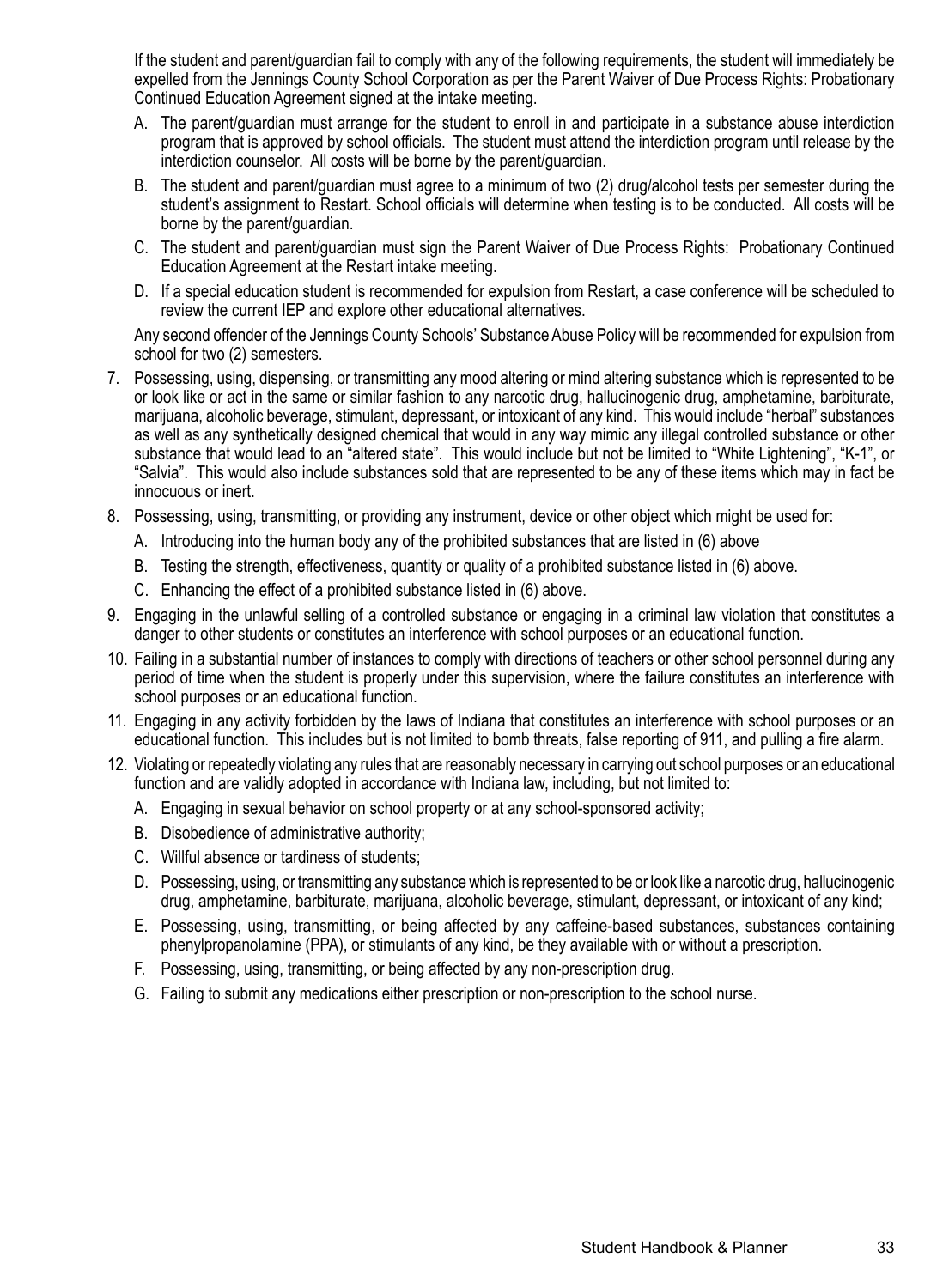- 13. Possessing, handling, or transmitting any firearm, destructive device, or weapon on school property.
	- A. The penalty for possession of a firearm or a destructive device is a 10-day suspension and expulsion from school for at least one calendar year. The superintendent may reduce the length of the expulsion if the circumstances warrant such reduction.
	- B. The superintendent shall immediately notify the appropriate law enforcement agency when a student is expelled under this rule.
	- C. Possessing a deadly weapon.
		- No student shall possess, handle or transmit any deadly weapon on school property.
		- The following devices are considered to be deadly weapons as defined in I.C. 35-41-1-8:
			- a weapon, laser or electronic stun weapon, equipment, chemical substance, or other material that in the manner it is used, or could ordinarily be used, or is intended to be used, is readily capable of causing serious bodily injury.
			- an animal readily capable of causing serious bodily injury and used in the commission or attempted commission of a crime.
		- The penalty for possession of a deadly weapon: up to 10 days suspension or expulsion from school for a period of up to one calendar year.
		- The superintendent shall immediately notify the appropriate law enforcement agency when a student is expelled under this rule.

The grounds for suspension or expulsion listed above apply when a student is:

- 1. On school grounds immediately before, during, and immediately after school hours and at any other time when the school is being used by a school group;
- 2. Off school grounds at a school activity, function, or event, or
- 3. Traveling to or from school or a school activity, function, or event.

In addition to the grounds listed above, a student may be suspended or expelled for engaging in unlawful activity on or off school grounds if the unlawful activity may reasonably be considered to be an interference with school purposes or an educational function, or the student's removal is necessary to restore order or protect persons on school property. This includes any unlawful activity meeting the above criteria which takes place during weekends, holidays, other school breaks, and the summer period when a student may not be attending classes or other school functions.

Student Due Process procedures may be instituted for violation or repeated violations of student conduct rules involving fighting, usage of tobacco products, failure to comply with reasonable requests, and attendance/truancy regulations.

Students who are in possession of a weapon on school grounds or at a school sponsored event will be expelled from school for a period of one year in accordance with adopted school policy and Indiana Code.

#### **GROUNDS FOR EXCLUSION**

Any student may be excluded from school in the following circumstances, subject to the procedural provisions of Indiana Law:

- 1. If the student has a dangerous communicable disease transmissible through normal school contact that poses a substantial threat to the health or safety of the school community.
- 2. If the student's immediate removal is necessary to restore order or to protect persons on school corporation property. This shall include conduct off school property where on account thereof the student's presence in school would constitute an interference with an educational function or school purposes.

#### **DUE PROCESS**

Due process is guaranteed to individuals by the Fourteenth Amendment of the Constitution. Due process in education implies that rules and regulations of schools are published and distributed; that students know and understand these rules and regulations; that when a student is believed to have violated a rule or regulation, he or she is confronted with this belief and given the opportunity to respond to the accusation; that when rules or regulations are violated, certain consequences may occur, and that, if expulsion or exclusion from school is a recommended consequence, and if the student or his/her parent wishes, a hearing must be held by a hearing examiner. Appeals to the School Board and to the civil courts may follow in sequence.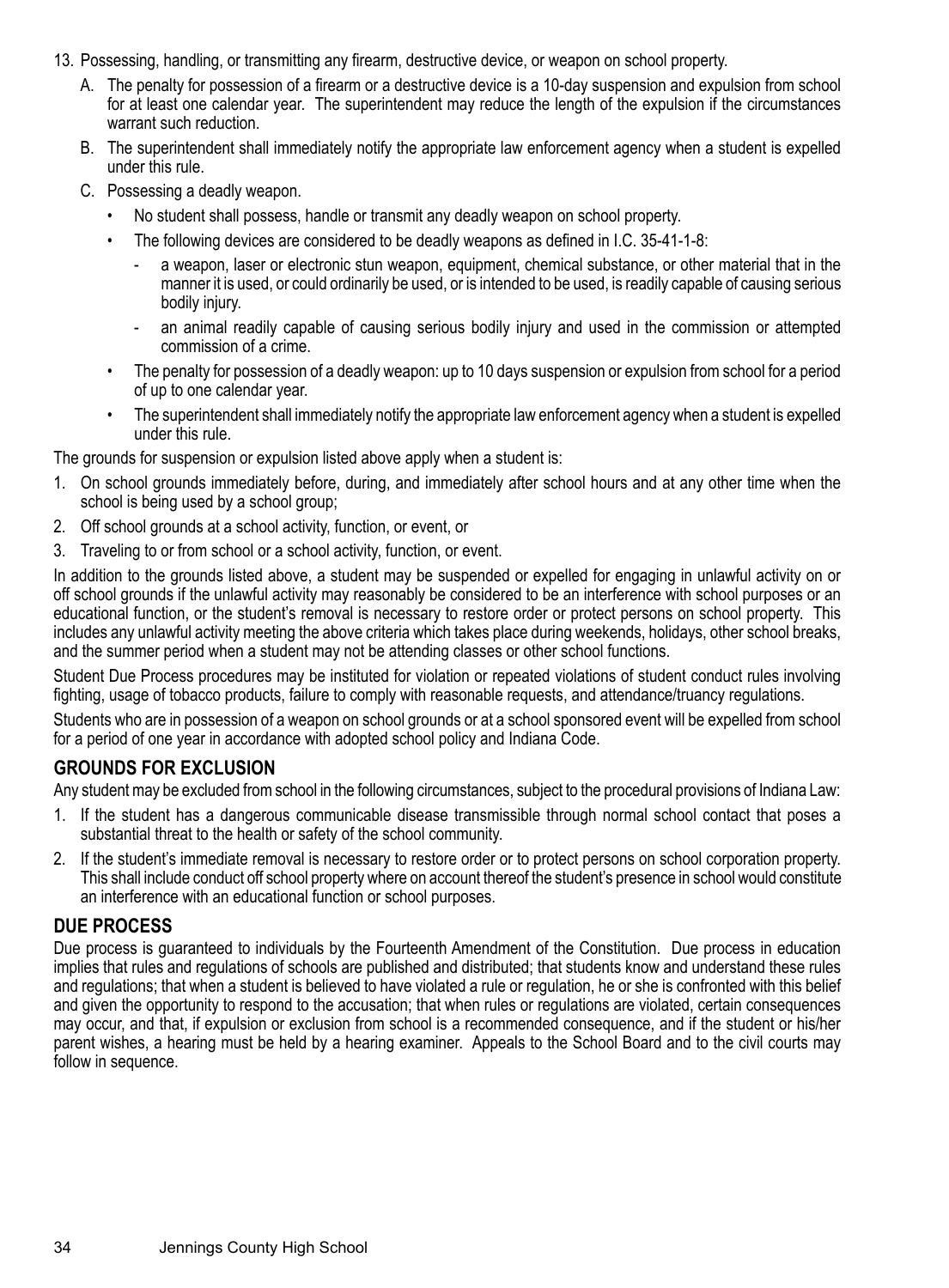#### **SUSPENSION PROCEDURES**

When a principal or designee determines that a student should be suspended, the following procedures will be followed:

- 1. A meeting will be held prior to the suspension of any student. At this meeting, the student will be entitled to:
	- A. A written or oral statement of the charges;
	- B. If the student denies the charges, a summary of the evidence against the student will be presented; and,
	- C. The student will be provided an opportunity to explain his or her conduct.
- 2. The meeting shall precede suspension of the student except where the nature of the misconduct requires immediate removal. In such situations, the meeting will follow the suspension as soon as reasonably possible following the date of the suspension.
- 3. Following the suspension, the parents or guardians of suspended students will be notified in writing. The notification will include the dates of the suspension; describe the student's misconduct, and the action taken by the principal.

#### **EXPULSION/EXCLUSION PROCEDURES**

When a principal or designee recommends to the superintendent or designee that a student be expelled from school, the following procedures will be followed:

- 1. The superintendent or designee may conduct an expulsion meeting, or may appoint one of the following persons to conduct the expulsion meeting:
	- A. Legal counsel
	- B. A member of the administrative staff who did not expel the student during the current school year and was not involved in the events giving rise to the expulsion.
- 2. An expulsion will not take place until the student and the student's parent/guardian are given notice of their right to appear at an expulsion meeting conducted by the superintendent of the person designated above. Failure by a student or student's parent to request and to appear at this meeting will be deemed a waiver of rights administratively to contest the expulsion or to appeal it to the school board.
- 3. The notice of the right to an expulsion meeting will be in writing, delivered by certified mail or by personal delivery, and contain the reasons for the expulsion and the procedure for requesting the meeting.
- 4. At the expulsion meeting, the principal (or designee), will present evidence to support the charges against the student. The student or parent will have the opportunity to answer the charges against the student, and to present evidence to support the student's position. **An attorney may not represent the student at the expulsion meeting, but the attorney may be available for consultation outside the meeting room during the course of the meeting at the discretion of the hearing officer.**
- 5. If an expulsion meeting is held, the person conducting the expulsion meeting will make a written summary of the evidence heard at the meeting, take any action found to be appropriate, and give notice of the action taken to the student and the student's parent.

#### **BUS TRANSPORTATION**

Students riding school buses are subject to the school rules and regulations. These rules and regulations are in effect from the time that the student departs for school and returns home from school. Proper conduct is an important factor for the safety of all children riding buses. The school bus driver shall be responsible for discipline on the bus, just as the teacher is in the classroom. Upon the recommendation of the bus driver, school authorities may deny the privilege of riding on the school bus to any student who refuses to conduct themselves in an acceptable manner on the bus. A notification to parents in the form of a school bus discipline report should be followed for any misbehavior which distracts the driver. Driving a school bus is a serious profession and we are concerned for the safety of everyone.

#### *Before the Bus Arrives*

- 1. Leave home on time each day.
- 2. Walk facing traffic if there are no sidewalks.
- 3. Arrive at the pick-up spot five minutes before the bus.
- 4. Wait off the roadway, not in the street.
- 5. Stay off people's lawns and private property.

#### *Boarding the Bus*

- 1. Wait for the bus to come to a full stop.
- 2. Be polite and take your turn getting on the bus.
- 3. Use the handrail.
- 4. Sit in assigned seat, if applicable.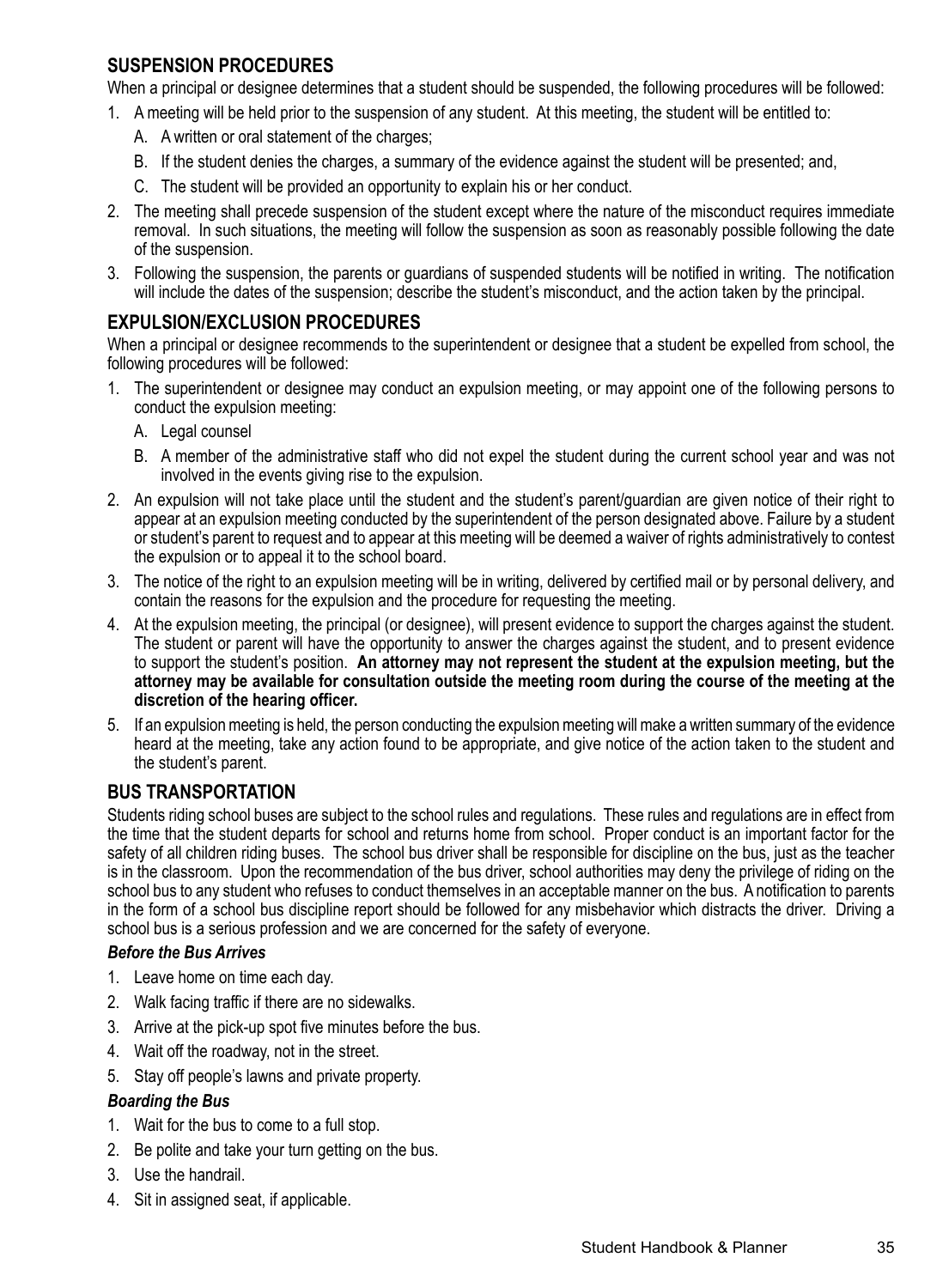#### *Leaving the Bus*

- 1. Do not leave your seat until the bus comes to a full stop.
- 2. Take your turn; don't crowd in front of others.
- 3. Use handrails.
- 4. Watch your step.
- 5. Look both ways and check for turning cars before you cross the street.

# *In Case of an Emergency and When the Driver Leaves the Bus*

- 1. Stay seated.
- 2. Do not touch emergency equipment.
- 3. Depend on the driver's training to take care of the situation.
- 4. A responsible student may be assigned to assist in emergency procedures.

# *Conduct on the Bus*

- 1. Follow the directions of the driver.
- 2. Absolutely no standing or moving around while the bus is in motion. Walk to your assigned seat and remain there.
- 3. Do not talk to the driver unless it is an emergency. (Drivers need to keep their minds on driving and their eyes on the road).
- 4. Talk quietly so that the driver can hear traffic sounds.
- 5. Keep arms, feet and school books out of the aisles.
- 6. Do not open or close windows.
- 7. Keep hands and head inside the bus. Do not stick anything out of the windows.
- 8. Loud talk, profane language or yelling is not permitted.
- 9. Tobacco products of any kind are prohibited at the bus stop and on the school bus.
- 10. Do not deface or litter the bus.
- 11. Do not tamper with any safety device or any other equipment.
- 12. The possession of knives or any weapon-like objects on the bus is forbidden.

# **BAND INSTRUMENT AND SPORTS EQUIPMENT BAGS**

As long as there is room, we will allow students to have their instruments or sport equipment bags. The following rules apply:

- **1.** The instrument or sports equipment bag may not take away the seat of another student so as to deny them a ride.
- **2.** To allow room for other students, the instrument or sports equipment bag must be carried on the students lap or stored on the floor between their legs.
- **3.** The instrument or sports equipment bag may not block the isle or any emergency doors or windows.
- **4.** For liability purposes the cargo bay cannot be used for storage or items during regular routes.
- **5.** Large instruments or large sports equipment bags will **not be** allowed.
- **6.** Crutches may not take the seat space of another student.

# **BUS CONDUCT DISCIPLINE PROCEDURE**

Riding Jennings County School's buses are a privilege. All students deserve a safe, undisrupted ride to and from school. It is the function of the driver to make certain that the bus is safe for all students and it is the function of the individual school administrators to support the drivers when they have problems with student behavior on the bus. The following guidelines are for students of Jennings County Schools that ride buses to and from school. These guidelines are meant to provide a general outline for drivers and administrators to follow when disciplining students. Drivers and administrators are not bound by these guidelines and need not follow them in every case. All disciplinary problems will not fall under these categories and drivers and administrators must frequently use their own judgment when resolving these situations. Likewise though the guidelines are listed in order, this does not mean that this order must be strictly adhered to. Under certain circumstances due to the severity of an infraction, steps may be skipped to address the seriousness of the incident. In addition, any school rule which is violated while riding the bus may also carry additional consequences such as detention, after school detention, out of school suspension, and/or expulsion from school.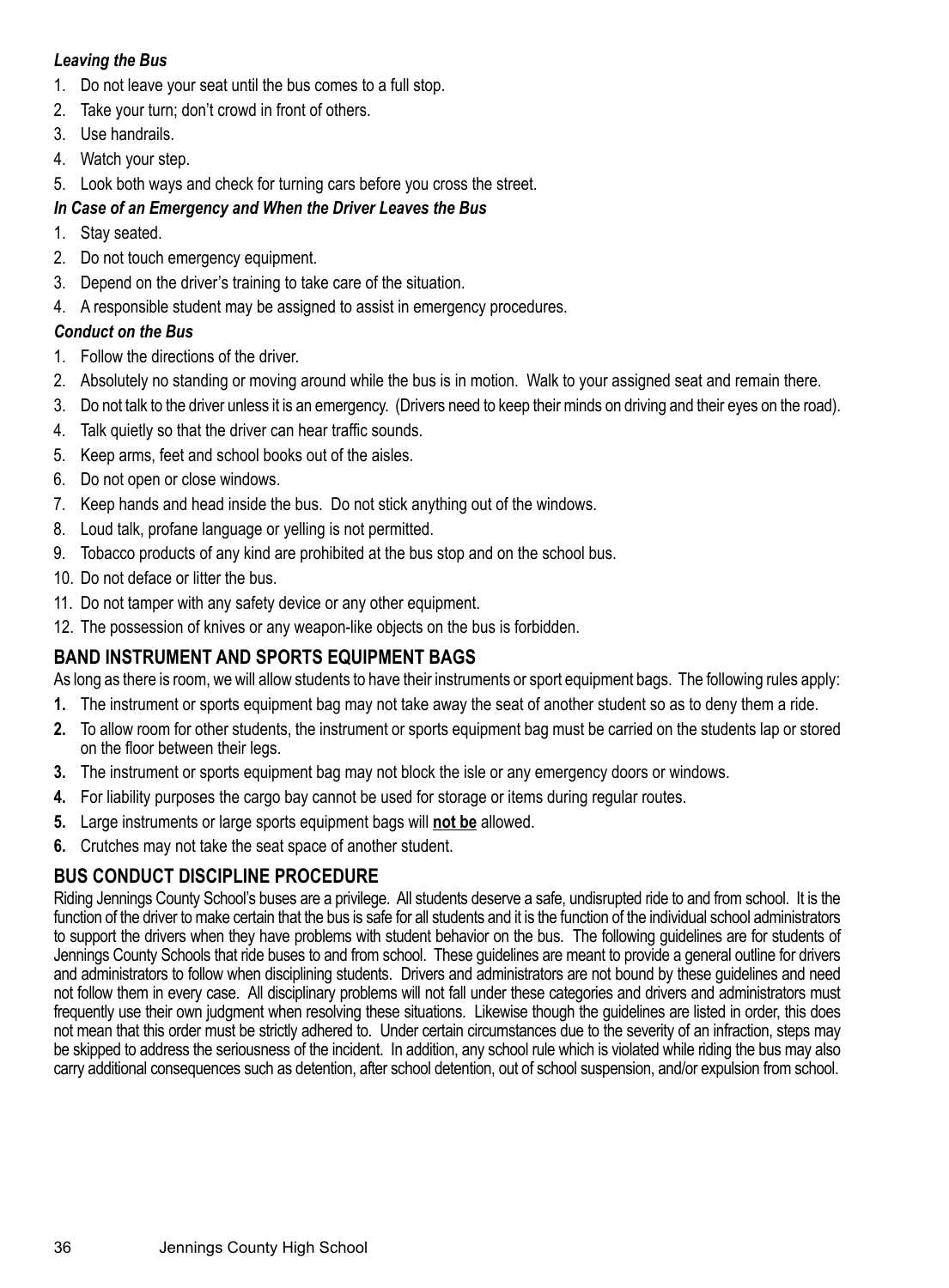#### Minor offenses:

These would include but are not limited to the following:

- 1. Gum chewing, candy, pop or food on the bus.
- 2. Littering on or off of the bus.
- 3. Feet, arms, books, etc...in the aisle.
- 4. Name-calling.
- 5. Talking loud or yelling on the bus.
- 6. Yelling out of the window.
- 7. Opening windows without permission.
- 8. Switching seats without permission.
- 9. Rude or discourteous to other students.
- 10. Arriving late to bus stop repeatedly.

Procedures:

Verbal warning by driver

Driver contact of parents

Disciplinary report resulting in bus probation

Disciplinary report resulting in a bus suspension 1-3 days from all JCS regular or late buses

Disciplinary report resulting in a bus suspension 3-5 days from all JCS regular or late buses

Disciplinary report resulting in a bus suspension 5-10 days and a recommendation for bus expulsion for the remainder of the semester or school year

Severe offenses - These would include but are not limited to the following:

- 1. Fighting
- 2. Profanity
- 3. Drugs, alcohol, tobacco-possession, sale, use, being under the influence of, transportation or distribution. This includes prescription and non-prescription medication that is represented to be another substance or which is in the possession of a student without the school's knowledge or permission.
- 4. Weapons of any kind (guns, knives, razors, razor blades, box cutters, etc...) or any item which is used as a weapon.
- 5. Insubordination refusing to follow the directions of the driver. Arguing, or talking back to the driver when given directions.
- 6. Vandalism causing damage to the bus inside or outside or the property of others at the bus stop or on the bus.
- 7. Any safety violation.
- 8. Throwing objects on the bus, out of bus window, or at the bus stop.

Procedure:

Depending on the infraction any of the following could be employed:

- Disciplinary report resulting in a 1-3 day bus suspension from all JCS buses.
- Disciplinary report resulting in a 3-5 day bus suspension from all JCS buses.
- Disciplinary report resulting in a 5-10 day suspension from all buses and possibly a recommendation for expulsion from all buses for the remainder of the semester or the year, pending due process.

ALL BUS SUSPENSIONS REQUIRE NOTIFICATION BY AN ADMINISTRATOR.

SEVERE CLAUSE: A STUDENT MAY BE SUSPENDED ON ANY BUS CONDUCT VIOLATION IF THE BEHAVIOR IS CONSIDERED SEVERE AND THREATENING.

STEPS MAY BE SKIPPED FOR A SEVERE INCIDENT.

## **JENNINGS COUNTY HIGH SCHOOL ATHLETICS/EXTRACURRICULAR TRANSPORTATION POLICY**

Any student involved in a school sponsored athletic, extracurricular or co-curricular activity or event will be transported on approved school corporation transportation. Students who submit a written parent/guardian excuse to the activity/event sponsor may be excused to ride home from the activity/event with their parent/guardian.

Students who are involved in school sponsored individual or small group activities or are involved in multiple school events on the same date may be transported by a parent/guardian with prior approval of the school administration or their designee.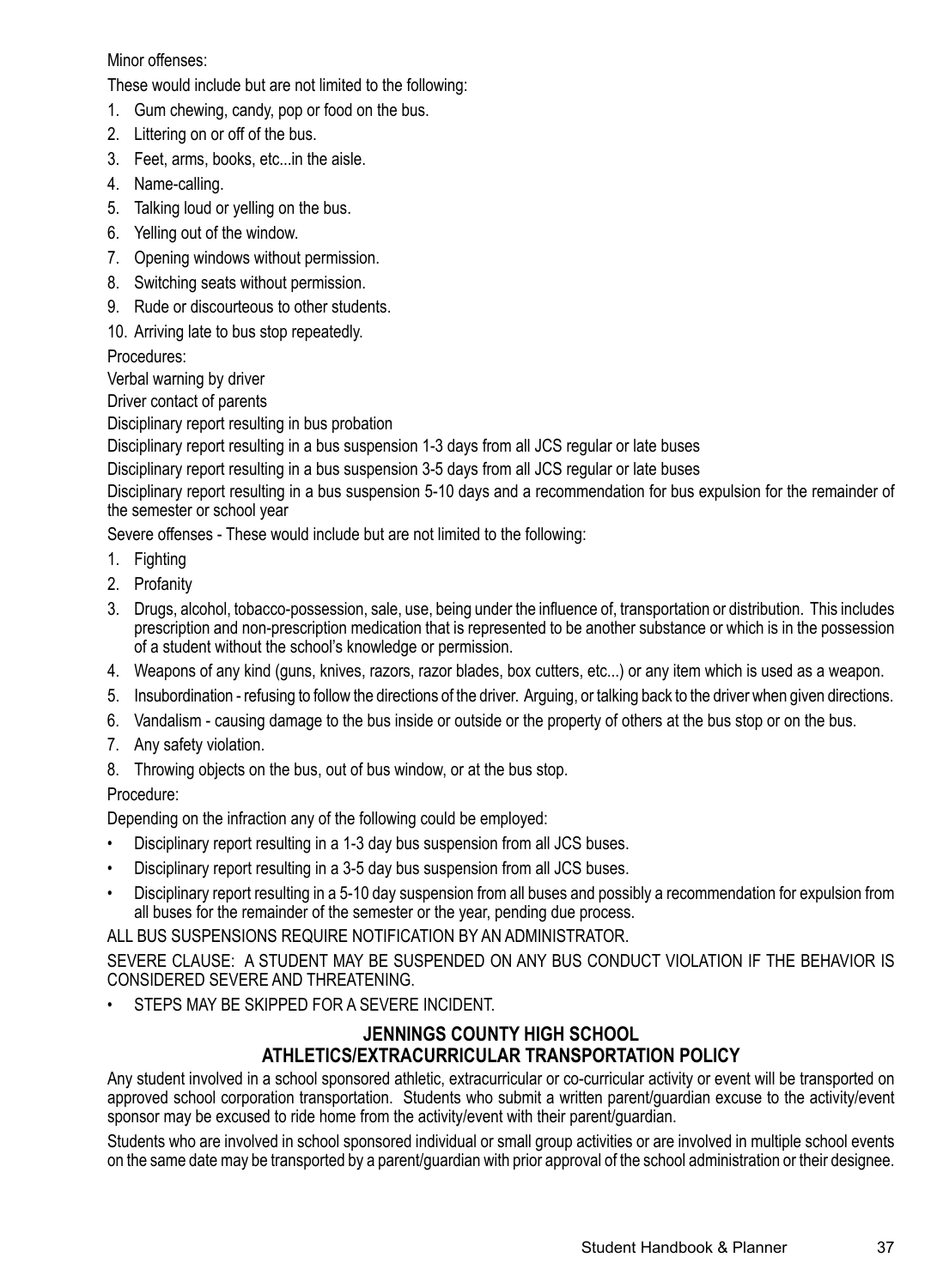# V. AUTOMOBILE REGULATIONS

- 1. Students must have "Driving Permission" forms signed and on file in the office.
- 2. Students must purchase a parking placard from the East Wing office and must be displaced and hanging for the rear view mirror. Student parking placard are valid for the entire school year and are non-transferable.
- 3. Students must be parked in their assigned parking space.
- 4. Vehicles not parked in a marked parking space or displaying a valid placard may be towed at the owner's expense.
- 5. Students must park their cars and enter the building IMMEDIATELY upon entering the parking lot. Sitting in parked cars is NOT PERMITTED.
- 6. Students are not to be in the parking lot during the school day without prior administrator permission.
- 7. Reckless driving or excessive speed is NOT PERMITTED.
- 8. Violation of any student driving policy is grounds for suspension of driving privileges.
- 9. A student's car may be searched if there is reasonable suspicion to believe that the car contains material forbidden by school rules.

#### **DRIVER LICENSE REVOCATION REGULATION**

Driving is a privilege that is governed by law. The Governor/State Superintendent's Education Bill P.L. 51-1990 states the following:

The Bureau of Motor Vehicles may not issue an operator's license or a learner's permit may not be issued to a person less than eighteen (18) years of age who:

- (1) Is under at least a second suspension from school for the school year;
- (2) Is under an expulsion from school due to misconduct;
- (3) Is under an exclusion from school due to misconduct;
- (4) In an effort to circumvent the sanctions listed under this subsection as determined by the superintendent of the school corporation in which student is enrolled, withdraws from school before graduating;
- (5) At least thirteen but less than fifteen who has been determined a habitual truant.

The Bureau of Motor Vehicles will invalidate a student's license or permit for the reasons listed above.

The Student's license will be revalidated upon the earliest of one of the following events:

- (1) The person becomes eighteen years of age.
- (2) One hundred twenty (120) days after the person is suspended.
- (3) The suspension, expulsion, or exclusion is reversed after the person has had a hearing.

After driver's license has been revoked, the person may file a petition that requests a hearing in any circuit, superior, county, or municipal court.

This policy is not exclusive to Jennings County High School. It is an Indiana State Law and will apply to all high school students in the State of Indiana.

Reference our website www.jcsc.org with any question.